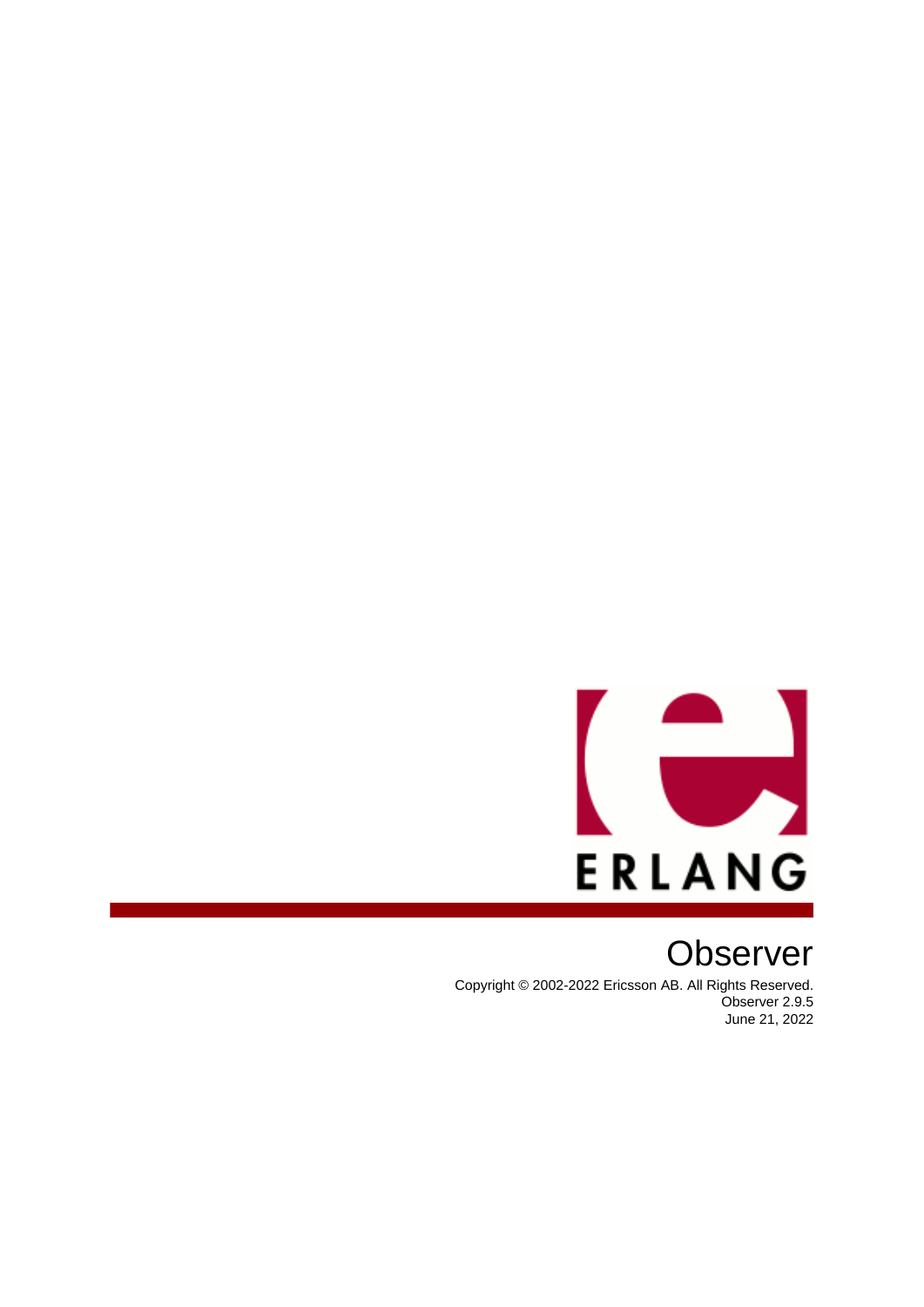### **Copyright © 2002-2022 Ericsson AB. All Rights Reserved.**

Licensed under the Apache License, Version 2.0 (the "License"); you may not use this file except in compliance with the License. You may obtain a copy of the License at http://www.apache.org/licenses/LICENSE-2.0 Unless required by applicable law or agreed to in writing, software distributed under the License is distributed on an "AS IS" BASIS, WITHOUT WARRANTIES OR CONDITIONS OF ANY KIND, either express or implied. See the License for the specific language governing permissions and limitations under the License. Ericsson AB. All Rights Reserved..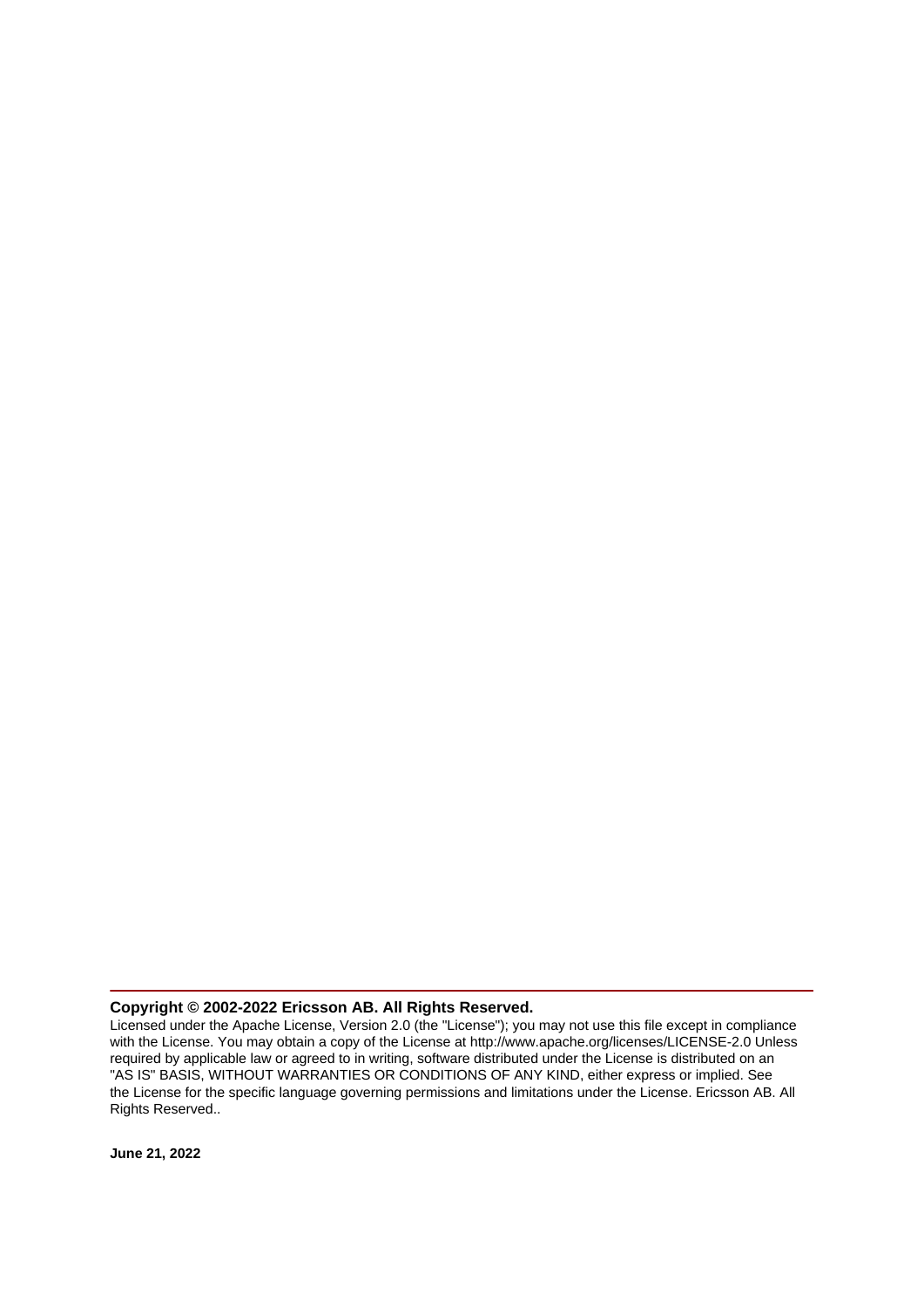# 1 Observer User's Guide

## 1.1 Introduction

### 1.1.1 Scope

The Observer application is a container including the following tools for tracing and investigation of distributed systems:

- **Observer**
- Trace Tool Builder
- Erlang Top
- Crashdump Viewer

## 1.1.2 Prerequisites

It is assumed that the reader is familiar with the Erlang programming language.

# 1.2 Observer

## 1.2.1 Introduction

Observer is a graphical tool for observing the characteristics of Erlang systems. Observer displays system information, application supervisor trees, process information, ETS tables, Mnesia tables and contains a front end for Erlang tracing.

## 1.2.2 Getting Started

Run Observer from a standalone node to minimize the impact of the system being observed.

### **Example:**

% erl -sname observer -hidden -setcookie MyCookie -run observer

Select the node to observe with menu **Nodes**. Menu **View > Refresh interval** controls how often the view is to be updated. The refresh interval is set per viewer so you can have different settings for each viewer. To minimize the system impact, only the active viewer is updated. Other views are updated when activated.

The mouse buttons behave as expected. Use left-click to select objects, right-click to get a menu with the most used options, and double-click to display information about the selected object. In most viewers with many columns, you can change the sort order by left-clicking the column header.

## 1.2.3 System Tab

Tab **System** displays general information about the active Erlang node and its runtime system, such as build configuration, system capabilities, and overall use statistics.

## 1.2.4 Load Charts Tab

Tab **Load Charts** displays graphs of the current resource use on the active Erlang node.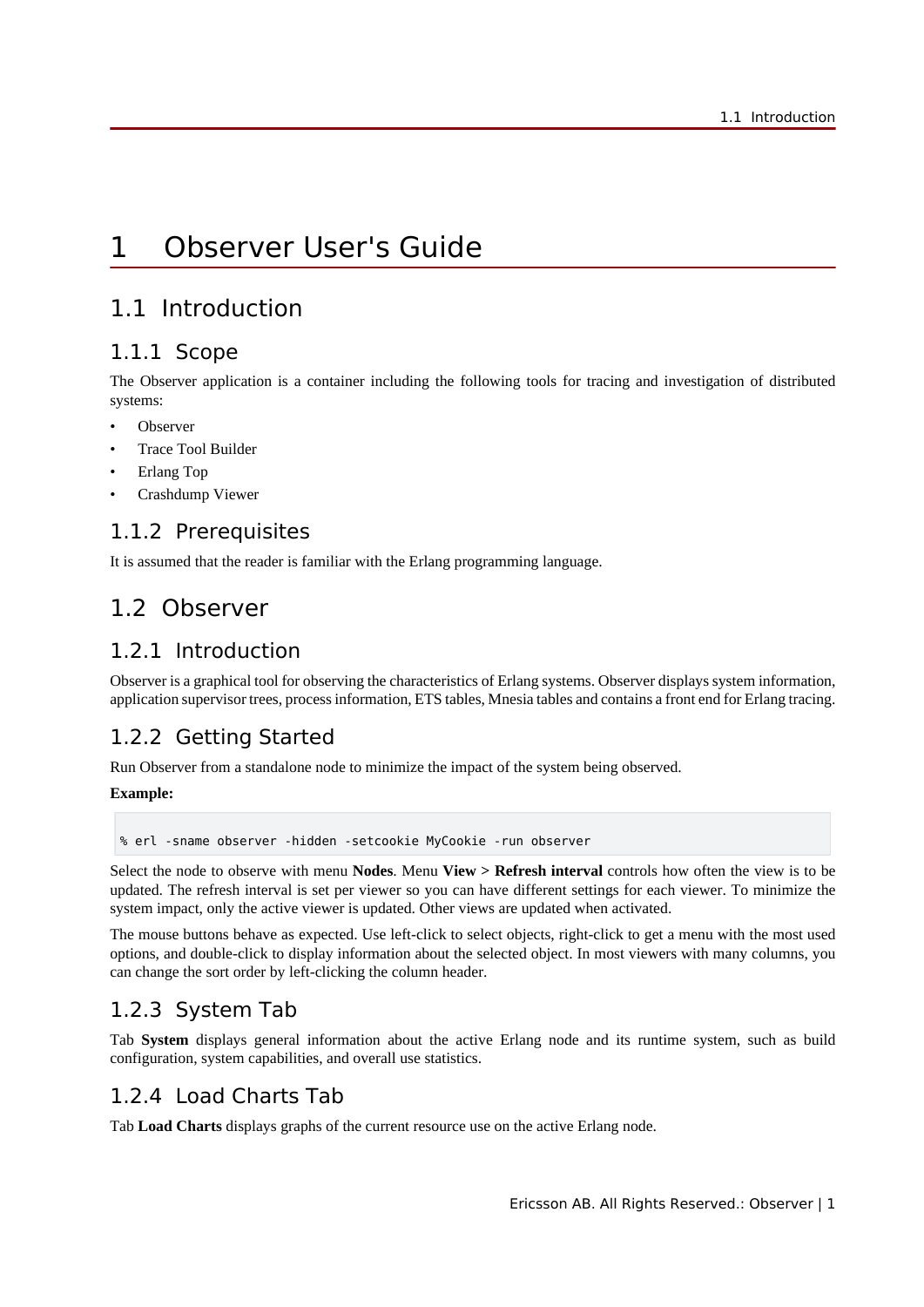Graph Scheduler Utilization shows scheduler use per scheduler, where each scheduler use has a unique color.

Graph Memory Usage shows the total memory use and per memory category use, where each category has a unique color. The categories are as follows:

Total

The sum of all memory categories.

```
Processes
```
The sum of all process memory used.

Atom

The size used by the atom table.

Binary

The sum of all off-heap binaries allocated.

#### Code

The memory allocated for code storage.

Ets

The used memory for all ETS tables.

Graph IO Usage shows the current I/O load on the system.

## 1.2.5 Memory Allocators Tab

Tab **Memory Allocators** displays detailed information of the carrier size and current memory carriers. For details about memory carriers, see module erts\_alloc in application ERTS.

The Max Carrier size column shows the maximum value seen by observer since the last node change or since the start of the application, i.e. switching nodes will reset the max column. Values are sampled so higher values may have existed than what is shown.

### 1.2.6 Applications Tab

Tab **Applications** presents application information. Select an application in the left list to display its supervisor tree. The right-click options in the tree are as follows:

Process info

Opens a detailed information window on the selected process, including the following:

Process Information

Shows the process information.

Messages

Shows the process messages.

Dictionary

Shows the process dictionary.

Stack Trace

Shows the process current stack trace.

State

Shows the process state.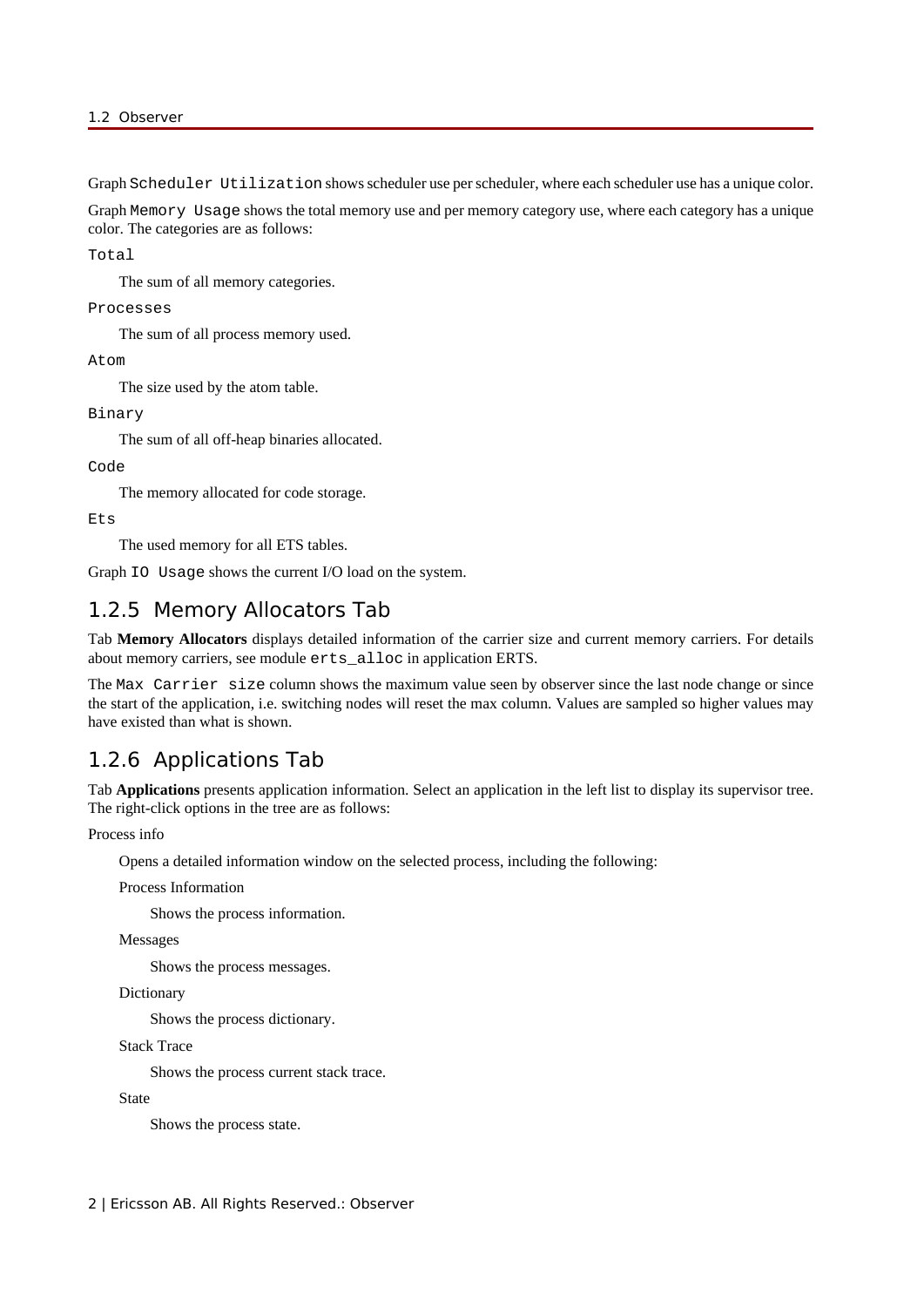Log

If enabled and available, shows the process SASL log entries.

#### Trace process

Adds the selected process identifier to tab **Trace Overview** plus the node that the process resides on.

#### Trace named process

Adds the registered name of the process. This can be useful when tracing on many nodes, as processes with that name are then traced on all traced nodes.

Trace process tree

Adds the selected process and all processes below, right of it, to tab **Trace Overview**.

Trace named process tree

Adds the selected process and all processes below, right of it, to tab **Trace Overview**.

### 1.2.7 Processes Tab

Tab **Processes** lists process information in columns. For each process the following information is displayed:

Pid

The process identifier.

Reds

The number of reductions executed on the process. This can be presented as accumulated values or as values since the last update.

#### Memory

The size of the process, in bytes, obtained by a call to process\_info(Pid,memory).

#### MsgQ

The length of the message queue for the process.

Option **Process info** opens a detailed information window on the process under the mouse pointer, including the following:

### Process Information

Shows the process information.

### Messages

Shows the process messages.

### Dictionary

Shows the process dictionary.

### Stack Trace

Shows the process current stack trace.

#### State

Shows the process state.

### Log

If enabled and available, shows the process SASL log entries.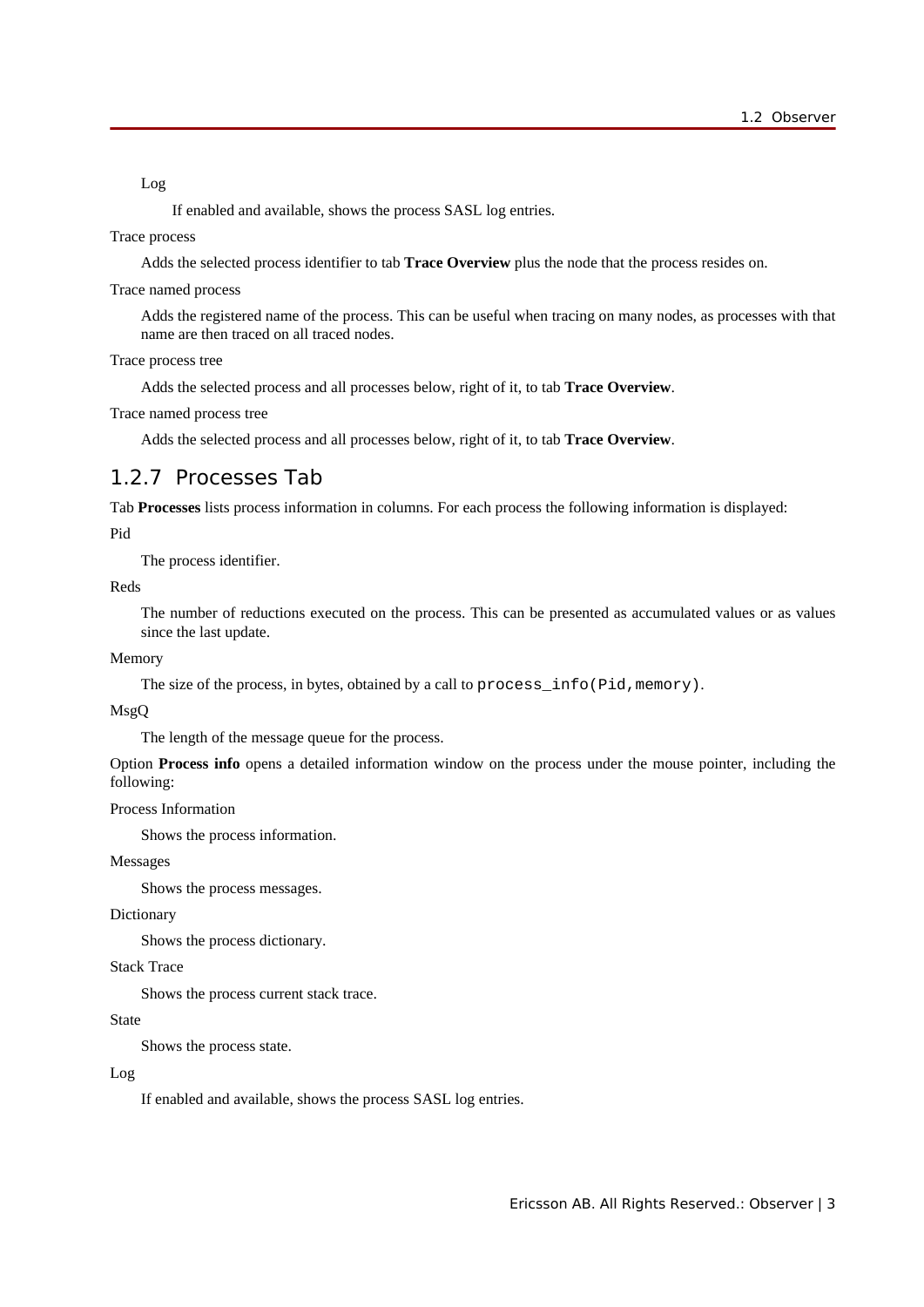### **Note:**

**Log** requires application SASL to be started on the observed node, with log\_mf\_h as log handler. The Observed node must be Erlang/OTP R16B02 or higher. The rb server must not be started on the observed node when clicking menu **Log > Toggle log view**. The rb server is stopped on the observed node when exiting or changing the observed node.

Option **Trace selected processes** adds the selected process identifiers to tab **Trace Overview** plus the node that the processes reside on.

Option **Trace selected processes by name** adds the registered name of the processes. This can be useful when tracing is done on many nodes, as processes with that name are then traced on all traced nodes.

Option **Kill process** brutally kills the processes under the mouse pointer by sending an exit signal with reason kill.

### 1.2.8 Ports Tab

Tab **Ports** lists port information in columns. For each port the following information is displayed:

#### Id

The port identifier.

Connected

The process identifier for the process that owns the port.

Name

The registered name of the port, if any.

Controls

The name of the command set by  $erlang:open\_port/2$ .

Slot

The internal index of the port.

Option **Port info** opens a detailed information window for the port under the mouse pointer. In addition to the information above, it also shows links and monitors.

Option **Trace selected ports** adds the selected port identifiers, and the nodes that the ports reside on, to tab **Trace Overview**.

Option **Trace selected ports by name** adds the registered name of the port to tab **Trace Overview**. This can be useful when tracing is done on many nodes, as ports with that name are then traced on all traced nodes.

Option **Close** executes erlang:port\_close/1 on the port under the mouse pointer.

### 1.2.9 Table Viewer Tab

Tab **Table Viewer** lists tables. By default, ETS tables are displayed whereas unreadable private ETS tables and tables created by OTP applications are not diplayed. Use menu **View** to view "system" ETS tables, unreadable ETS tables, or Mnesia tables.

Double-click to view the table content, or right-click and select option **Show Table Content**. To view table information, select the table and activate menu **View > Table information**, or right-click and select option **Table info**.

You can use regular expressions and search for objects, and edit or delete them.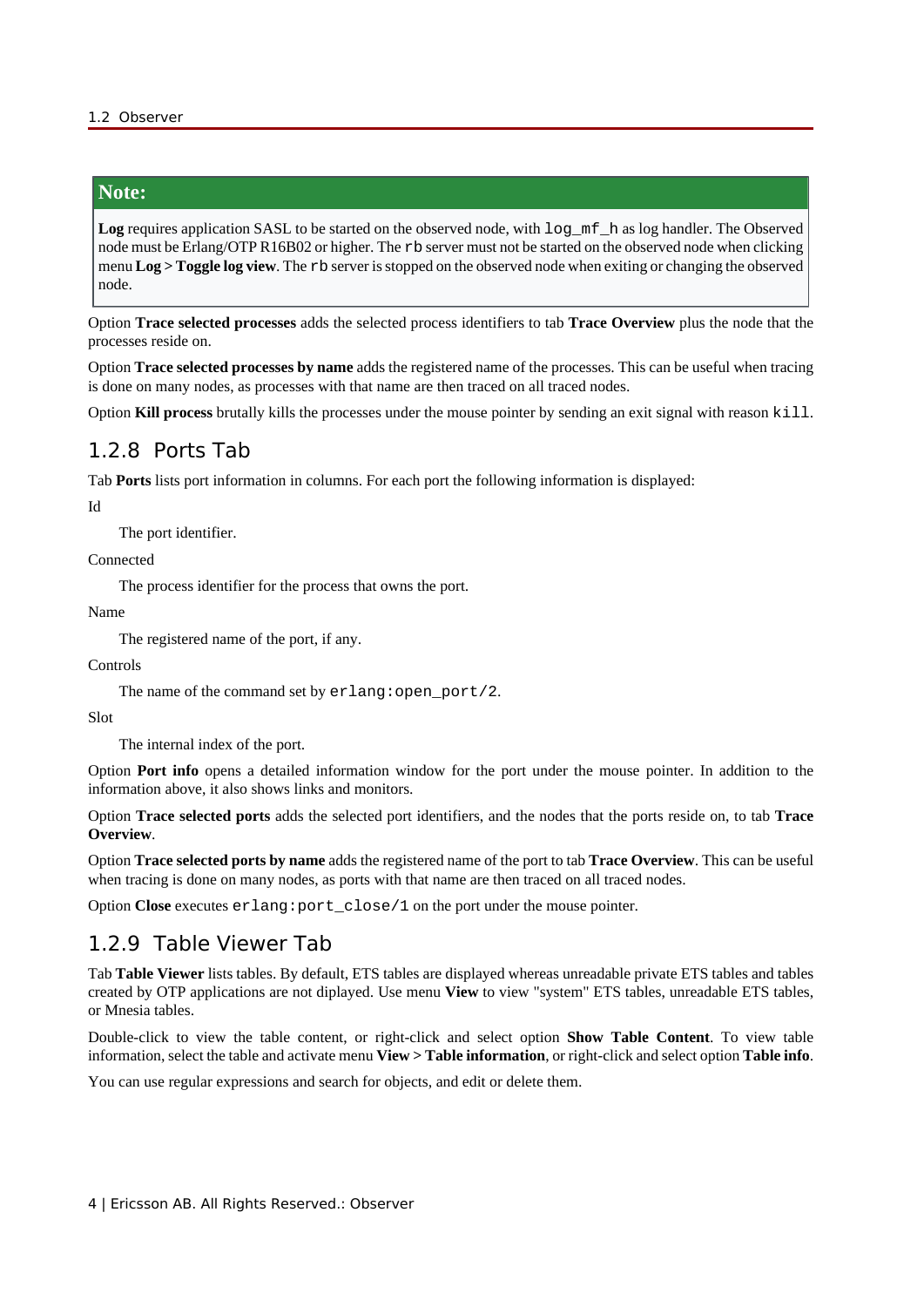## 1.2.10 Trace Overview Tab

Tab **Trace Overview** handles tracing. Trace by selecting the processes or ports to be traced and how to trace them. For processes, you can trace messages, function calls, scheduling, garbage collections, and process-related events such as spawn, exit, and many others. For ports, you can trace messages, scheduling and port-related events.

To trace function calls, you also need to set up **trace patterns**. Trace patterns select the function calls to be traced. The number of traced function calls can be further reduced with **match specifications**. Match specifications can also be used to trigger more information in the trace messages.

You can also set match specifications on messages. By default, if tracing messages, all messages sent and/or received by the process or port are traced. Match specifications can be used to reduce the number of traced messages and/or to trigger more information in the trace messages.

### **Note:**

Trace patterns only apply to the traced processes and ports.

Processes are added from the **Applications** or **Processes** tabs. Ports are added from the **Ports** tab. A special **new** identifier, meaning all processes, or ports, started after trace start, can be added with buttons **Add 'new' Processes** and **Add 'new' Ports**, respecively.

When adding processes or ports, a window with trace options is displayed. The chosen options are set for the selected processes/ports. To change the options, right-click the process or port and select **Edit process options**. To remove a process or port from the list, right-click and select **Remove process** or **Remove port**, respectively.

Processes and ports added by process/port identifiers add the nodes these processes/ports reside on in the node list. More nodes can be added by clicking button **Add Nodes**, or by right-clicking in the **Nodes** list and select **Add Nodes**. To remove nodes, select them, then right-click and choose **Remove nodes**.

If function calls are traced, trace patterns must be added by clicking button **Add Trace Pattern**. Select a module, function(s), and a match specification. If no functions are selected, all functions in the module are traced.

Trace patterns can also be added for traced messages. Click button **Add Trace Pattern** and select **Messages sent** or **Messages received**, and a match specification.

A few basic match specifications are provided in the tool, and you can provide your own match specifications. The syntax of match specifications is described in the ERTS User's Guide. To simplify the writing of a match specification, they can also be written as  $fum/1$ . For details, see module ms\_transform in application STDLIB.

Click button **Start Trace** to start the trace. By default, trace output is written to a new window. Tracing is stopped when the window is closed, or when clicking button **Stop Trace**. Trace output can be changed with menu **Options > Output**. The trace settings, including match specifications, can be saved to, or loaded from, a file.

For details about tracing, see module dbg in application Runtime\_Tools and in section "Match specifications in Erlang" in ERTS User's Guide and in module ms\_transform in application STDLIB.

# 1.3 Trace Tool Builder

## 1.3.1 Introduction

Trace Tool Builder is a base for building trace tools for single node or distributed Erlang systems. It requires the Runtime\_Tools application to be available on the traced node.

The following are the main features of Trace Tool Builder:

- Start tracing to file ports on many nodes with one function call.
- Write more information to a trace information file, which is read during formatting.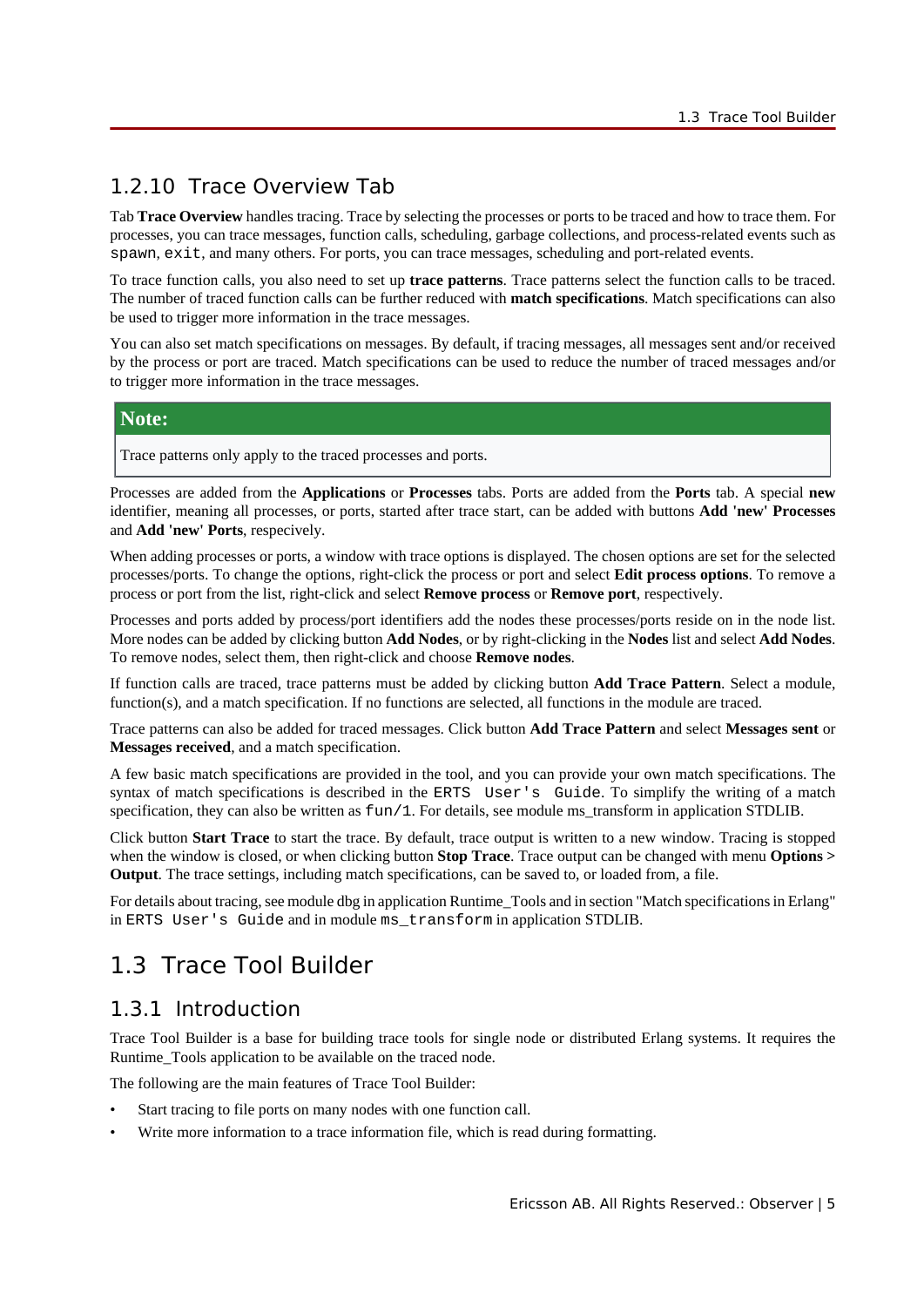- Restore previous configuration by maintaining a history buffer and handling configuration files.
- Provide some simple support for sequential tracing.
- Format binary trace logs and merge logs from multiple nodes.

The intention of Trace Tool Builder is to serve as a base for tailor-made trace tools, but it can also be used directly from the Erlang shell (it can mimic dbg behaviour while still providing useful additions, such as match specification shortcuts). Trace Tool Builder only allows the use of file port tracer, so to use other types of trace clients it is better to use dbg directly.

### 1.3.2 Getting Started

Module ttb is the interface to all functions in Trace Tool Builder.

To get started, the least you need to do is to start a tracer with  $ttbitFactor/0,1,2$ , and set the required trace flags on the processes you want to trace with  $ttb:p/2$ .

When the tracing is completed, stop the tracer with  $ttb:stop/0,1$  and format the trace log with ttb:format/1,2 (if there is anything to format).

#### **Useful functions:**

```
ttb:tracer/0,1,2
```
Opens a trace port on each node to be traced. By default, trace messages are written to binary files on remote nodes (the binary trace log).

```
ttb:p/2
```
Specifies the processes to be traced. Trace flags specified in this call specify what to trace on each process. This function can be called many times if you like different trace flags to be set on different processes.

#### $ttb:tp/2,3,4$  or  $ttb:tp1/2,3,4$

If you want to trace function calls (that is, if you have trace flag call set on any process), you must also set trace patterns on the required function(s) with  $ttb:tp/2,3,4$  or  $ttb:tp/2,3,4$ . A function is only traced if it has a trace pattern. The trace pattern specifies how to trace the function by using match specifications. Match specifications are described in the ERTS User's Guide.

#### ttb:stop/0,1

Stops tracing on all nodes, deletes all trace patterns, and flushes the trace port buffer.

```
ttb:format/1/2
```
Translates the binary trace logs into something readable. By default, ttb presents each trace message as a line of text, but you can also write your own handler to make more complex interpretations of the trace information. A trace log can also be presented graphically with application Event Tracer (ET).

If option format is specified to  $ttb:stop/1$ , the formatting is automatically done when stopping ttb.

### Tracing Local Node from Erlang Shell

The following small module is used in the subsequent example:

```
-module(m).
-export([f/0]).
f() ->
    receive 
      From when is pid(From) ->
         Now = erlang:now(),
          From ! {self(),Now}
    end.
```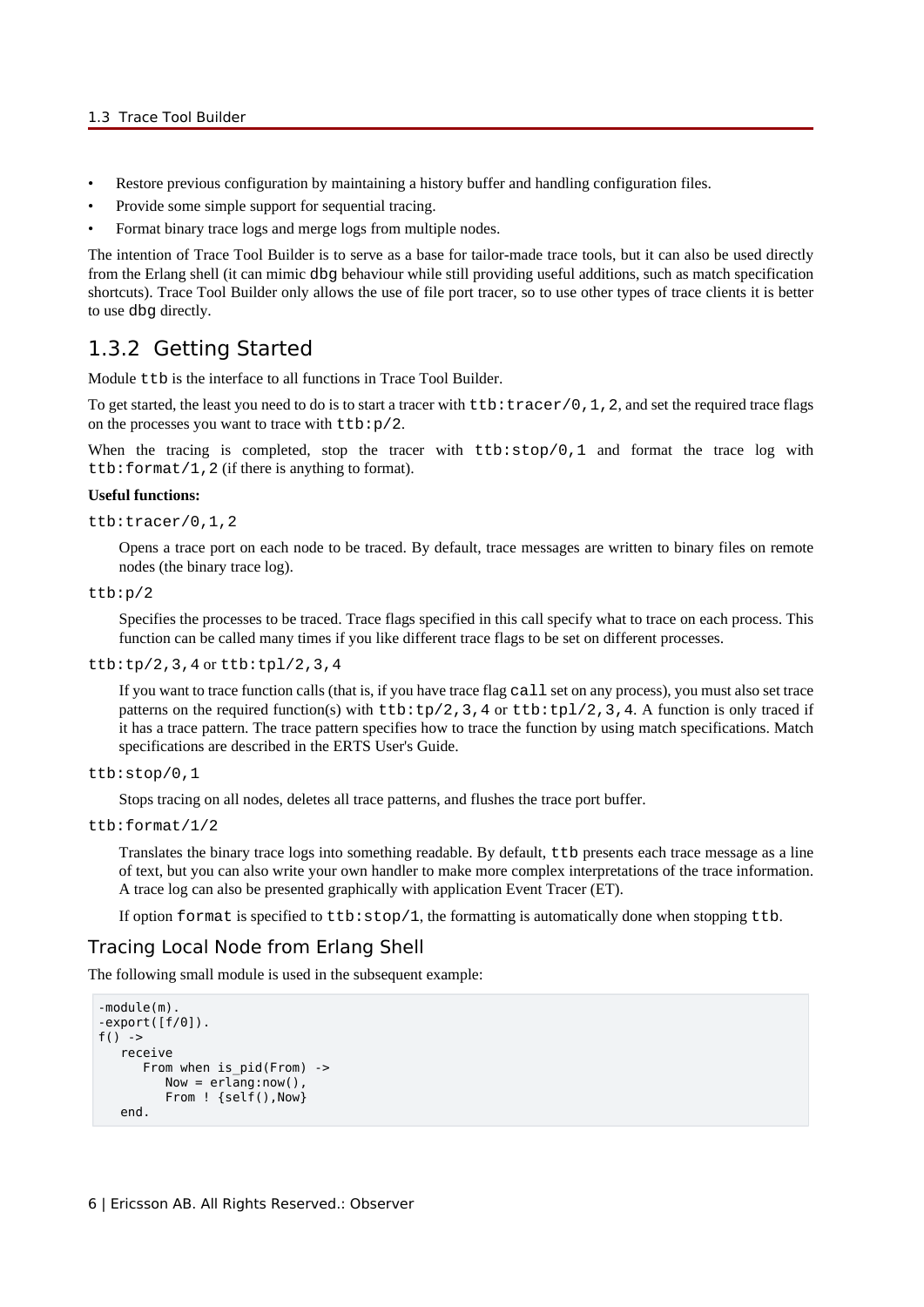The following example shows the basic use of  $ttb$  from the Erlang shell. Default options are used both for starting the tracer and for formatting (the custom fetch directory is however provided). This gives a trace log named Nodettb in the newly created directory, where Node is the node name. The default handler prints the formatted trace messages in the shell:

```
(tiger@durin)47> %% First I spawn a process running my test function
(tiger@durin) 47> Pid = spawn(m,f,[]).
< 0.125.0(tiger@durin)48> 
(tiger@durin)48> %% Then I start a tracer...
(tiger@durin)48> ttb:tracer().
{ok,[tiger@durin]}
(tiger@durin)49> 
(tiger@durin)49> %% and activate the new process for tracing
(tiger@durin)49> %% function calls and sent messages.
(tiger@durin)49> ttb:p(Pid,[call,send]).
{ok,[{<0.125.0>,[{matched,tiger@durin,1}]}]}
(tiger@durin)50> 
(tiger@durin)50> %% Here I set a trace pattern on erlang:now/0
(tiger@durin)50> %% The trace pattern is a simple match spec
(tiger@durin)50> %% indicating that the return value should be
(tiger@durin)50> %% traced. Refer to the reference_manual for
(tiger@durin)50> %% the full list of match spec shortcuts
(tiger@durin)50> %% available.
(tiger@durin)51> ttb:tp(erlang,now,return).
{ok,[{matched,tiger@durin,1},{saved,1}]}
(tiger@durin)52> 
(tiger@durin)52> %% I run my test (i.e. send a message to
(tiger@durin)52> %% my new process)
(tiger@durin)52> Pid ! self().
< 0.72.0(tiger@durin)53> 
(tiger@durin)53> %% And then I have to stop ttb in order to flush
(tiger@durin)53> %% the trace port buffer
(tiger@durin)53> ttb:stop([return, {fetch_dir, "fetch"}]).
{stopped, "fetch"}
(tiger@durin)54> 
(tiger@durin)54> %% Finally I format my trace log
(tiger@durin)54> ttb:format("fetch").
({<0.125.0>,{m,f,0},tiger@durin}) call erlang:now()
({<0.125.0>,{m,f,0},tiger@durin}) returned from erlang:now/0 ->
{1031,133451,667611}
({<0.125.0>,{m,f,0},tiger@durin}) <0.72.0> !
{<0.125.0>,{1031,133451,667611}}
ok
```
### Build Your Own Tool

The following example shows a simple tool for "debug tracing", that is, tracing of function calls with return values: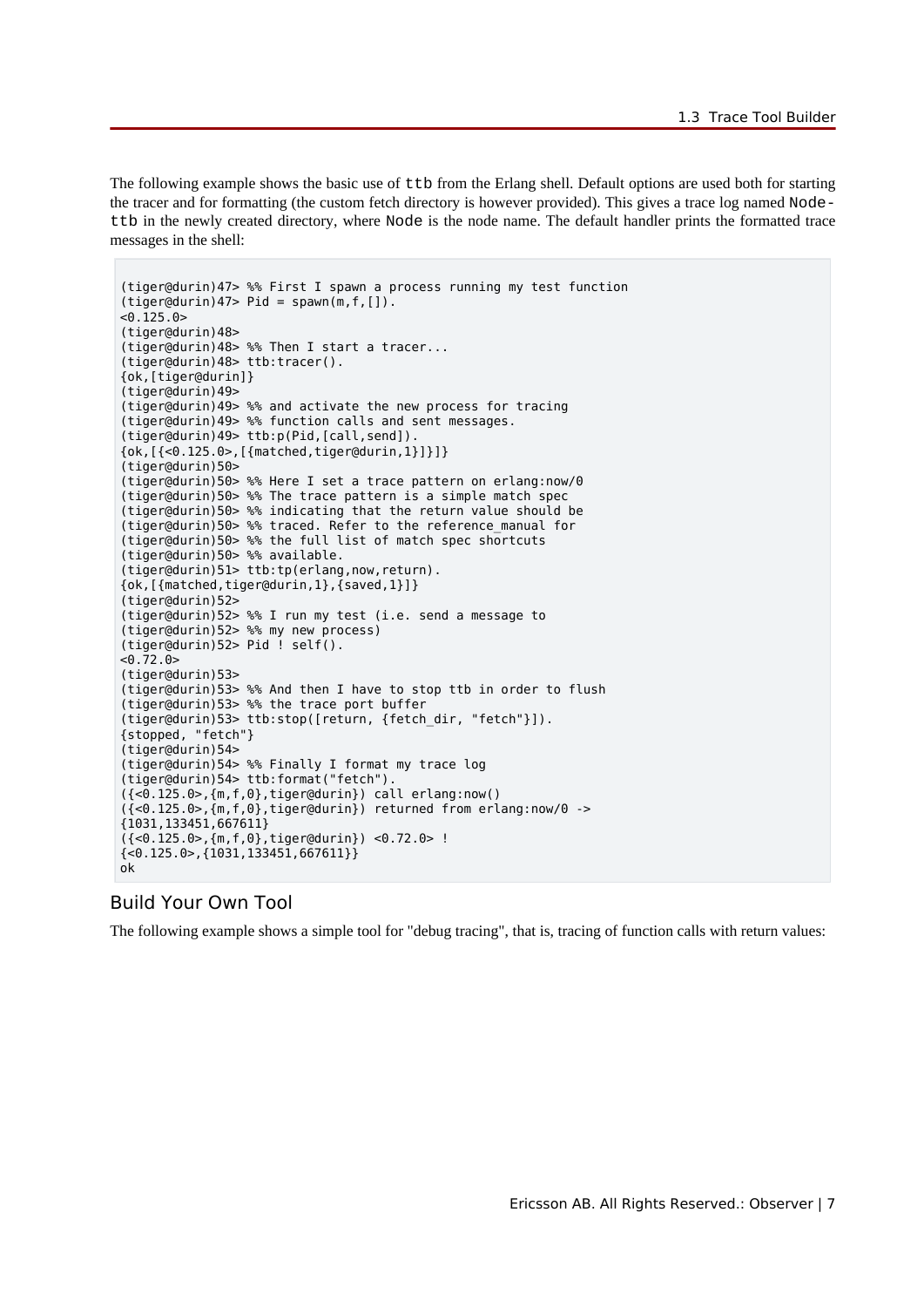```
-module(mydebug).
-export([start/0,trc/1,stop/0,format/1]).
-export([print/4]).
%% Include ms transform.hrl so that I can use dbg:fun2ms/2 to
%% generate match specifications.
-include lib("stdlib/include/ms transform.hrl").
%% ---------------Tool API-------------
%%% ----------------------------------
%%% Star the "mydebug" tool
start() ->
    %% The options specify that the binary log shall be named
    %% <Node>-debug_log and that the print/4 function in this
    %% module shall be used as format handler
 ttb:tracer(all,[{file,"debug_log"},{handler,{{?MODULE,print},0}}]),
 %% All processes (existing and new) shall trace function calls
   %% We want trace messages to be sorted upon format, which requires
    %% timestamp flag. The flag is however enabled by default in ttb.
    ttb:p(all,call).
%%% Set trace pattern on function(s)
trc(M) when is_atom(M) ->
   irc({M,-,-,-});
trc(\{M,F\}) when is_atom(M), is atom(F) ->
   trc({M,F,'}'')\}trc({M,F,_A}=MFA) when is_atom(M), is_atom(F) ->
    %% This match spec shortcut specifies that return values shall
    %% be traced.
   MatchSpec = dbg:fun2ms(fun() -> return trace() end),
    ttb:tpl(MFA,MatchSpec).
%%% Format a binary trace log
format(Dir) ->
    ttb:format(Dir).
%%% Stop the "mydebug" tool
stop() ->
    ttb:stop(return).
%% --------Internal functions--------
%%% ----------------------------------
%% Format handler
print( Out, end of trace, TI, N) ->
  N:print(Out,Trace,_TI,N) ->
   do_print(Out, Trace, N),
   N+1.
do_print(Out,{trace_ts,P,call,{M,F,A},Ts},N) ->
    io:format(Out,
"~\simw: ~\simw, ~\simw:~\simn"
 "Call : ~w:~w/~w~n"
               "Arguments :~p~n~n",
              [N,TS,P,M,F,length(A),A]);
do print(Out,{trace ts,P,return from,{M,F,A},R,Ts},N) ->
    io:format(Out,
               "~w: ~w, ~w:~n"
               "Return from : ~w:~w/~w~n"
               "Return value :~p~n~n",
              [N, Ts, P, M, F, A, R]).
```
To distinguish trace logs produced with this tool from other logs, option file is used in tracer/2. The logs are therefore fetched to a directory named ttb\_upload\_debug\_log-YYYYMMDD-HHMMSS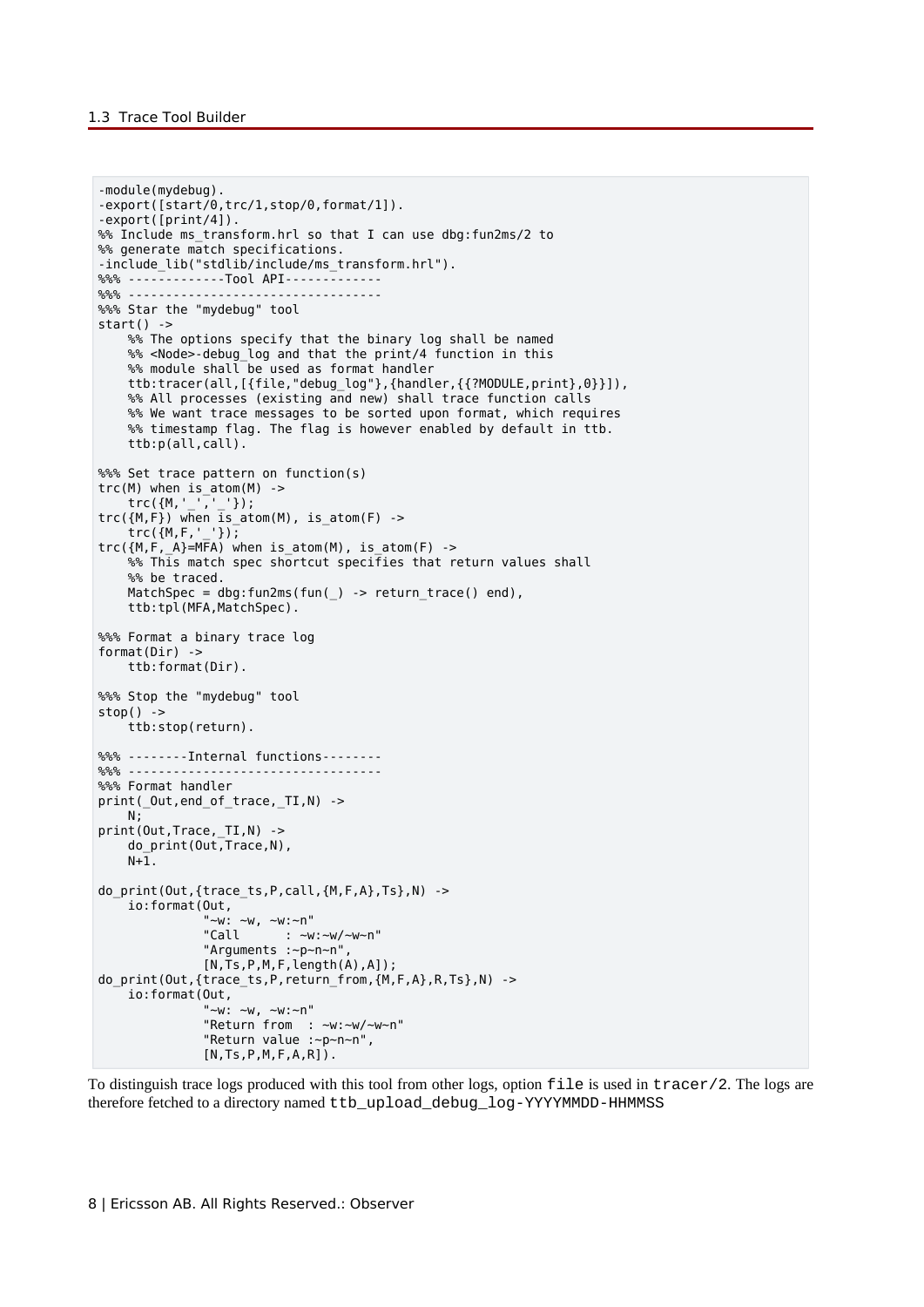By using option handler when starting the tracer, the information about how to format the file is stored in the trace information file  $(.t_i)$ . This is not necessary, as it can be specified when formatting instead. However, It can be useful if you, for example, want to format trace logs automatically using option format in ttb:stop/1. Also, you do not need any knowledge of the content of a binary log to format it the way it is intended. If option handler is specified both when starting the tracer and when formatting, the one specified when formatting is used.

Trace flag call is set on all processes. This means that any function activated with command trc/1 is traced on all existing and new processes.

## 1.3.3 Running Trace Tool Builder against Remote Node

The Observer application might not always be available on the node to be traced (in the following called the "traced node"). However, Trace Tool Builder can still be run from another node (in the following called the "trace control node") as long as the following is fulfilled:

- The Observer application is available on the trace control node.
- The Runtime Tools application is available on both the trace control node and the traced node.

If Trace Tool Builder is to be used against a remote node, it is highly recommended to start the trace control node as **hidden**. This way it can connect to the traced node without being "seen" by it, that is, if the nodes() BIF is called on the traced node, the trace control node does not show. To start a hidden node, add option -hidden to the erl command, for example:

```
% erl -sname trace_control -hidden
```
### Diskless Node

If the traced node is diskless, ttb must be started from a trace control node with disk access, and option file must be specified to function  $\text{tracer}/2$  with value  $\{\text{local}, \text{File}\},$  for example:

```
(trace_control@durin)1> ttb:tracer(mynode@diskless,
                                     {file,{local,{wrap,"mytrace"}}}).
{ok,[mynode@diskless]}
```
## 1.3.4 More Tracing Options

When setting up a trace, the following features can also be activated:

- Time-constrained tracing
- Overload protection
- Autoresume
- dbg mode

### Time-Constrained Tracing

It can sometimes be helpful to enable trace for a specified period of time (for example, to monitor a system for 24 hours or half a second). This can be done with option {timer, TimerSpec}. If TimerSpec has the form of MSec, the trace is stopped after MSec milliseconds using ttb:stop/0. If more options are provided (TimerSpec = {MSec, Opts}), ttb:stop/1 is called instead with Opts as argument.

The timer is started with  $ttb:p/2$ , so any trace patterns must be set up in advance.  $ttb:start\_trace/4$  always sets up all patterns before invoking ttb:p/2.

The following example shows how to set up a trace that is automatically stopped and formatted after 5 seconds: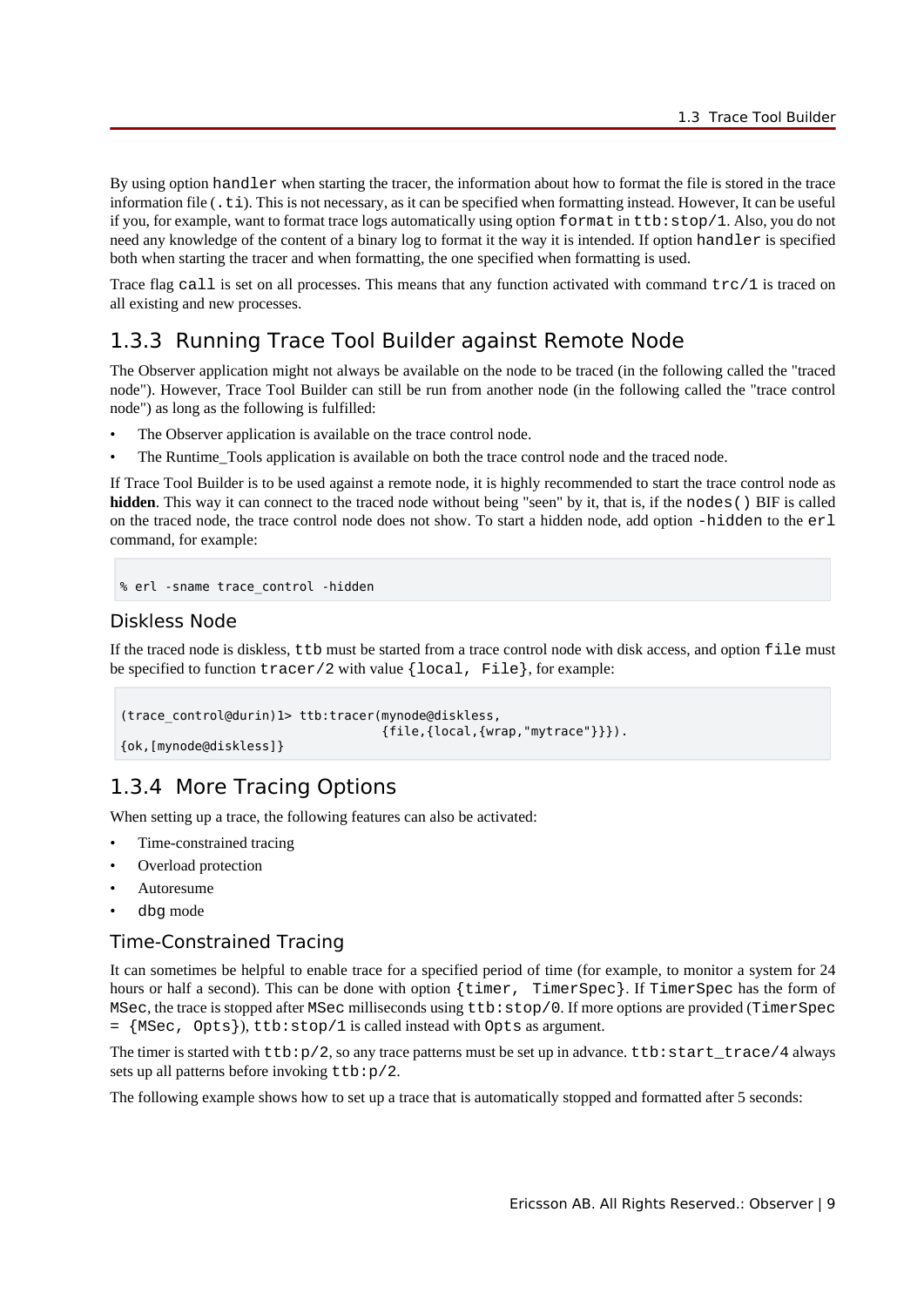```
(tiger@durin)1> ttb:start_trace([node()],
                                   [{erlang, now,[]}],
                                   {all, call},
                                   [{timer, {5000, format}}]).
```
### **Note:**

Because of network and processing delays, the period of tracing is approximate.

### Overload Protection

When tracing live systems, always take special care to not overload a node with too heavy tracing. ttb provides option overload to address this problem.

{overload, MSec, Module, Function} instructs the ttb back end (a part of the Runtime\_Tools application) to perform overload check every MSec millisecond. If the check (named Module:Function(check)) returns true, tracing is disabled on the selected node.

Overload protection activated on one node does not affect other nodes, where the tracing continues as normal. ttb:stop/0,1 fetches data from all clients, including everything collected before the activation of overload protection.

### **Note:**

It is not allowed to change trace details (with  $ttb:pp$  and  $ttb:tp/tpl...$ ) once overload protection is activated in one of the traced nodes. This is to avoid trace setup being inconsistent between nodes.

Module:Function provided with option overload must handle three calls: init, check, and stop. init and stop allow some setup and teardown required by the check. An overload check module can look as follows:

```
-module(overload).
-export([check/1]).
check(init) ->
     Pid = sophisticated_module:start(),
     put(pid, Pid);
check(check) ->
    get(pid) ! is overloaded,
     receive
         Reply ->
             Reply
     after 5000 ->
              true
     end;
check(stop) ->
     get(pid) ! stop.
```
### **Note:**

check is always called by the same process, so put and get are possible.

### Autoresume

A node can crash (probably a buggy one, hence traced). Use resume to resume tracing on the node automatically when it gets back. The failing node then tries to reconnect to trace control node when Runtime\_Tools is started.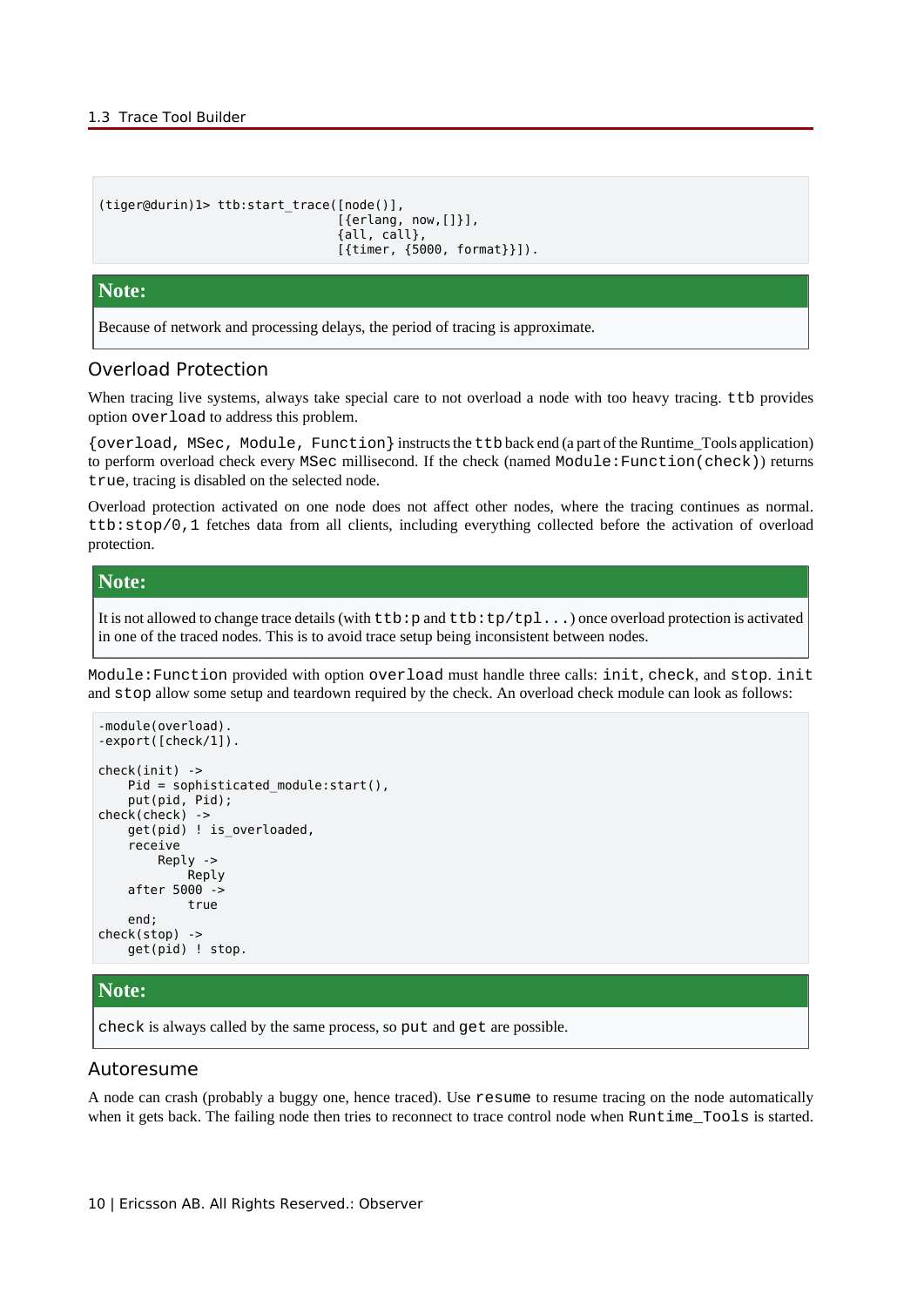This implies that Runtime\_Tools must be included in the startup chain of other nodes (if not, you can still resume tracing by starting Runtime\_Tools manually, that is, by an RPC call).

To not lose the data that the failing node stored up to the point of crash, the control node tries to fetch it before restarting trace. This must occur within the allowed time frame, otherwise it is aborted (default is 10 seconds, but it can be changed with  $\{$  resume, MSec $\}$ ). The data fetched this way is then merged with all other traces.

The autostart feature requires more data to be stored on traced nodes. By default, the data is stored automatically to the file named "ttb\_autostart.bin" in the currect working directory (cwd) of the traced node. Users can change this behaviour (that is, on diskless nodes) by specifying their own module to handle autostart data storage and retrieval (ttb\_autostart\_module environment variable of runtime\_tools). For information about the API, see module ttb. The following example shows the default handler:

```
-module(ttb autostart).
-export([read_config/0,
         write_config/1,
          delete_config/0]).
-define(AUTOSTART FILENAME, "ttb autostart.bin").
delete config() ->
     file:delete(?AUTOSTART_FILENAME).
read config() ->
     case file:read_file(?AUTOSTART_FILENAME) of
        \{ok, Data\} -> \{ok, binary_to_term(Data)\}; Error -> Error
     end.
write config(Data) ->
    file:write file(?AUTOSTART FILENAME, term to binary(Data)).
```
### **Note:**

Remember that file trace ports buffer the data by default. If the node crashes, trace messages are not flushed to the binary log. If the risk of failure is high, it can be a good idea to flush the buffers every now and then automatically. Passing {flush, MSec} as an option of ttb:tracer/2 flushes all buffers every MSec millisecond.

### dbg Mode

Option {shell, ShellType} allows making ttb operation similar to dbg. Using {shell, true} displays all trace messages in the shell before storing them.  $\{shell, only\}$  additionally disables message storage (making the tool to behave exactly like  $d$ bq). This is allowed only with IP trace ports ({trace, {local, File}}).

Command ttb:tracer(dbg) is a shortcut for the pure dbg mode ( ${shell}$ , only}).

### 1.3.5 Trace Information and File .ti

In addition to the trace log file(s), a file with extension . ti is created when Trace Tool Builder is started. This is the trace information file. It is a binary file, which contains the process information, trace flags used, the name of the node to which it belongs, and all information written with function ttb:write\_trace\_info/2. .ti files are always fetched with other logs when the trace is stopped.

Except for the process information, everything in the trace information file is passed on to the handler function when formatting. Parameter TI is a list of {Key,ValueList} tuples. The keys flags, handler, file, and node are used for information written directly by ttb.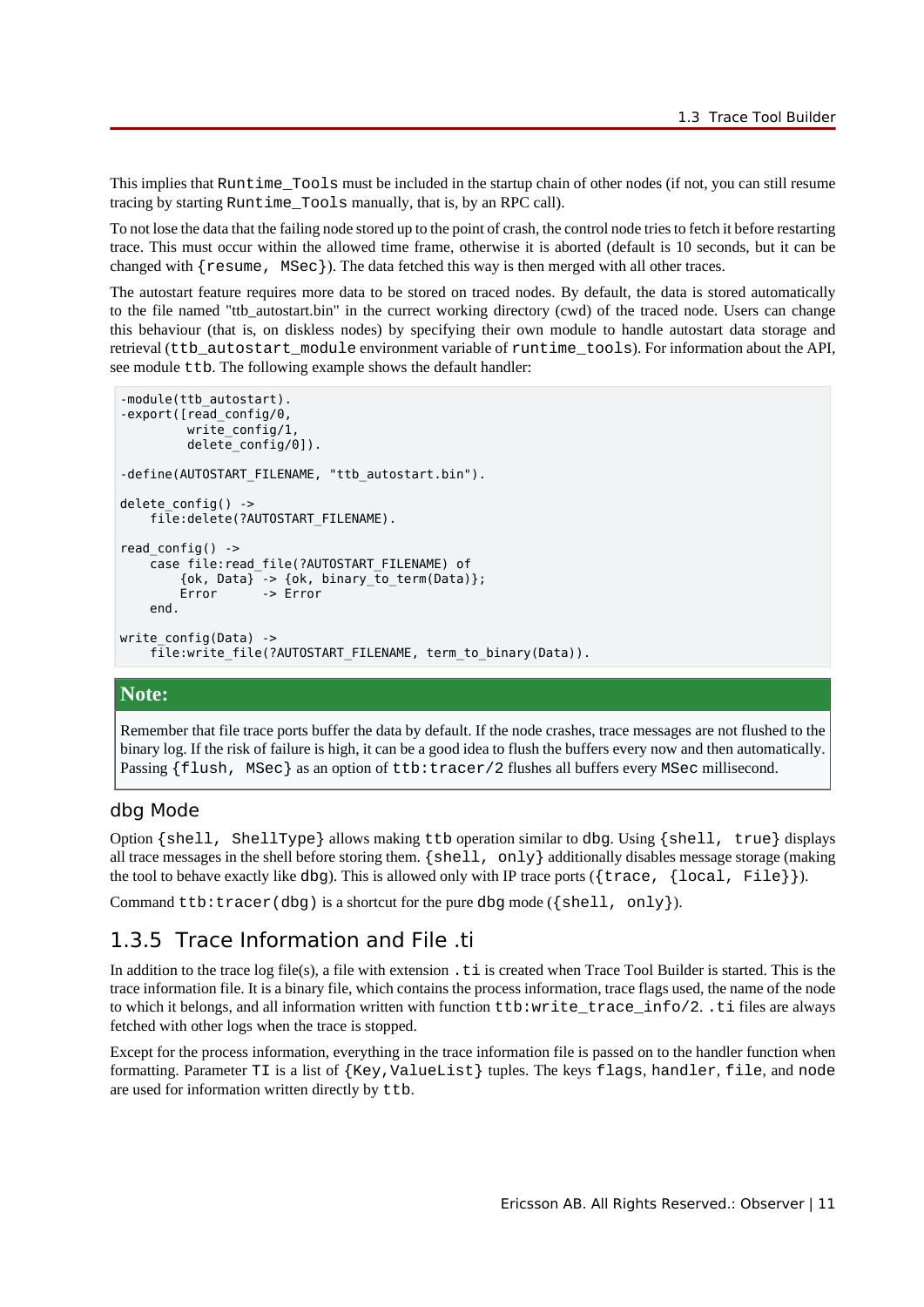Information to the trace information file by can be added by calling ttb:write trace  $info/2$ . Notice that ValueList always is a list, and if you call write\_trace\_info/2 many times with the same Key, the ValueList is extended with a new value each time.

#### **Example:**

ttb:write\_trace\_info(mykey,1) gives the entry {mykey,[1]} in TI. Another call, ttb:write\_trace\_info(mykey,2), changes this entry to {mykey,[1,2]}.

### 1.3.6 Wrap Logs

If you want to limit the size of the trace logs, you can use wrap logs. This works almost like a circular buffer. You can specify the maximum number of binary logs and the maximum size of each log. ttb then creates a new binary log each time a log reaches the maximum size. When the maximum number of logs are reached, the oldest log is deleted before a new one is created.

### **Note:**

The overall size of data generated by ttb can be greater than the wrap specification suggests. If a traced node restarts and autoresume is enabled, the old wrap log is always stored and a new one is created.

Wrap logs can be formatted one by one or all at once. See Formatting.

### 1.3.7 Formatting

Formatting can be done automatically when stopping ttb (see section Automatically Collect and Format Logs from All Nodes), or explicitly by calling function  $tt\text{t}$ : format/1, 2.

Formatting means to read a binary log and present it in a readable format. You can use the default format handler in ttb to present each trace message as a line of text, or write your own handler to make more complex interpretations of the trace information. You can also use application ET to present the trace log graphically (see section Presenting Trace Logs with Event Tracer).

The first argument to  $ttb:format/1$ , 2 specifies which binary  $log(s)$  to format. This is usually the name of a directory that ttb created during log fetch. Unless option disable\_sort is provided, the logs from different files are always sorted according to time-stamp in traces.

The second argument to  $tt\text{t}$ : format/2 is a list of options as follows:

 $O<sub>11</sub>$ 

Specifies the destination to write the formatted text. Default destination is standard io, but a filename can also be specified.

handler

Specifies the format handler to use. If this option is not specified, option handler that is specified when starting the tracer is used. If option handler is not specified when starting the tracer either, a default handler is used, which prints each trace message as a text line.

#### disable\_sort

Indicates that the logs are not to be merged according to time-stamp, but processed one file after another (this can be a bit faster).

A format handler is a fun taking four arguments. This fun is called for each trace message in the binary log(s). A simple example that only prints each trace message can be as follows: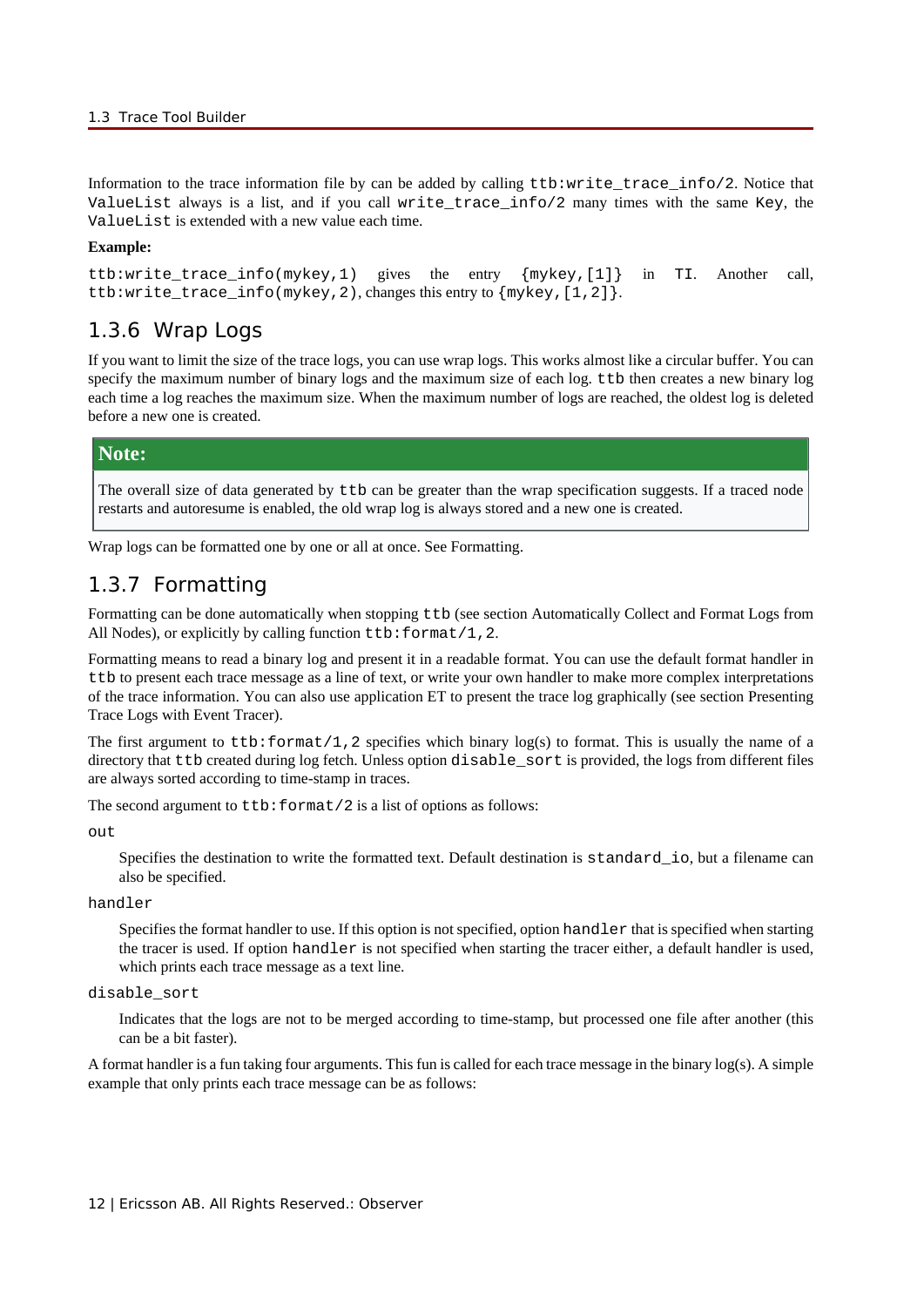```
fun(Fd, Trace, TraceInfo, State) ->
   io:format(Fd, "Trace: \sim p\sim n", [Trace]),
    State
end.
```
Here, Fd is the file descriptor for the destination file, or the atom standard *io.* TraceInfo contains information from the trace information file (see section Trace Information and File .ti). State is a state variable for the format handler fun. The initial value of variable State is specified with the handler option, for example:

```
ttb:format("tiger@durin-ttb", [{handler, {{Mod,Fun}, initial_state}}])
\overline{\phantom{a}}^{0}
```
Another format handler can be used to calculate the time spent by the garbage collector:

```
fun(_Fd,{trace_ts,P,gc_start,_Info,StartTs},_TraceInfo,State) ->
       [{P,StartTs}|State];
    (Fd,{trace_ts,P,gc_end,_Info,EndTs},_TraceInfo,State) ->
      \{value, \{P, StartTs\} \} = \text{lists:keysearch}(P, 1, State),
       Time = diff(StartTs,EndTs),
       io:format("GC in process ~w: ~w milliseconds~n", [P,Time]),
       State -- [{P,StartTs}]
end
```
A more refined version of this format handler is function handle\_gc/4 in module multitrace.erl included in directory src of the Observer application.

The trace message is passed as the second argument (Trace). The possible values of Trace are the following:

- All trace messages described in erlang: trace/3
- $\{drop, N\}$  if IP tracer is used (see dbg: trace\_port/2)
- end of trace received once when all trace messages are processed

By giving the format handler ttb:get\_et\_handler(), you can have the trace log presented graphically with et\_viewer in the ET application (see section Presenting Trace Logs with Event Tracer).

You can always decide not to format the whole trace data contained in the fetch directory, but analyze single files instead. To do so, a single file (or list of files) must be passed as the first argument to  $format/1,2$ .

Wrap logs can be formatted one by one or all at once. To format one of the wrap logs in a set, specify the exact file name. To format the whole set of wrap logs, specify the name with \* instead of the wrap count.

#### **Example:**

Start tracing:

```
(tiger@durin)1> ttb:tracer(node(),{file,{wrap,"trace"}}).
{ok,[tiger@durin]}
(tiger@durin)2> ttb:p(...)
...
```
This gives a set of binary logs, for example:

```
tiger@durin-trace.0.wrp
tiger@durin-trace.1.wrp
tiger@durin-trace.2.wrp
...
```
Format the whole set of logs: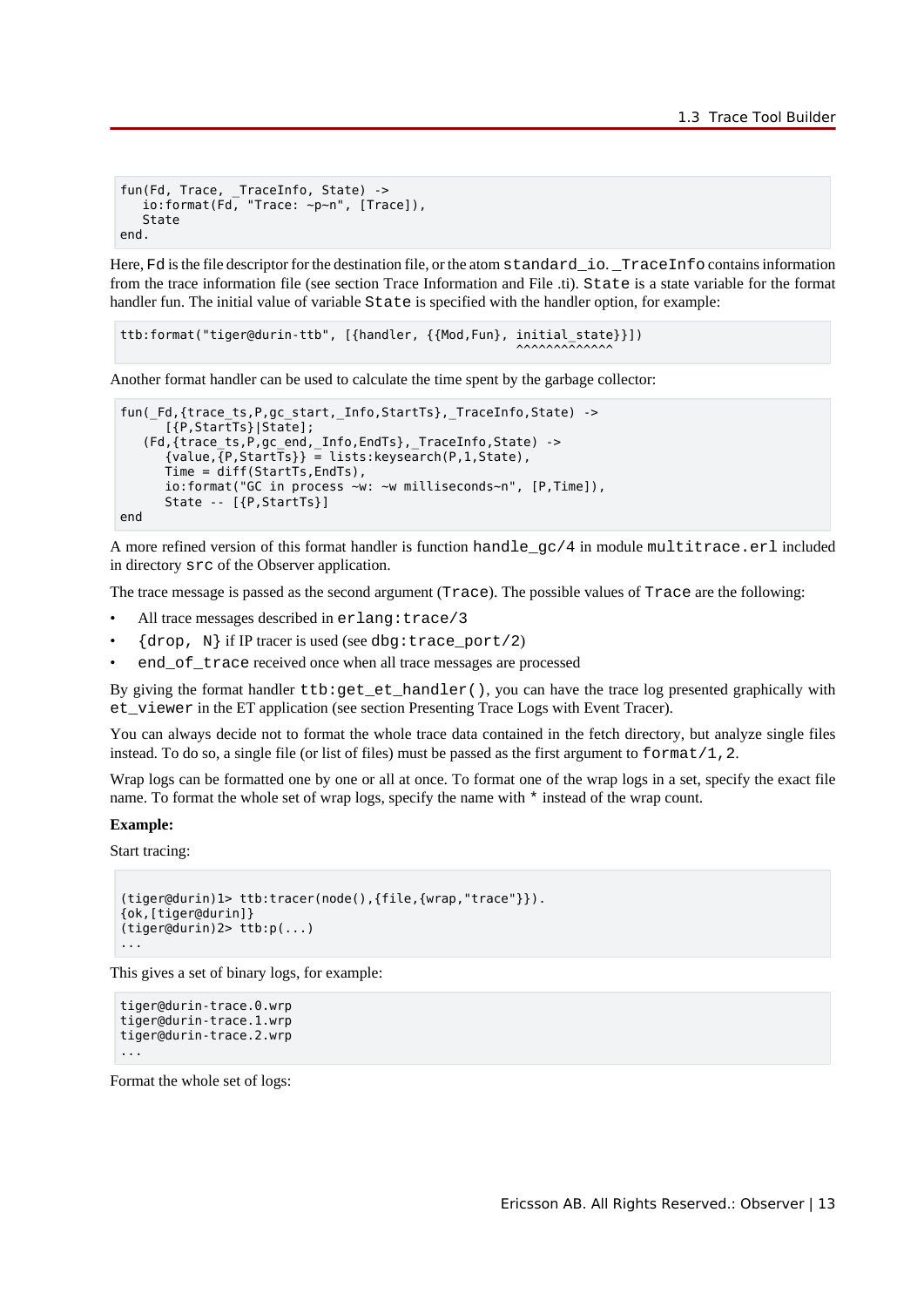```
1> ttb:format("tiger@durin-trace.*.wrp").
....
ok
2>
```
Format only the first log:

```
1> ttb:format("tiger@durin-trace.0.wrp").
....
ok
2>
```
To merge all wrap logs from two nodes:

```
1> ttb:format(["tiger@durin-trace.*.wrp","lion@durin-trace.*.wrp"]).
....
ok
2>
```
### Presenting Trace Logs with Event Tracer

For detailed information about the Event Tracer, see the ET application.

By giving the format handler ttb:get\_et\_handler(), you can have the trace log presented graphically with et\_viewer in the ET application. ttb provides filters that can be selected from the menu **Filter** in the et\_viewer window. The filters are names according to the type of actors they present (that is, what each vertical line in the sequence diagram represents). Interaction between actors is shown as red arrows between two vertical lines, and activities within an actor are shown as blue text to the right of the actors line.

The processes filter is the only filter showing all trace messages from a trace log. Each vertical line in the sequence diagram represents a process. Erlang messages, spawn, and link/unlink are typical interactions between processes. Function calls, scheduling, and garbage collection, are typical activities within a process. processes is the default filter.

The remaining filters only show function calls and function returns. All other trace message are discarded. To get the most out of these filters, et\_viewer must know the caller of each function and the time of return. This can be obtained using both the call and return\_to flags when tracing. Notice that flag return\_to only works with local call trace, that is, when trace patterns are set with ttb:tpl.

The same result can be obtained by using the flag call only and setting a match specification on local or global function calls as follows:

```
1> dbg:fun2ms(fun() -> return trace(),message(caller()) end).
[{{''}_{'}}', [{}], [{{'return_trace}}', {message, {caller}})]
```
This must however be done with care, as function  $\{return \ trace\}$  in the match specification destroys tail recursiveness.

The modules filter shows each module as a vertical line in the sequence diagram. External function calls/returns are shown as interactions between modules, and internal function calls/returns are shown as activities within a module.

The functions filter shows each function as a vertical line in the sequence diagram. A function calling itself is shown as an activity within a function, and all other function calls are shown as interactions between functions.

The mods\_and\_procs and funcs\_and\_procs filters are equivalent to the modules and functions filters respectively, except that each module or function can have many vertical lines, one for each process it resides on.

In the following example, modules foo and bar are used: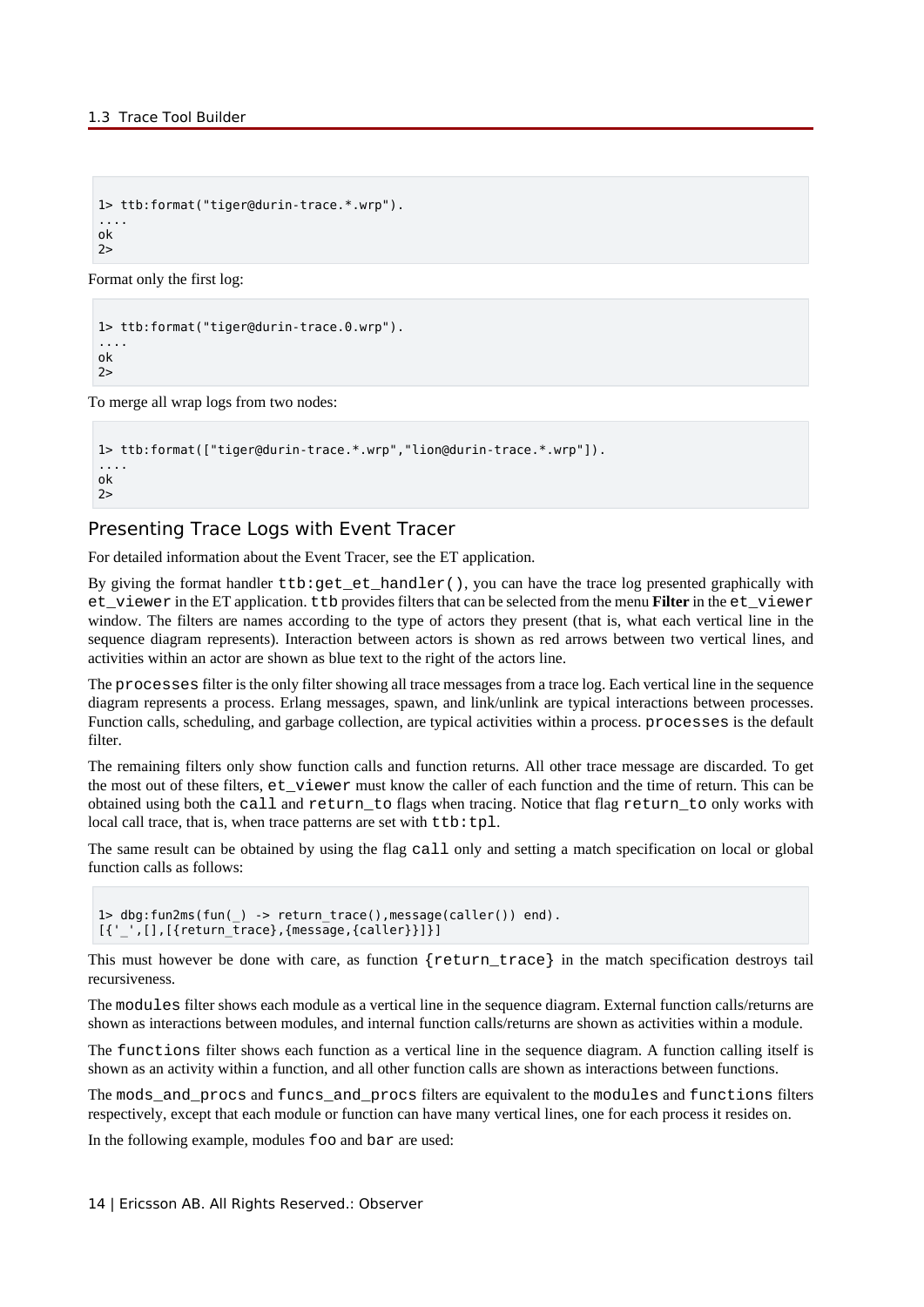```
-module(foo).
-export([start/0,go/0]).
start() ->
   spawn(?MODULE, go, []).
go() ->
    receive
        stop ->
             ok;
         go ->
            bar:f1(),
             go()
     end.
-module(bar).
-export([f1/0,f3/0]).
f1() ->
   f2(),
    ok.
f2() ->
   spawn(?MODULE,f3,[]).
f3() ->
    ok.
```
Setting up the trace:

```
(tiger@durin)1> %%First we retrieve the Pid to limit traced processes set
(tiger@durin)1> Pid = foo:start().
(tiger@durin)2> %%Now we set up tracing
(tiger@durin)2> ttb:tracer().
(tiger@durin)3> ttb:p(Pid, [call, return_to, procs, set_on_spawn]).
(tiger@durin)4> ttb:tpl(bar, []).
(tiger@durin)5> %%Invoke our test function and see output with et viewer
(tiger@durin)5> Pid ! go.
(tiger@durin)6> ttb:stop({format, {handler, ttb:get_et_handler()}}).
```
This renders a result similar to the following: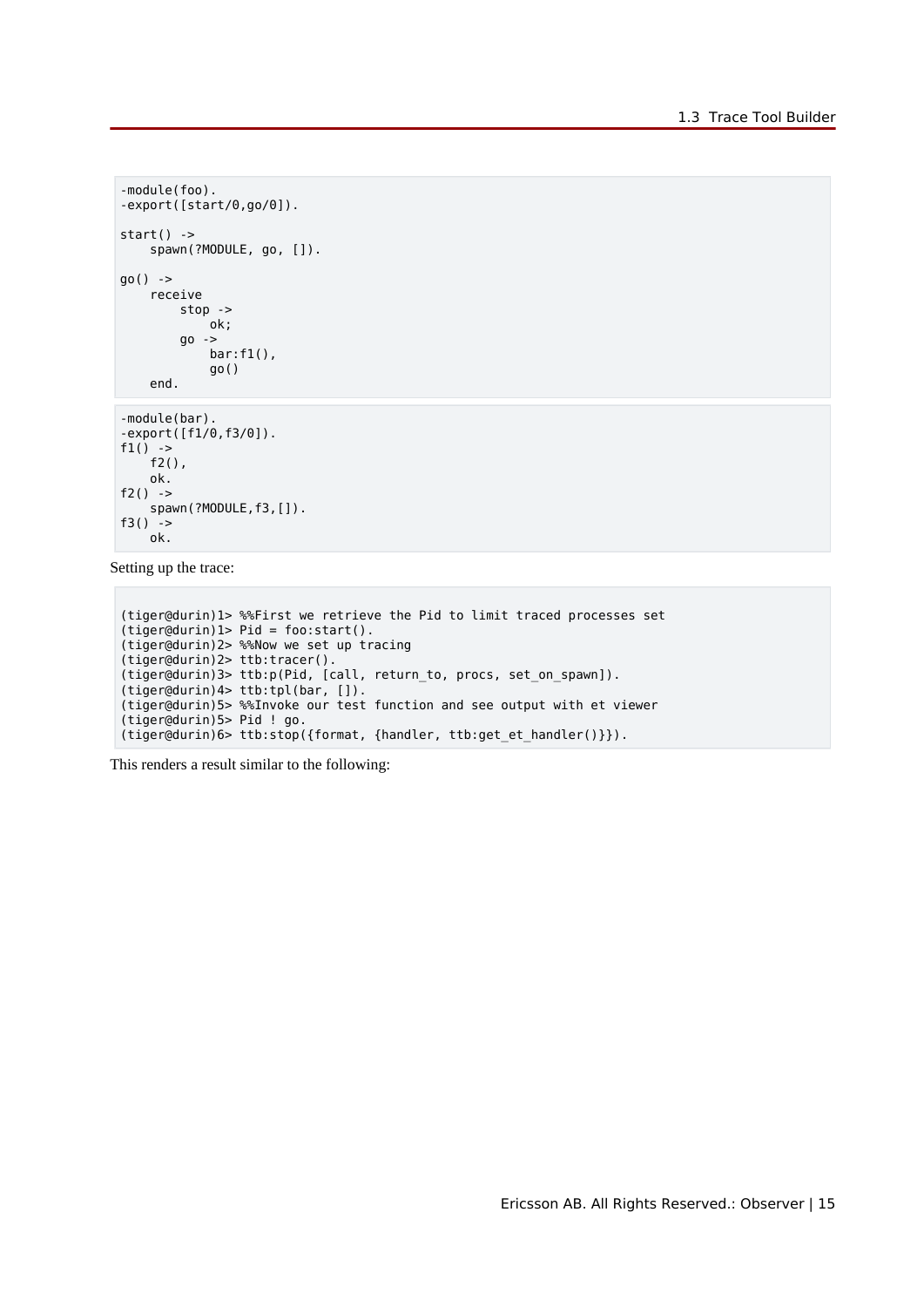

Figure 3.1: Filter: "processes"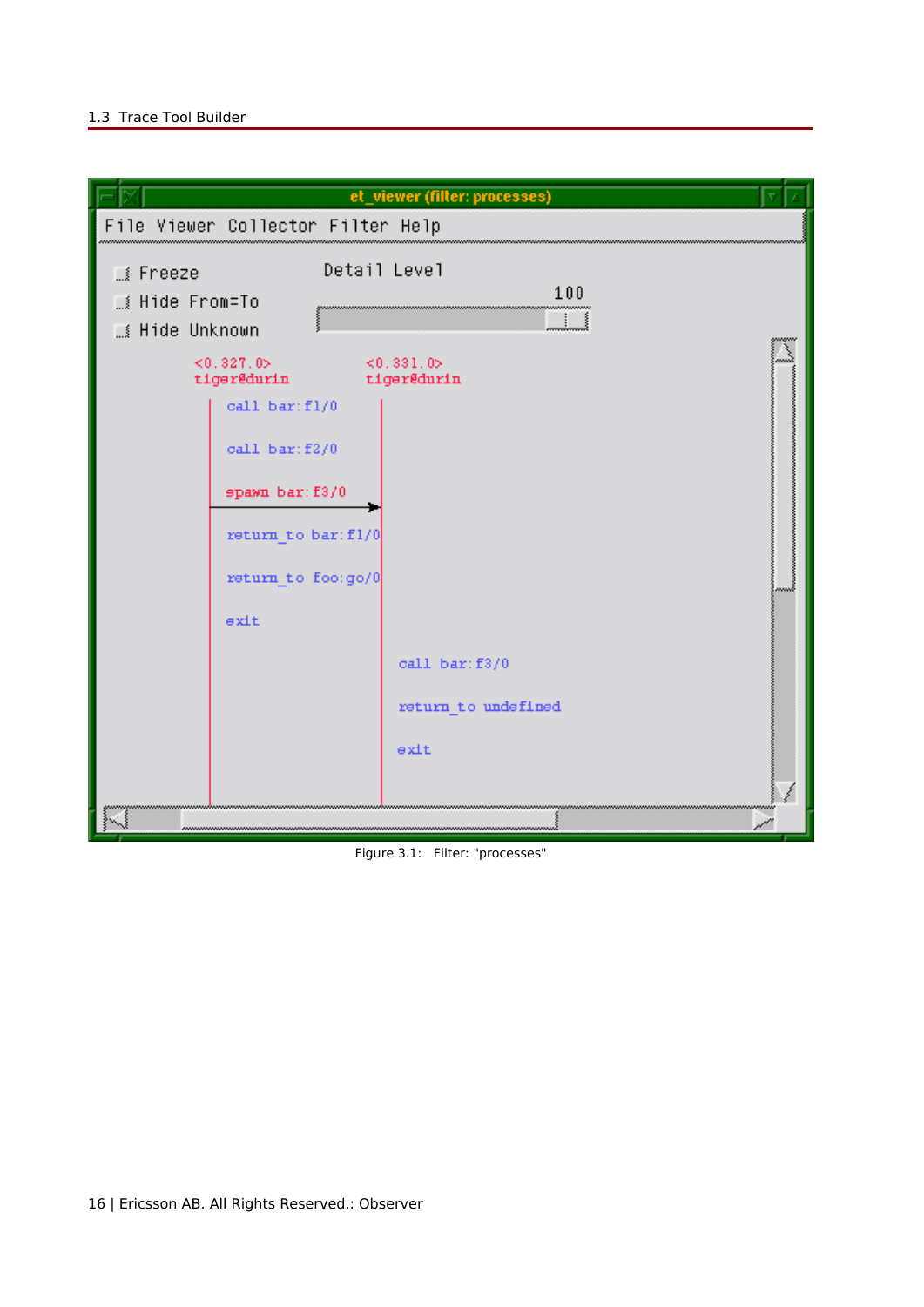

Figure 3.2: Filter: "mods and procs"

Notice that function ttb: start\_trace/4 can be used as help as follows:

```
(tiger@durin)1> Pid = foo:start().
(tiger@durin)2> ttb:start_trace([node()],
[\{bar, [\, ] \, ] \, ] , we can consider the contract of [\, ] [\, ] [\, ] , [\, ] [\, ] [\, ] , [\, ] [\, ] [\, ] [\, ] [\, ] [\, ] [\, ] [\, ] [\, ] [\, ] [\, ] [\, ] [\, ] [\, ] [\, ] [\, ] [\, ] [\, ] [\, ] [\, ] [\, ] [\, ] {Pid, [call, return_to, procs, set_on_spawn]}
                                                  {handler, ttb:get_et_handler()}).
(tiger@durin)3> Pid ! go.
(tiger@durin)4> ttb:stop(format).
```
## 1.3.8 Automatically Collect and Format Logs from All Nodes

By default, ttb:stop/1 fetches trace logs and trace information files from all nodes. The logs are stored in a new directory named ttb\_upload-Filename-Timestamp under the working directory of the trace control node.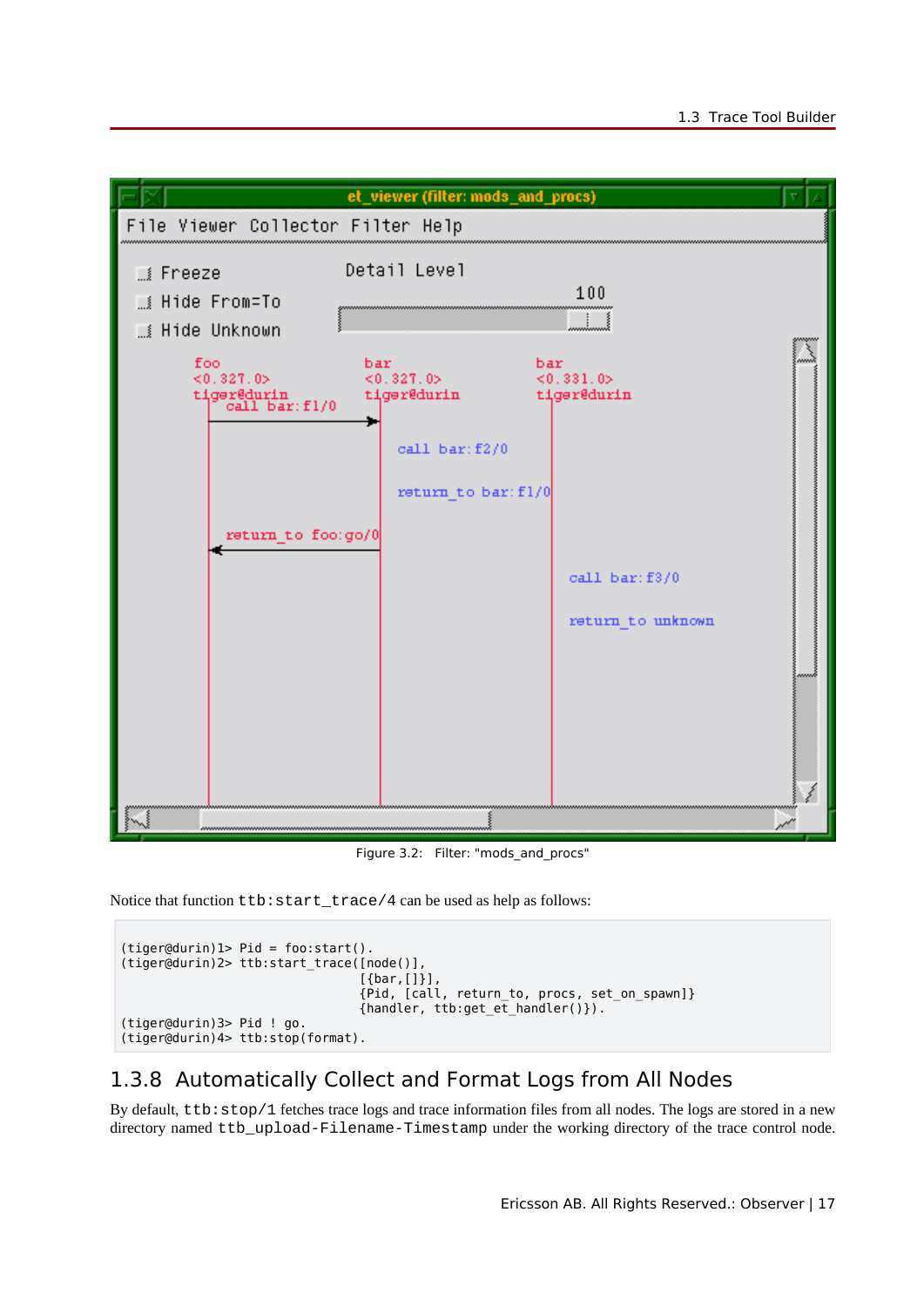Fetching can be disabled by providing option nofetch to ttb: stop/1. The user can specify a fetch directory by passing option {fetch dir, Dir}.

If option format is specified to  $ttb:stop/1$ , the trace logs are automatically formatted after tracing is stopped.

### 1.3.9 History and Configuration Files

For the tracing functionality, dbg can be used instead of  $ttb$  for setting trace flags on processes and trace patterns for call trace, that is, the functions p, tp, tpl, ctp, ctpl, and ctpg. Only the following two things are added by ttb for these functions:

- All calls are stored in the history buffer and can be recalled and stored in a configuration file. This makes it easy to set up the same trace environment, for example, if you want to compare two test runs. It also reduces the amount of typing when using ttb from the Erlang shell.
- Shortcuts are provided for the most common match specifications (to not force you to use dbg: fun2ms continually).

Use ttb:list\_history/0 to see the content of the history buffer and ttb:run\_history/1 to re-execute one of the entries.

The main purpose of the history buffer is the possibility to create configuration files. Any function stored in the history buffer can be written to a configuration file and used for creating a specific configuration at any time with a single function call.

A configuration file is created or extended with  $tt\text{t}$ :write  $\text{config}(2,3)$ . Configuration files are binary files and can therefore only be read and written with functions provided by ttb.

The complete content of the history buffer can be written to a configuration file by calling ttb:write\_config(ConfigFile,all). Selected entries from the history can be written by calling ttb:write\_config(ConfigFile,NumList), where NumList is a list of integers pointing out the history entries to write. Moreover, the history buffer is always dumped to ttb last config when ttb:stop/0,1 is called.

User-defined entries can also be written to a configuration file by calling function ttb:write\_config(ConfigFile,ConfigList), where ConfigList is a list of {Module,Function,Args}.

Any existing file ConfigFile is deleted and a new file is created when write  $confiq/2$  is called. Option append can be used to add something at the end of an existing configuration file, for example, ttb:write\_config(ConfigFile,What,[append]).

#### **Example:**

See the content of the history buffer:

```
(tiger@durin)191> ttb:tracer().
{ok,[tiger@durin]}
(tiger@durin)192> ttb:p(self(),[garbage_collection,call]).
{ok,{[<0.1244.0>],[garbage_collection,call]}}
(tiger@durin)193> ttb:tp(ets,new,2,[]).
{ok,[{matched,1}]}
(tiger@durin)194> ttb:list_history().
[{1,{ttb,tracer,[tiger@durin,[]]}},
 {2,{ttb,p,[<0.1244.0>,[garbage_collection,call]]}},
{3, {ttb, tp, [ets, new, 2, []]}}
```
Execute an entry from the history buffer: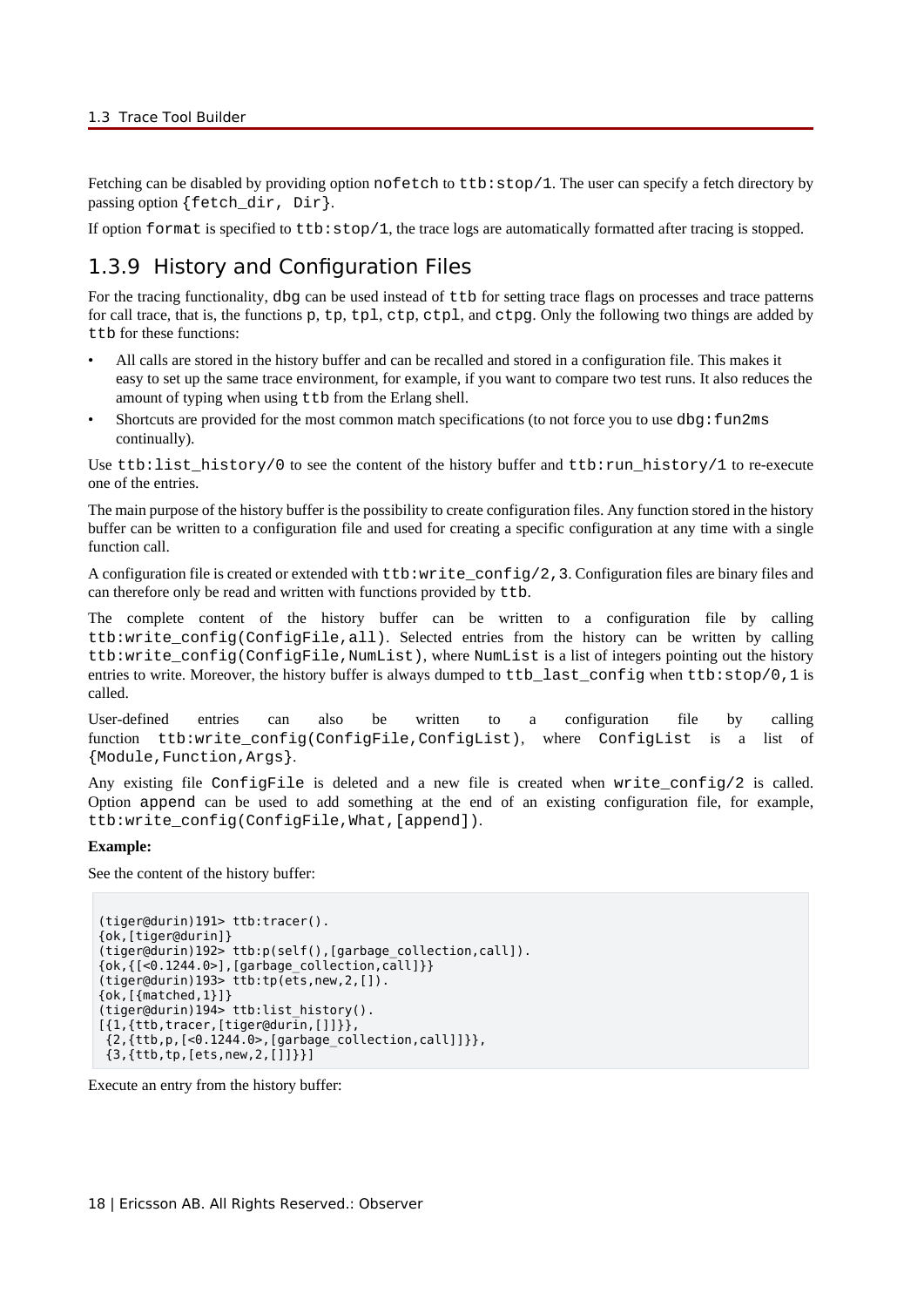```
(tiger@durin)195> ttb:ctp(ets,new,2).
{ok,[{matched,1}]}
(tiger@durin)196> ttb:list_history().
[{1,{ttb,tracer,[tiger@durin,[]]}},
  {2,{ttb,p,[<0.1244.0>,[garbage_collection,call]]}},
  {3,{ttb,tp,[ets,new,2,[]]}},
  {4,{ttb,ctp,[ets,new,2]}}]
(tiger@durin)197> ttb:run_history(3).
ttb:tp(ets,new,2,[]) ->
\{ok, [\{ {\sf matched}, 1 \}] \}
```
Write the content of the history buffer to a configuration file:

```
(tiger@durin)198> ttb:write_config("myconfig",all).
ok
(tiger@durin)199> ttb:list_config("myconfig").
[{1,{ttb,tracer,[tiger@durin,[]]}},
 {2,{ttb,p,[<0.1244.0>,[garbage_collection,call]]}},
 {3,{ttb,tp,[ets,new,2,[]]}},
  {4,{ttb,ctp,[ets,new,2]}},
 {5,{ttb,tp,[ets,new,2,[]]}}]
```
Extend an existing configuration:

```
(tiger@durin)200> ttb:write_config("myconfig",[{ttb,tp,[ets,delete,1,[]]}],
[append]).
ok
(tiger@durin)201> ttb:list_config("myconfig").
[{1, {ttb, tracer, [tiger@durin, []}]}\ {2,{ttb,p,[<0.1244.0>,[garbage_collection,call]]}},
 {3,{ttb,tp,[ets,new,2,[]]}},
 {4,{ttb,ctp,[ets,new,2]}},
 {5,{ttb,tp,[ets,new,2,[]]}},
 {6,{ttb,tp,[ets,delete,1,[]]}}]
```
Go back to a previous configuration after stopping Trace Tool Builder:

```
(tiger@durin)202> ttb:stop().
ok
(tiger@durin)203> ttb:run_config("myconfig").
ttb:tracer(tiger@durin, \boxed{)} ->
{ok,[tiger@durin]}
ttb:p(<0.1244.0>,[garbage_collection,call]) ->
\{ok, \{[-0.1244.0>], [garbage collection,call]\}\}\ttb:tp(ets, new, 2, [] ->
{ok,[{matched,1}]}
ttb:ctp(ets,new,2) ->
{ok,[{matched,1}]}
ttb:tp(ets,new,2,[]) ->
{ok,[{matched,1}]}
ttb:tp(ets,delete,1,[]) ->
\{ok, [\{matched, 1\}] \}
```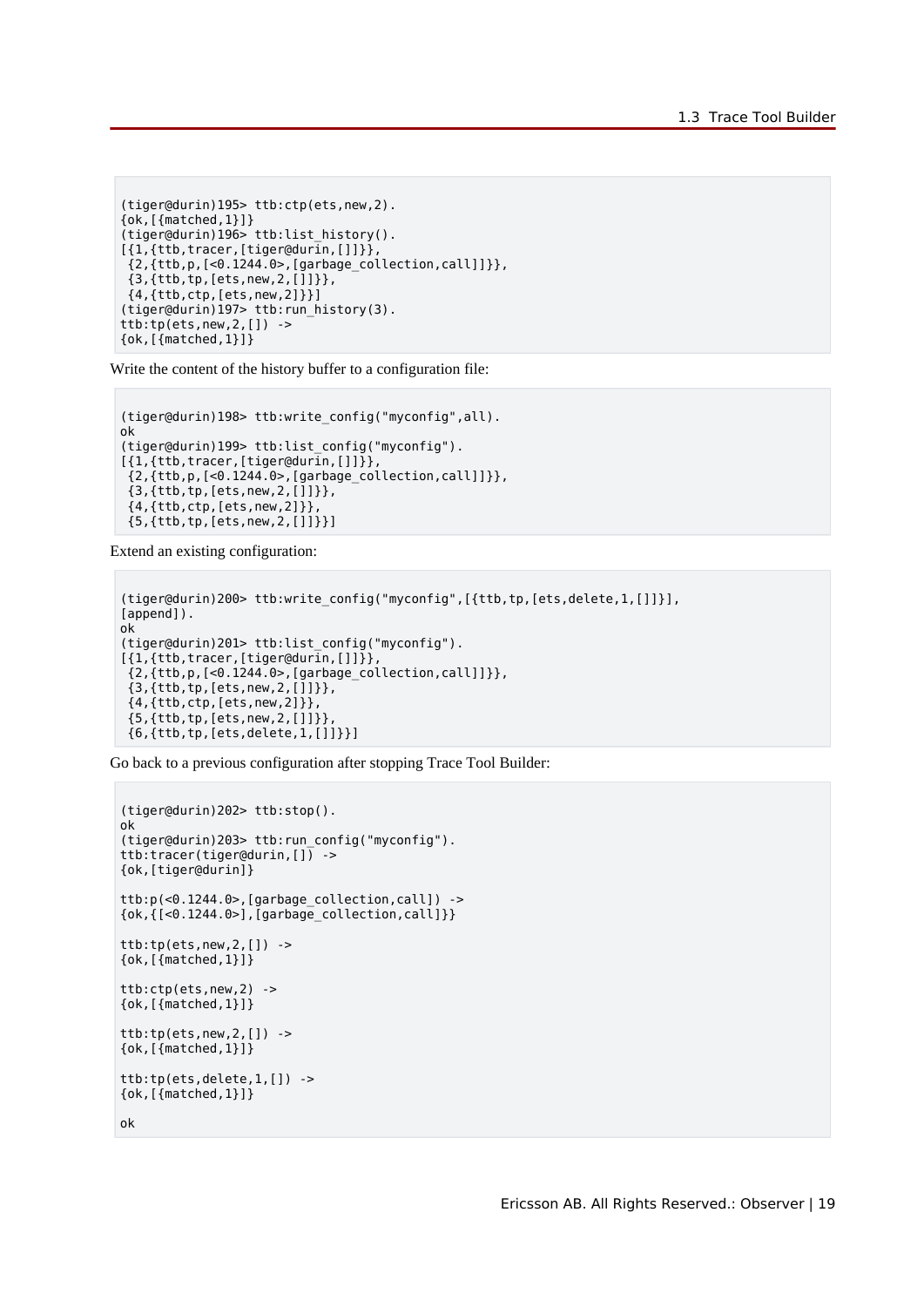Write selected entries from the history buffer to a configuration file:

```
(tiger@durin)204> ttb:list_history().
[{1,{ttb,tracer,[tiger@durin,[]]}},
 {2,{ttb,p,[<0.1244.0>,[garbage_collection,call]]}},
 {3,{ttb,tp,[ets,new,2,[]]}},
 {4,{ttb,ctp,[ets,new,2]}},
 {5,{ttb,tp,[ets,new,2,[]]}},
  {6,{ttb,tp,[ets,delete,1,[]]}}]
(tiger@durin)205> ttb:write_config("myconfig",[1,2,3,6]).
ok
(tiger@durin)206> ttb:list_config("myconfig").
[{1, {ttb, tracer, [tiger@durin, []]}} {2,{ttb,p,[<0.1244.0>,[garbage_collection,call]]}},
 {3,{ttb,tp,[ets,new,2,[]]}},
  {4,{ttb,tp,[ets,delete,1,[]]}}]
(tiger@durin)207>
```
### 1.3.10 Sequential Tracing

To learn what sequential tracing is and how it can be used, see the Reference Manual for seq\_trace.

The support for sequential tracing provided by Trace Tool Builder includes the following:

- Initiation of the system tracer. This is automatically done when a trace port is started with ttb:tracer/0,1,2.
- Creation of match specifications that activates sequential tracing.

Starting sequential tracing requires that a tracer is started with function ttb:tracer/0,1,2. Sequential tracing can then be started in either of the following ways:

- Through a trigger function with a match specification created with ttb:seq\_trigger\_ms/0,1.
- Directly by using module seq\_trace.

#### **Example 1:**

In the following example, function  $dbg:get\_tracer/0$  is used as trigger for sequential tracing:

```
(tiger@durin)110> ttb:tracer().
{ok,[tiger@durin]}
(tiger@durin)111> ttb:p(self(),call).
{ok,{[<0.158.0>],[call]}}
(tiger@durin)112> ttb:tp(dbg,get_tracer,0,ttb:seq_trigger_ms(send)).
{ok,[{matched,1},{saved,1}]}
(tiger@durin)113> dbg:get_tracer(), seq_trace:reset_trace().
true
(tiger@durin)114> ttb:stop(format).
({<0.158.0>,{shell,evaluator,3},tiger@durin}) call dbg:get_tracer()
SeqTrace [0]: ({<0.158.0>,{shell,evaluator,3},tiger@durin})
{<0.237.0>,dbg,tiger@durin} ! {<0.158.0>,{get_tracer,tiger@durin}}
[Serial: {0,1}]
SeqTrace [0]: ({<0.237.0>,dbg,tiger@durin})
{<0.158.0>,{shell,evaluator,3},tiger@durin} ! {dbg,{ok,#Port<0.222>}}
[Serial: {1,2}]
ok
(tiger@durin)116>
```
#### **Example 2:**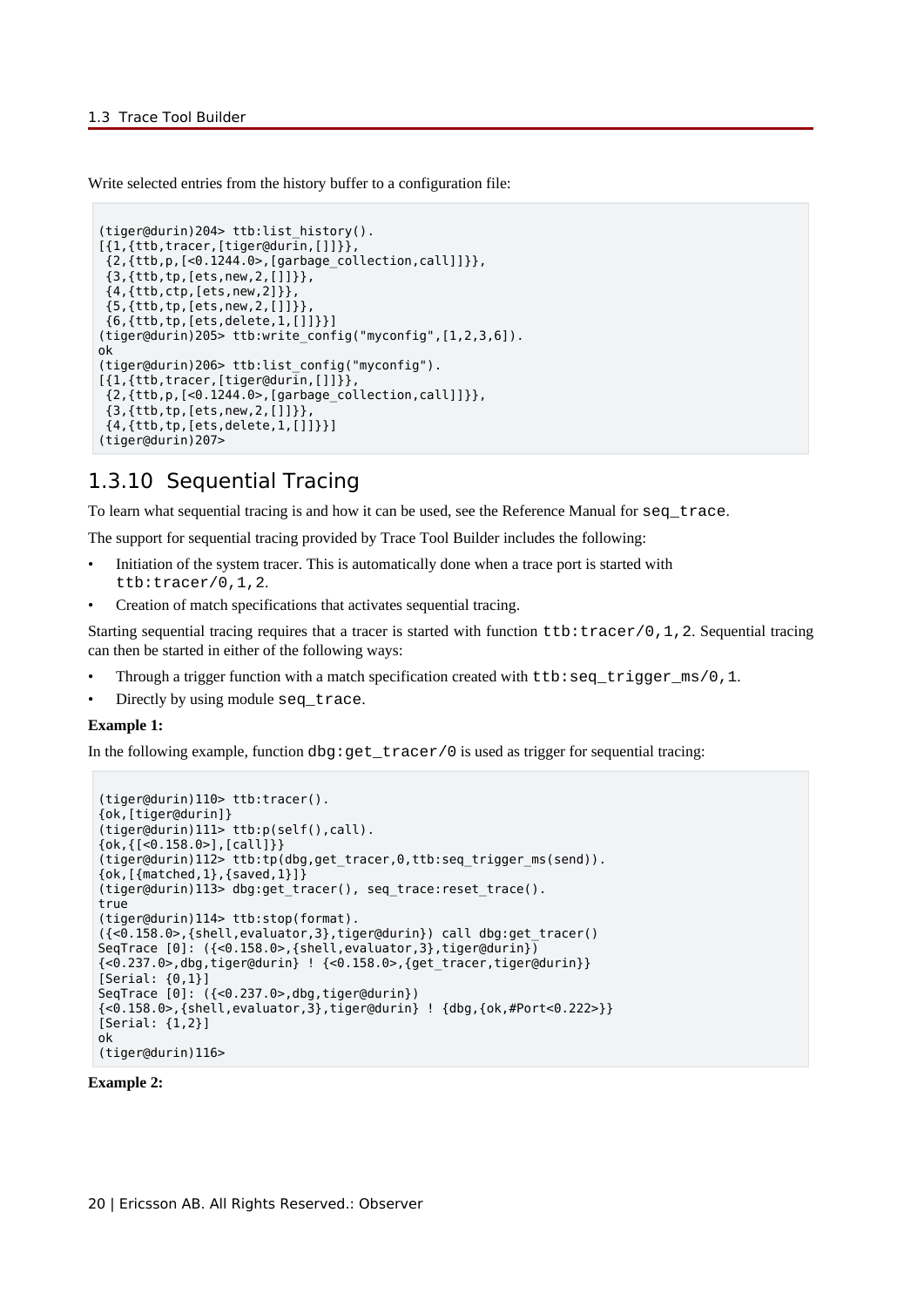Starting sequential tracing with a trigger is more useful if the trigger function is not called directly from the shell, but rather implicitly within a larger system. When calling a function from the shell, it is simpler to start sequential tracing directly, for example, as follows:

```
(tiger@durin)116> ttb:tracer().
{ok,[tiger@durin]}
(tiger@durin)117> seq_trace:set_token(send,true), dbg:get_tracer(),
seq trace: reset trace().
true
(tiger@durin)118> ttb:stop(format).
SeqTrace [0]: ({<0.158.0>,{shell,evaluator,3},tiger@durin})
{<0.246.0>,dbg,tiger@durin} ! {<0.158.0>,{get_tracer,tiger@durin}}
[Serial: {0,1}]SeqTrace [0]: ({<0.246.0>,dbg,tiger@durin})
\{-9.158.0\}, \{shell,evaluator,3\}, tiger@durin\} ! \{dbq, \{ok, #Port < 0.229 > 1\}[Serial: {1,2}]
ok
(tiger@durin)120>
```
In both previous examples, seq\_trace:reset\_trace/0 resets the trace token immediately after the traced function to avoid many trace messages because of the printouts in the Erlang shell.

All functions in module seq\_trace, except set\_system\_tracer/1, can be used after the trace port is started with ttb: tracer/0, 1, 2.

### 1.3.11 Multipurpose Trace Tool

Module multitrace in directory src of the Observer application provides a small tool with three possible trace settings. The trace messages are written to binary files, which can be formatted with function multitrace:format/1,2:

multitrace:debug(What)

Start calltrace on all processes and trace the specified function(s). The format handler used is multitrace:handle\_debug/4 that prints each call and returns. What must be an item or a list of items to trace, specified on the format {Module, Function, Arity}, {Module, Function}, or only Module.

```
multitrace:gc(Procs)
```
Trace garbage collection on the specified process(es). The format handler used is multitrace: handle\_gc/4 that prints start, stop, and the time spent for each garbage collection.

multitrace:schedule(Procs)

Trace in-scheduling and out-scheduling on the specified process(es). The format handler used is  $multitrace: handle schedule/4 that prints each in-scheduling and out-scheduling with process, time$ stamp, and current function. It also prints the total time each traced process was scheduled in.

## 1.4 Erlang Top

### 1.4.1 Introduction

Erlang Top, etop, is a tool for presenting information about Erlang processes similar to the information presented by top in UNIX.

### 1.4.2 Getting Started

Start Erlang Top in either of the following ways: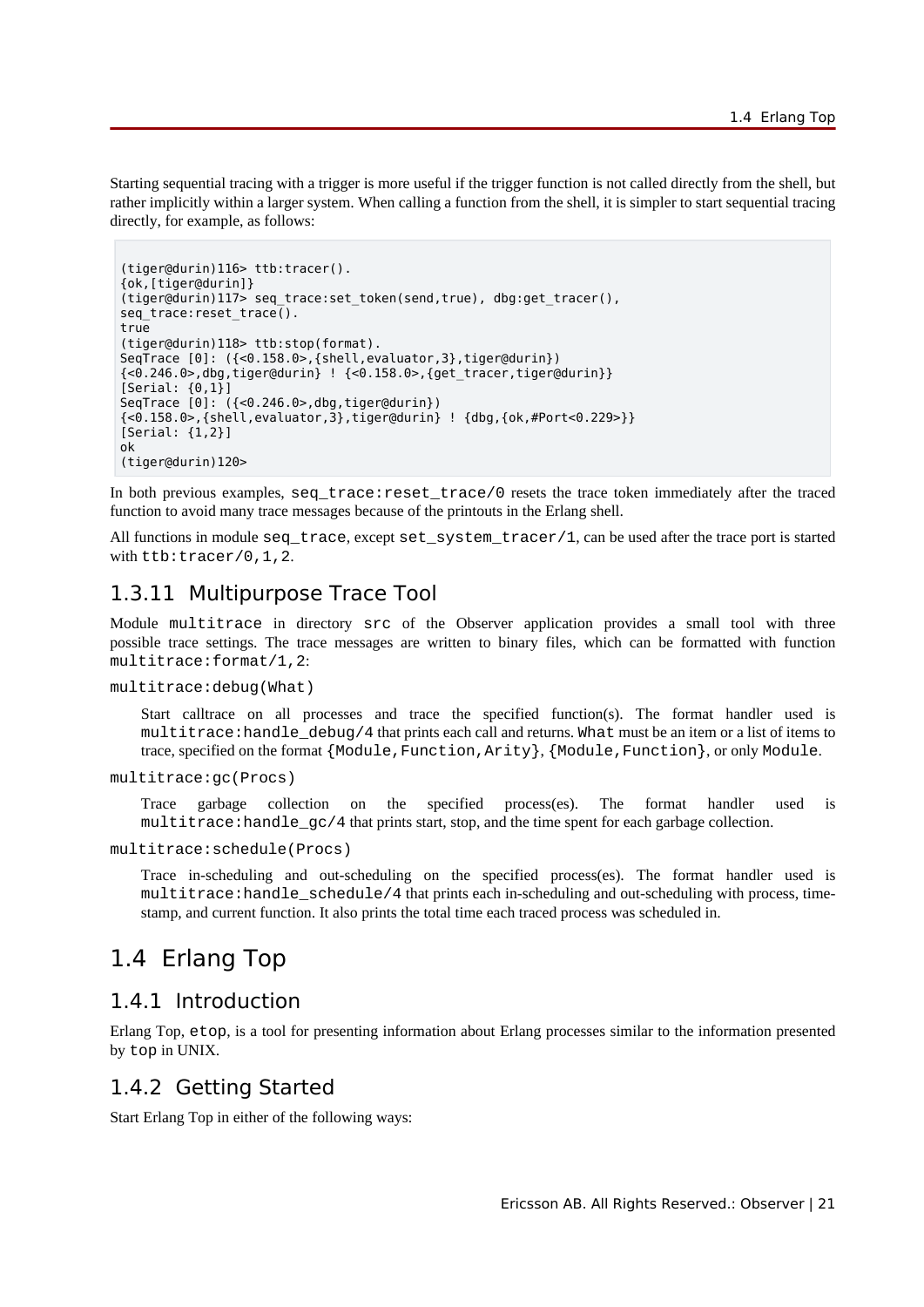- Use script etop.
- Use batch file etop.bat, for example, etop -node tiger@durin.

### 1.4.3 Output

The output from Erlang Top is as follows:

| tiger@durin<br>Load:<br>cpu<br>procs<br>rung                                                                                                 | 0<br>197<br>135                                                                                                                                                    | Memory:                                                                                   | total<br>processes<br>atom                                                   | 1997<br>$\Theta$<br>1002                                                       | binary<br>code<br>ets | 13:40:32<br>33<br>173<br>95                                                                                                                                                                                                                  |
|----------------------------------------------------------------------------------------------------------------------------------------------|--------------------------------------------------------------------------------------------------------------------------------------------------------------------|-------------------------------------------------------------------------------------------|------------------------------------------------------------------------------|--------------------------------------------------------------------------------|-----------------------|----------------------------------------------------------------------------------------------------------------------------------------------------------------------------------------------------------------------------------------------|
| Pid                                                                                                                                          | Name or Initial Func                                                                                                                                               | Time                                                                                      | Reds                                                                         | Memory                                                                         | MsgQ Current Function |                                                                                                                                                                                                                                              |
| <127.23.0><br><127.21.0><br><127.2.0><br><127.9.0><br>< 127.17.0><br><127.0.0><br>< 127.16.0<br>$<$ 127.18.0><br><127.5.0><br>$<$ 127.137.0> | code server<br>file server 2<br>erl prim loader<br>kernel sup<br>net kernel<br>init<br>auth<br>inet tcp dist:accept<br>application controll<br>net kernel:do spawn | 0<br>$\Theta$<br>$\Theta$<br>0<br>62<br>$\Theta$<br>$\Theta$<br>$\Theta$<br>$\Theta$<br>0 | 59585<br>36380<br>27962<br>6998<br>6018<br>4156<br>1765<br>660<br>569<br>553 | 78064<br>44276<br>3740<br>4676<br>3136<br>4352<br>1264<br>1416<br>6756<br>5840 | $0$ init: loop/1      | 0 gen server: loop/6<br>0 gen server:loop/6<br>0 erl prim loader:loop<br>0 gen server: loop/6<br>0 gen server: loop/6<br>0 gen server: loop/6<br>$\theta$ prim inet:accept $\theta/2$<br>0 gen server: loop/6<br>$\theta$ dbg:do relay $1/1$ |

The header includes some system information:

Load

cpu

Runtime/Wallclock, that is, the percentage of time where the node has been active.

procs

The number of processes on the node.

runq

The number of processes that are ready to run.

### Memory

The memory allocated by the node in kilobytes.

For each process the following information is presented:

### Time

The runtime for the process, that is, the time that the process has been scheduled in.

### Reds

The number of reductions executed on the process.

### Memory

The size of the process in bytes, obtained by a call to process\_info(Pid,memory).

#### MsgQ

The length of the message queue for the process.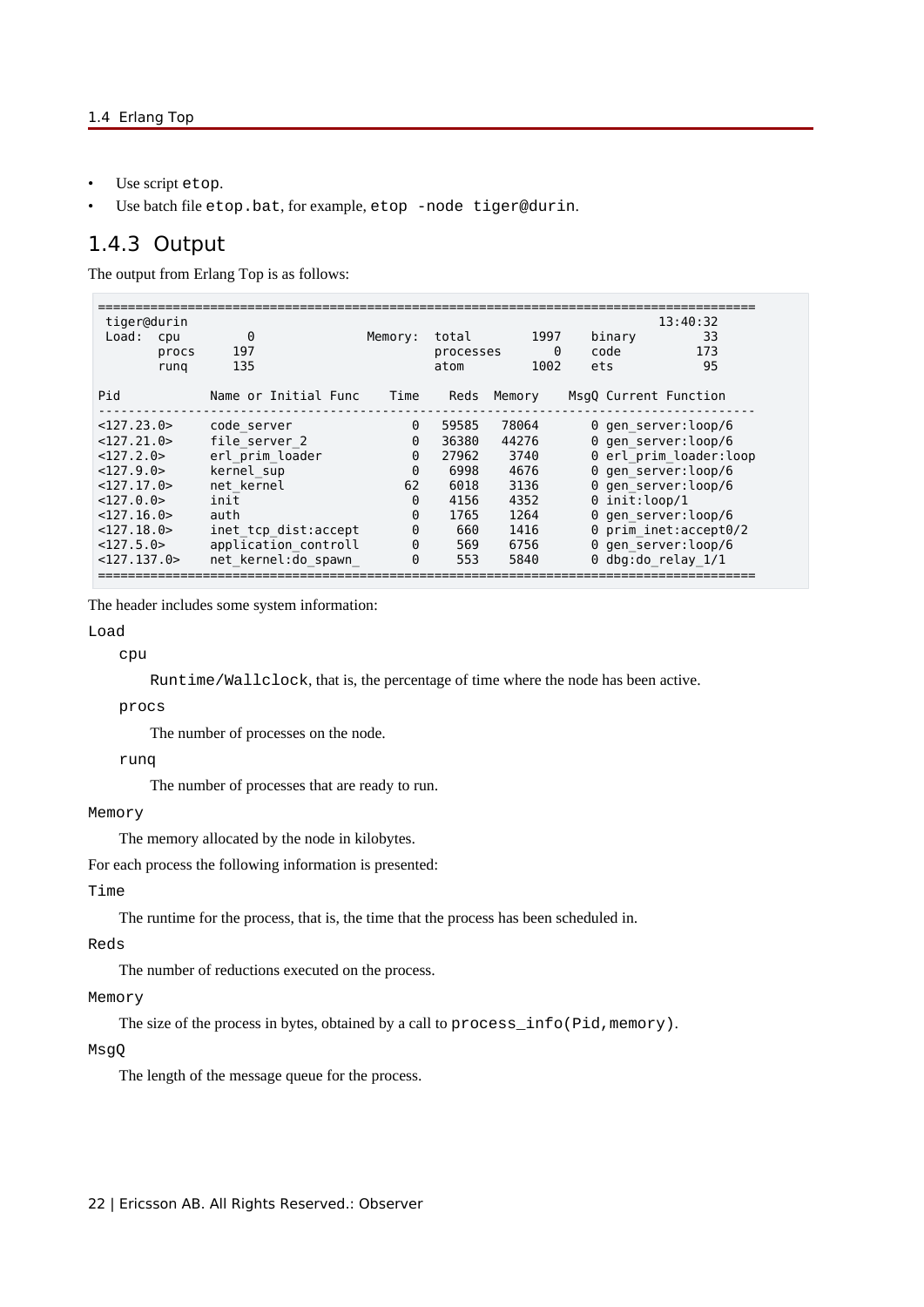### **Note:**

**Time** and **Reds** can be presented as accumulated values or as values since the last update.

### 1.4.4 Configuration

All configuration parameters can be set at start by adding -OptName Value to the command line, for example:

% etop -node tiger@durin -setcookie mycookie -lines 15

A list of all valid Erlang Top configuration parameters is available in module etop.

The parameters lines, interval, accumulate, and sort can be changed during runtime with function etop:config/2.

### **Example:**

Change configuration parameter lines with text-based presentation. Before the change, 10 lines are presented as follows:

|                                      |                      |         |                    |           |                        | 10:12:39              |  |
|--------------------------------------|----------------------|---------|--------------------|-----------|------------------------|-----------------------|--|
| tiger@durin<br>Load:<br>cpu<br>procs | 0<br>191             | Memory: | total<br>processes | 1858<br>0 | binary<br>code         | 33<br>173             |  |
| rung                                 | 2                    |         | atom               | 1002      | ets                    | 95                    |  |
| Pid                                  | Name or Initial Func | Time    | Reds               | Memory    | MsqQ Current Function  |                       |  |
| <127.23.0>                           | code server          | 0       | 60350              | 71176     |                        | 0 gen server: loop/6  |  |
| <127.21.0>                           | file server 2        | 0       | 36380              | 44276     | 0 gen server: loop/6   |                       |  |
| <127.2.0>                            | erl prim loader      | 0       | 27962              | 3740      | 0 erl_prim_loader:loop |                       |  |
| <127.17.0>                           | net kernel           | 0       | 13808              | 3916      | 0 gen server: loop/6   |                       |  |
| <127.9.0>                            | kernel sup           | 0       | 6998               | 4676      |                        | 0 gen server: loop/6  |  |
| <127.0.0>                            | init                 | 0       | 4156               | 4352      | $0$ init: loop/1       |                       |  |
| $<$ 127.18.0>                        | inet tcp dist:accept | 0       | 2196               | 1416      |                        | 0 prim_inet:accept0/2 |  |
| < 127.16.0                           | auth                 | 0       | 1893               | 1264      |                        | 0 gen server: loop/6  |  |
| $<$ 127.43.0>                        | ddll server          | 0       | 582                | 3744      |                        | 0 gen server: loop/6  |  |
| <127.5.0>                            | application controll | 0       | 569                | 6756      |                        | 0 gen server: loop/6  |  |

Function etop: config/2 is called to change the number of showed lines to 5:

```
> etop:config(lines,5).
ok
```
After the change, 5 lines are presented as follows: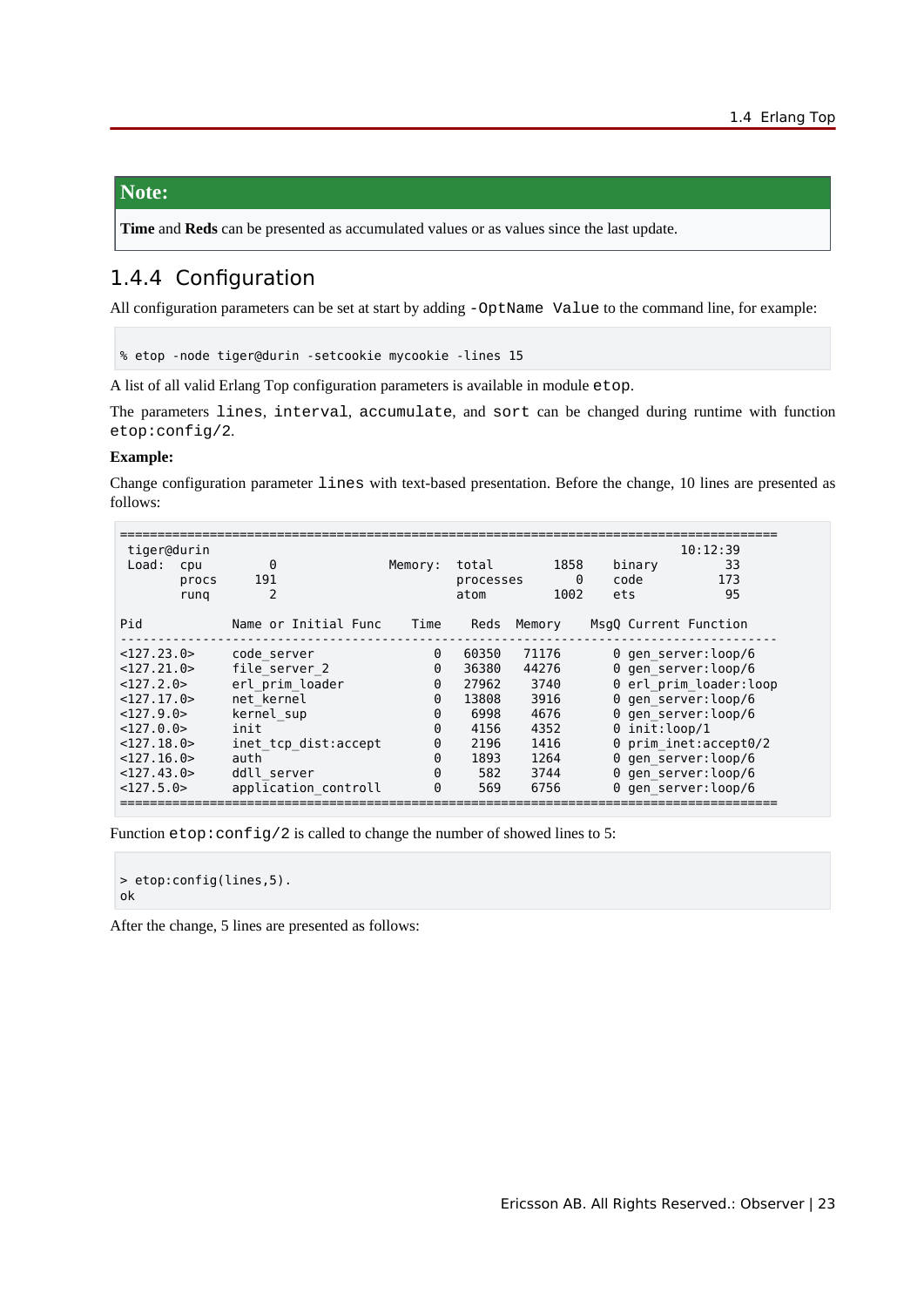| $(etop@durin)$ 2>                                                              |                                                                                                 |                             |                            |                                      |                       |                                                                                                                                 |
|--------------------------------------------------------------------------------|-------------------------------------------------------------------------------------------------|-----------------------------|----------------------------|--------------------------------------|-----------------------|---------------------------------------------------------------------------------------------------------------------------------|
| tiger@durin<br>Load:<br>cpu<br>procs<br>rung                                   | $\Theta$<br>192                                                                                 | Memory:                     | total<br>processes<br>atom | 1859<br>0<br>1002                    | binary<br>code<br>ets | 10:12:44<br>33<br>173<br>95                                                                                                     |
| Pid                                                                            | Name or Initial Func                                                                            | Time                        | Reds                       | Memory                               | MsqQ Current Function |                                                                                                                                 |
| < 127.17.0<br><127.335.0><br>$<$ 127.19.0 ><br>$<$ 127.341.0><br>$<$ 127.43.0> | net kernel<br>inet tcp dist:do acc<br>net kernel:ticker/2<br>net kernel:do spawn<br>ddll server | 183<br>141<br>155<br>0<br>0 | 70<br>22<br>6<br>0<br>0    | 4092<br>1856<br>1244<br>5840<br>3744 |                       | 0 gen server:loop/6<br>0 dist util: con loop/9<br>0 net kernel:ticker1/2<br>$\theta$ dbg:do relay $1/1$<br>0 gen server: loop/6 |

## 1.4.5 Print to File

At any time, the current Erlang Top display can be dumped to a text file with function etop:dump/1.

## 1.4.6 Stop

To stop Erlang Top, use function etop:stop/0.

## 1.5 Crashdump Viewer

### 1.5.1 Introduction

The Crashdump Viewer is a WxWidgets based tool for browsing Erlang crashdumps.

### 1.5.2 Getting Started

The easiest way to start Crashdump Viewer is to use shell script cdv with the full path to the Erlang crashdump as argument. The script is located in directory priv of the Observer application. This starts the Crashdump Viewer GUI and loads the specified file. If no filename is specified, a file dialog is opened where the file can be selected.

Under Windows, the batch file cdv.bat can be used.

Crashdump Viewer can also be started from an Erlang node by calling crashdump viewer:start/0 or crashdump\_viewer:start/1.

### 1.5.3 GUI

The GUI main window is opened when Crashdump Viewer has loaded a crashdump. It contains a title bar, a menu bar, information tabs, and a status bar.

The title bar shows the name of the currently loaded crashdump.

The menu bar contains a **File** menu and a **Help** menu. From the **File** menu, a new crashdump can be loaded or the tool can be terminated. From the **Help** menu, this User's Guide and section "How to interpret the Erlang crash dumps" from the ERTS application can be opened. "How to interpret the Erlang crash dumps" describes the raw crashdumps in detail and includes information about each field in the information pages."How to interpret the Erlang crash dumps" is also available in the OTP online documentation.

The status bar at the bottom of the window shows a warning if the currently loaded dump is truncated.

The center area of the main window contains the information tabs. Each tab displays information about a specific item or a list of items. Select a tab by clicking the tab title.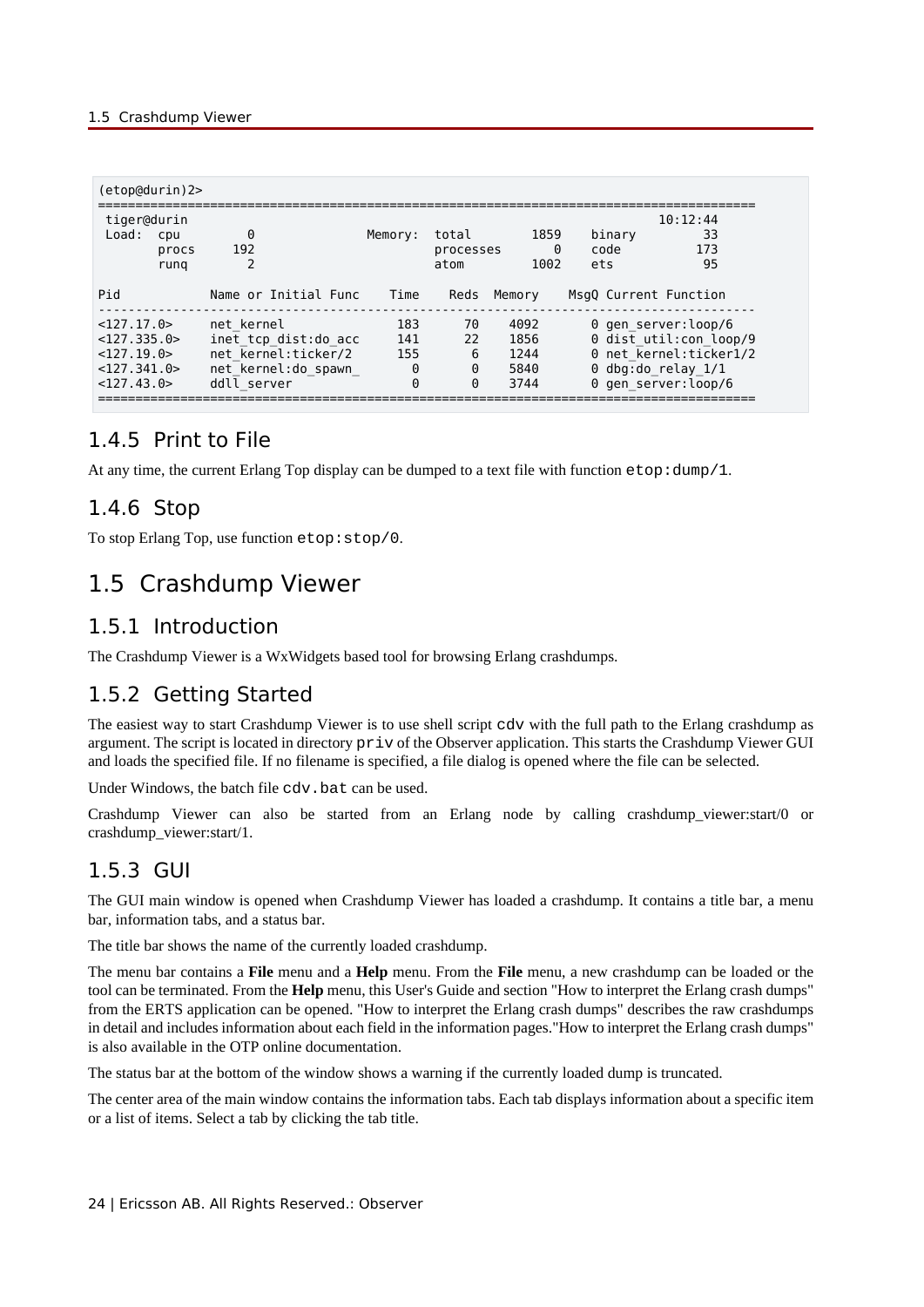From tabs displaying lists of items, for example, the **Processes** tab or the **Ports** tab, a new window with more information can be opened by double-clicking a row or by right- clicking the row and selecting an item from the dropdown menu. The new window is called a detail window. Detail windows can be opened for processes, ports, nodes, and modules.

The information shown in a detail window can contain links to processes or ports. Clicking one of these links opens the detail window for the process or port in question. If the process or port resides on a remote node, no information is available. Clicking the link then displays a dialog where you can choose to open the detail window for the remote node.

Some tabs contain a left-hand menu where subitems of the information area can be selected. Click one of the rows, and the information is displayed in the right-hand information area.

### 1.5.4 Tab Content

Each tab in the main window contains an information page. If no information is found for an item, the page is empty. The reason for not finding information about an item can be the following:

- It is a dump from an old OTP release in which this item was not written.
- The item was not present in the system at the point of failure.
- The dump is truncated. In this case, a warning is displayed in the status bar of the main window.

Even if some information about an item exists, there can be empty fields if the dump originates from an old OTP release.

The value -1 in any field means "unknown", and in most cases it means that the dump was truncated somewhere around this field.

The following sections describe some of the fields in the information tabs. These are fields that do not exist in the raw crashdump, or in some way differ from the fields in the raw crashdump. For details about other fields, see the ERTS User's Guide, section "How to interpret the Erlang crash dumps". That section can also be opened from the **Help** menu in the main window. There are also links from the following sections to related information in "How to interpret the Erlang crash dumps".

### 1.5.5 General Tab

Tab **General** shows a short overview of the dump.

The following fields are not described in the ERTS User's Guide:

Crashdump created on

Time of failure.

```
Memory allocated
```
The total number of bytes allocated, equivalent to  $c:$  memory (total).

#### Memory maximum

The maximum number of bytes that has been allocated during the lifetime of the originating node. This is only shown if the Erlang runtime system is run instrumented.

```
Atoms
```
If available in the dump, this is the total number of atoms in the atom table. If the size of the atom table is unavailable, the number of atoms visible in the dump is displayed.

```
Processes
```
The number of processes visible in the dump.

```
ETS tables
```
The number of ETS tables visible in the dump.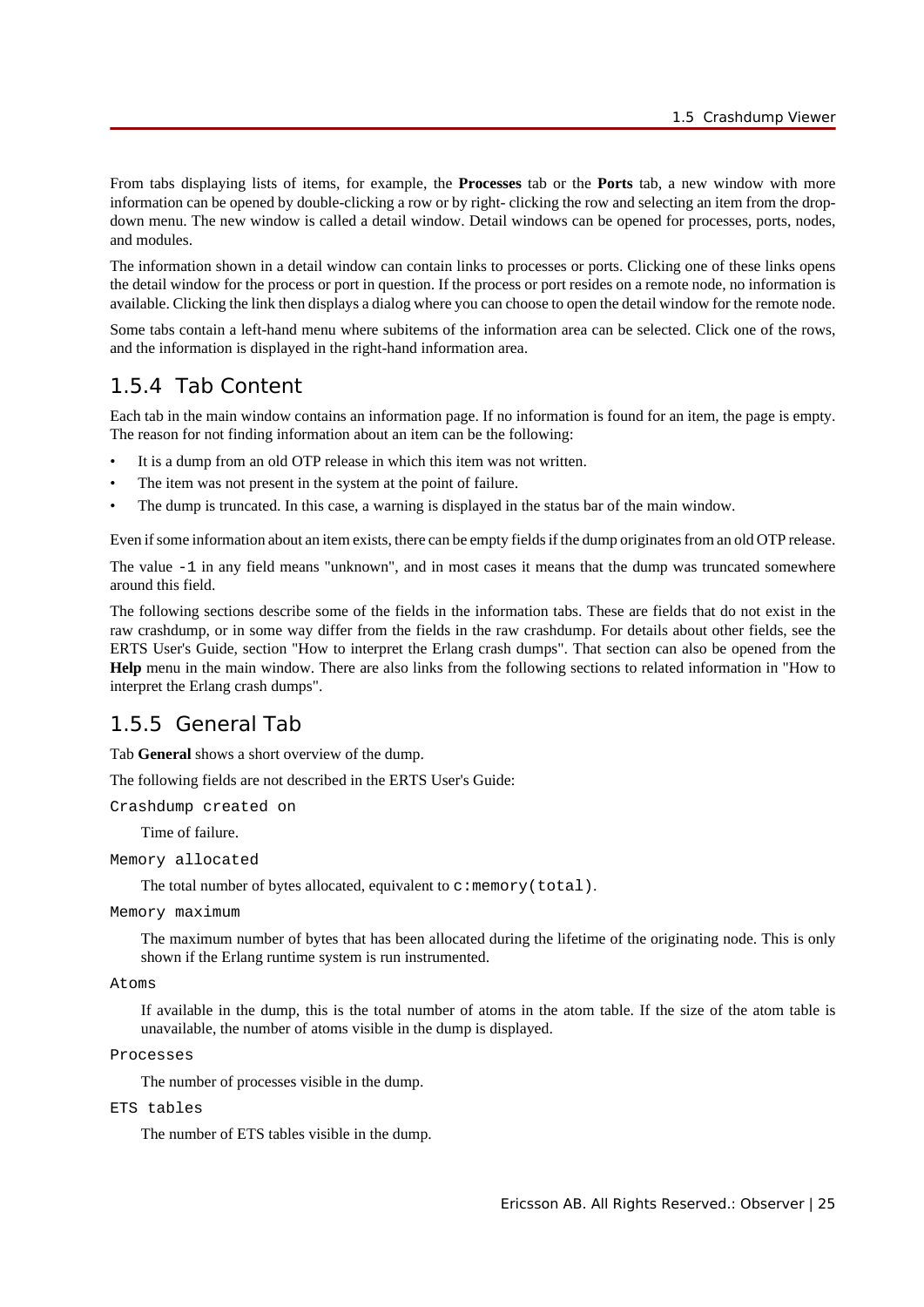### Funs

The number of funs visible in the dump.

For details, see General Information in section "How to Interpret the Erlang Crash Dumps" in ERTS.

## 1.5.6 Processes Tab

Tab **Processes** shows a list of all processes found in the crashdump, including brief information about each process. By default, the processes are sorted by their pids. To sort by another topic, click the desired column heading.

Column **Memory** shows the 'Memory' field that was added to crashdumps in Erlang/OTP R16B01. This is the total amount of memory used by the process. For crashdumps from earlier releases, this column shows the 'Stack+heap' field. The value is always in bytes.

To view detailed information about a specific process, double- click the row in the list, or right-click the row and select **Properties for <pid>.** 

For details, see Process Information in section "How to Interpret the Erlang Crash Dumps" in ERTS.

## 1.5.7 Ports Tab

Tab **Ports** is similar to the **Processes** tab, except it lists all ports found in the crashdump.

To view more details about a specific port, double-click the row or right-click it and select **Properties for <port>**. From the right-click menu, you can also select **Properties for**  $\langle$ **pid**>, where  $\langle$ pid> is the process connected to the port.

For details, see Port Information in section "How to Interpret the Erlang Crash Dumps" in ERTS.

## 1.5.8 ETS Tables Tab

Tab **ETS Tables** shows all ETS table information found in the dump. **Id** is the same as the 'Table' field in the raw crashdump. **Memory** is the 'Words' field from the raw crashdump translated into bytes. For tree tables, there is no value in the 'Objects' field.

To open the detailed information page about the table, double- click, or right-click the row and select **Properties for 'Identifier'**.

To open the detailed information page about the owner process of an ETS table, right-click the row and select **Properties for <pid>.** 

For details, see ETS Tables in section "How to Interpret the Erlang Crash Dumps" in ERTS.

## 1.5.9 Timers Tab

Tab **Timers** shows all timer information found in the dump.

To open the detailed information page about the owner process of a timer, right-click the row and select **Properties** for <pid>.

Double-clicking a row in the **Timers** tab has no effect.

For details, see Timers in section "How to Interpret the Erlang Crash Dumps" in ERTS.

## 1.5.10 Schedulers Tab

Tab **Schedulers** shows all scheduler information found in the dump.

To open the detailed information page about the scheduler, double-click, or right-click the row and select **Properties for 'Identifier'**.

For details, see Scheduler Information in section "How to Interpret the Erlang Crash Dumps" in ERTS.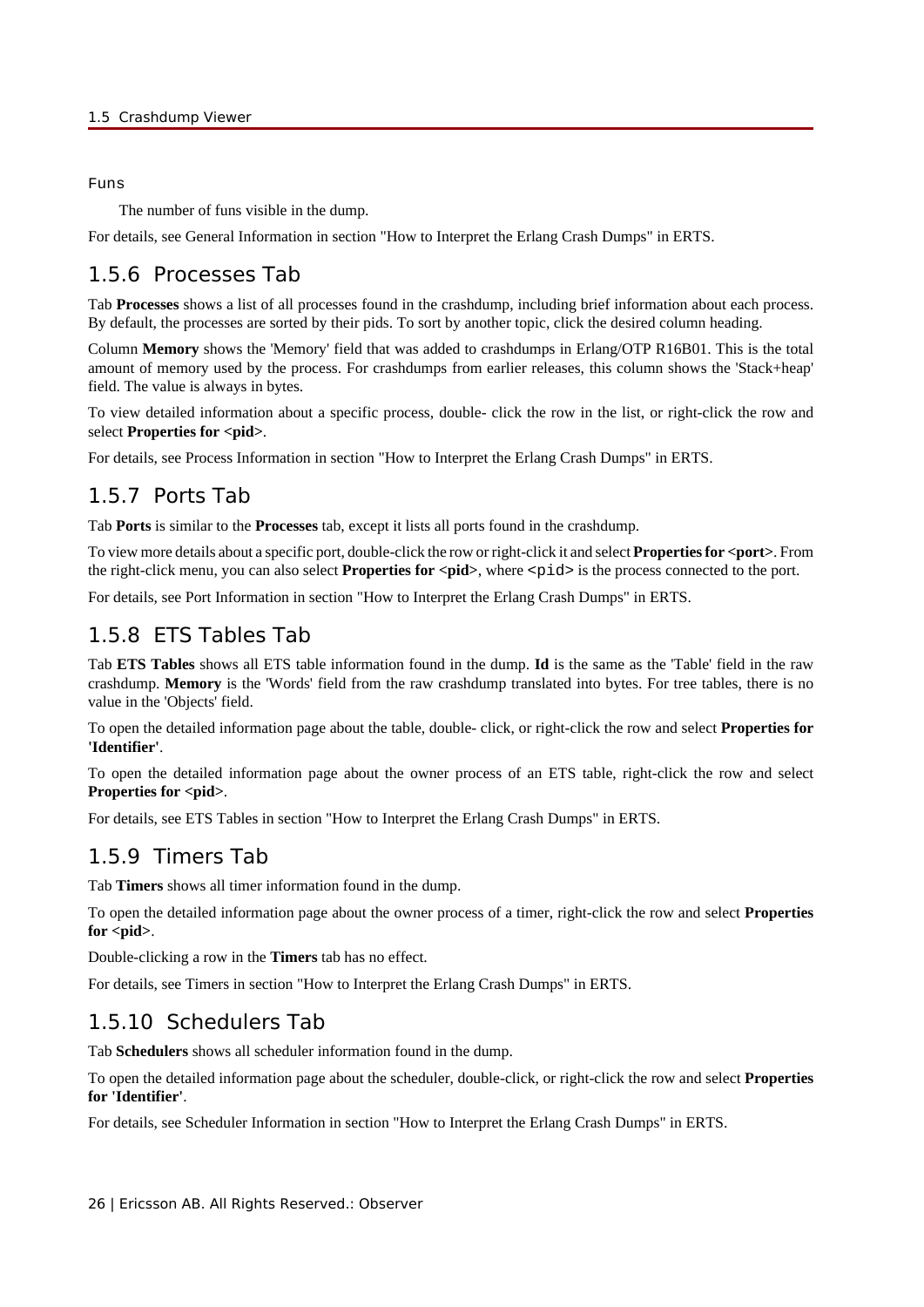## 1.5.11 Funs Tab

Tab **Funs** shows all fun information found in the dump.

To open the detailed information page about the module to which the fun belongs, right-click the row and select Properties for  $\langle \text{mod} \rangle$ .

Double-clicking a row in the **Funs** tab has no effect.

For details, see Fun Information in section "How to Interpret the Erlang Crash Dumps" in ERTS.

## 1.5.12 Atoms Tab

Tab **Atoms** lists all atoms found in the dump. By default the atoms are sorted in creation order from first to last. This is opposite of the raw crashdump where atoms are listed from last to first, meaning that if the dump was truncated in the middle of the atom list, only the last created atoms are visible in the **Atoms** tab.

For details, see Atoms in section "How to Interpret the Erlang Crash Dumps" in ERTS.

## 1.5.13 Nodes Tab

Tab **Nodes** shows a list of all external Erlang nodes that are referenced from the crashdump.

If the page is empty, it means either of the following:

- The crashed node is not distributed.
- The crashed node is distributed but has no references to other nodes.
- The dump is truncated.

If the node is distributed, all referenced nodes are visible. Column **Connection type** shows if the node is visible, hidden, or not connected. Visible nodes are alive nodes with a living connection to the originating node. Hidden nodes are the same as visible nodes, except they are started with flag -hidden. Not connected nodes are nodes that are not connected to the originating node anymore, but references (that is, process or port identifiers) exist.

To see more detailed information about a node, double-click the row, or right-click the row and select **Properties for node <node>**. From the right-click menu, you can also select **Properties for <port>**, to open the detailed information window for the controlling port.

In the detailed information window for a node, any existing links and monitors between processes on the originating node and the connected node are displayed. **Extra Info** can contain debug information (that is, special information written if the emulator is debug-compiled) or error information.

For details, see Distribution Information in section "How to Interpret the Erlang Crash Dumps" in ERTS.

## 1.5.14 Modules Tab

Tab **Modules** lists all modules loaded on the originating node, and the current code size. If old code exists, the old size is also shown.

To view detailed information about a specific module, double- click the row, or right-click it and select **Properties for <mod>**.

For details, see Loaded Module Information in section "How to Interpret the Erlang Crash Dumps" in ERTS.

## 1.5.15 Memory Tab

Tab **Memory** shows memory and allocator information. From the left-hand menu you can select the following:

### **Memory**

See Memory Information in section "How to Interpret the Erlang Crash Dumps" in ERTS.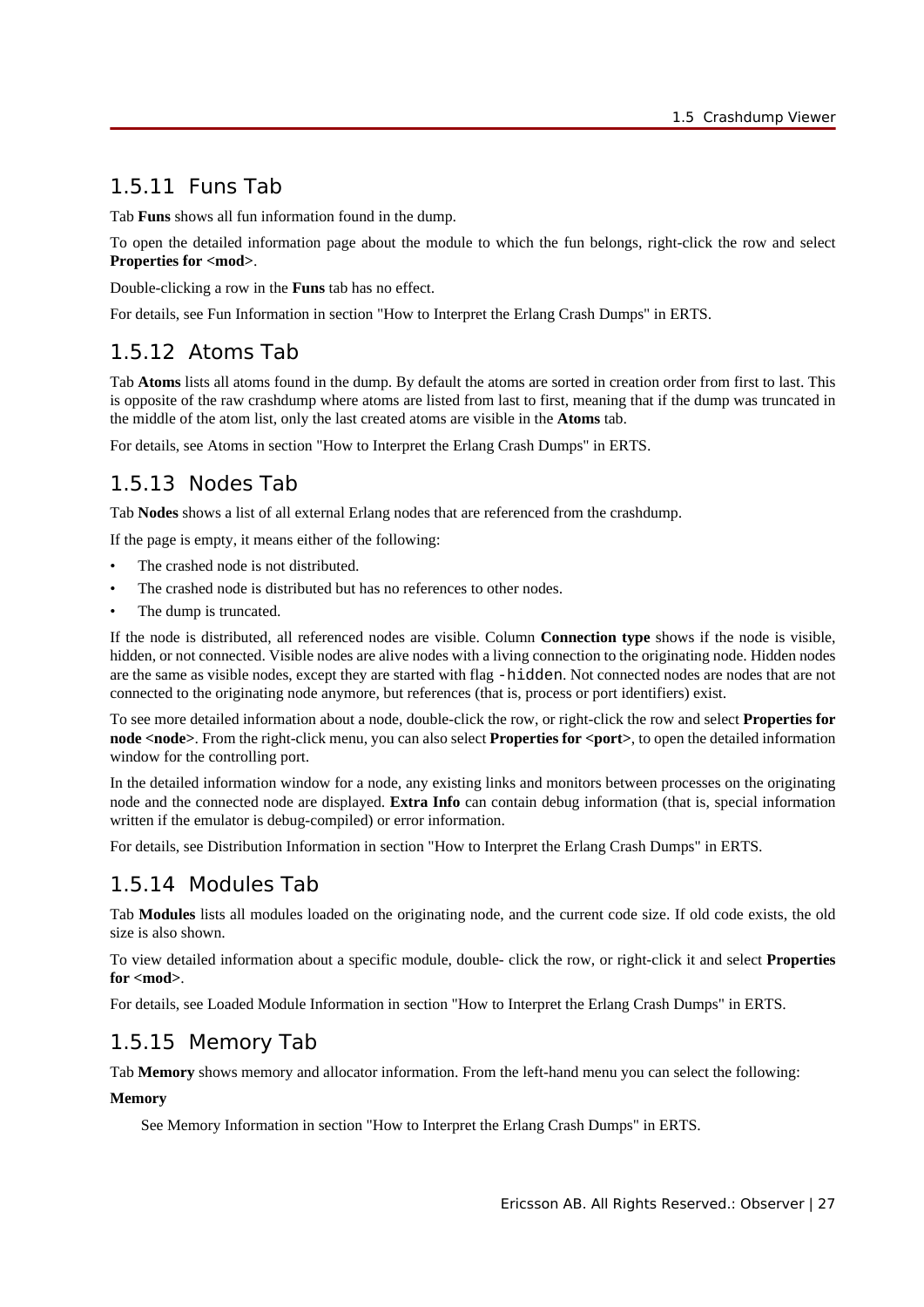### **Allocator Summary**

This page presents a summary of values from all allocators underneath it.

### **<Allocator>**

One entry per allocator. See Allocator in section "How to Interpret the Erlang Crash Dumps" in ERTS.

### **Allocated Areas**

See Allocated Areas in section "How to Interpret the Erlang Crash Dumps" in ERTS.

### 1.5.16 Internal Tables Tab

On tab **Internal Tables** you can from the left-hand menu select **Hash Tables**, **Index Tables**, or **Internal ETS Tables**. For details, see Internal Table Information in section "How to Interpret the Erlang Crash Dumps" in ERTS.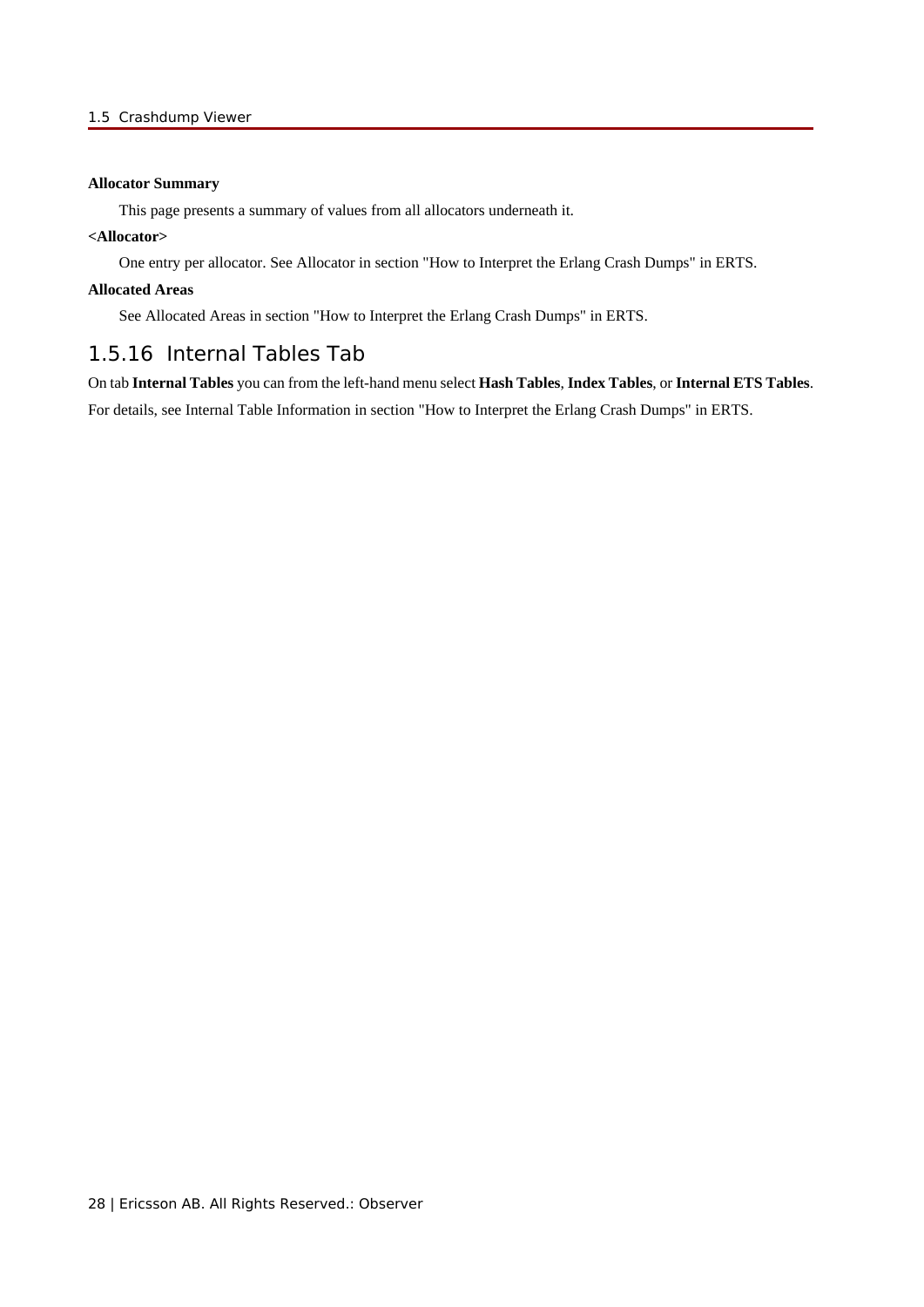# 2 Reference Manual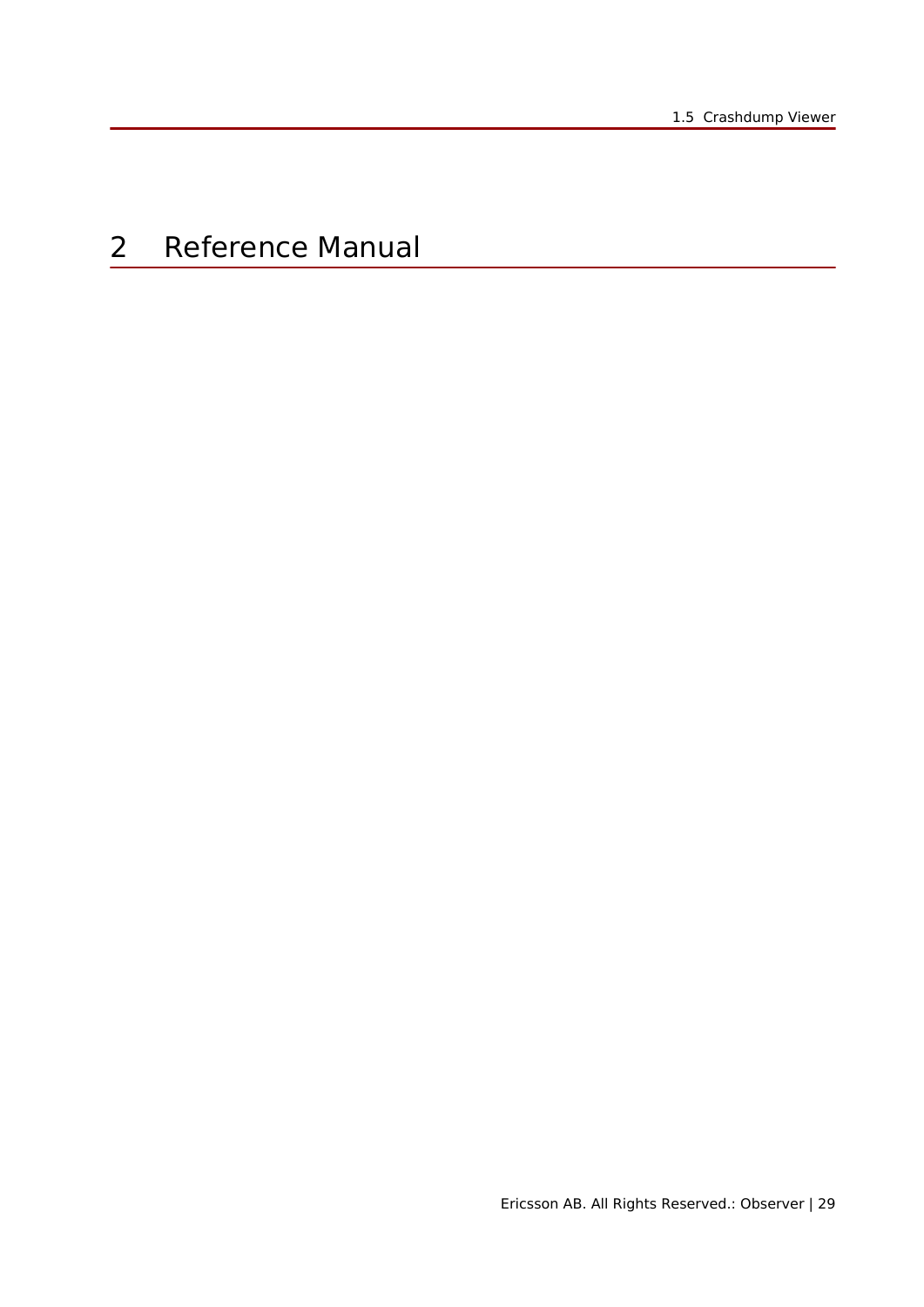## Observer

Application

The Observer application contains tools for tracing and investigation of distributed systems.

## Configuration

No configuration parameters are available for this application.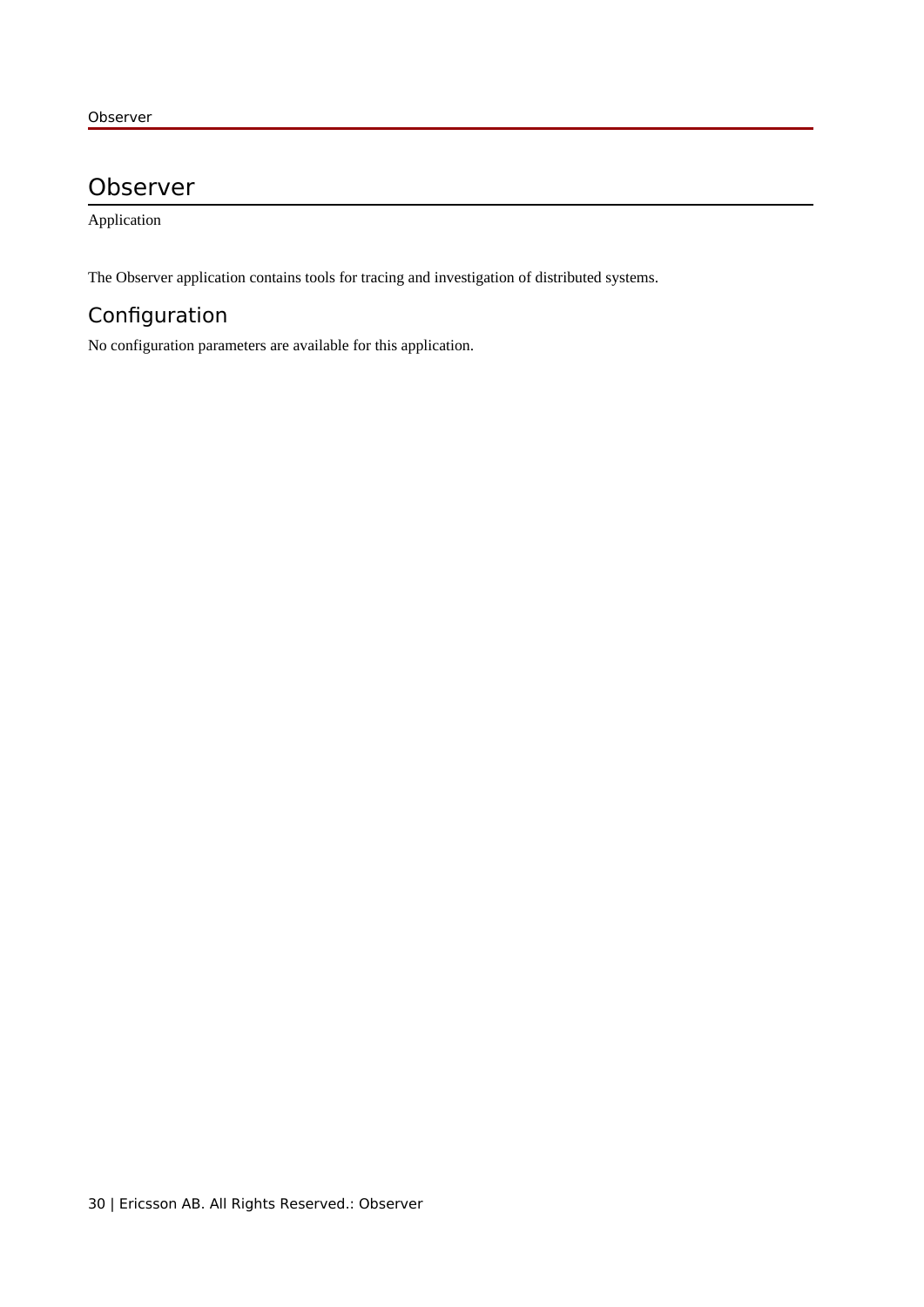## observer

Erlang module

Observer is a graphical tool for observing the characteristics of Erlang systems. The tool Observer displays system information, application supervisor trees, process information, ETS tables, Mnesia tables, and contains a front end for Erlang tracing with module ttb.

For details about how to get started, see the User's Guide.

### Exports

### start() -> ok

Starts the Observer GUI. To stop the tool, close the window.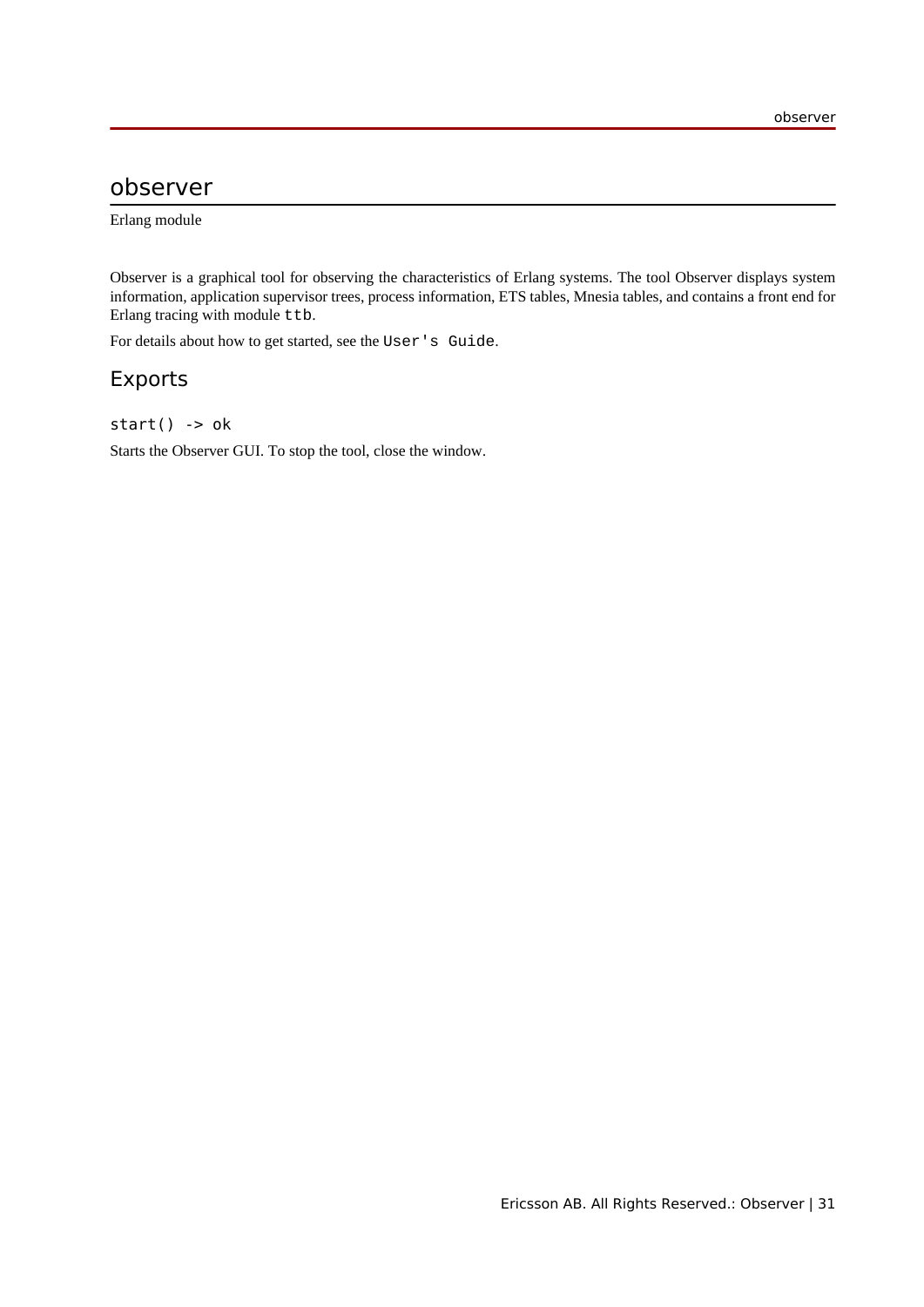### ttb

Erlang module

The Trace Tool Builder,  $ttb$ , is a base for building trace tools for distributed systems. When using ttb, do not use module dbg in application Runtime\_Tools in parallel.

### Exports

```
start trace(Nodes, Patterns, FlagSpec, Opts) -> Result
Types:
  Result = see p/2
  Nodes = see tracer/2
   Patterns = [tuple()]
  FlagSpec = {Procs, Flags}
   Proc = see p/2
   Flags = see p/2
   Opts = see tracer/2
```
This function is a shortcut allowing to start a trace with one command. Each tuple in Patterns is converted to a list, which in turn is passed to  $ttb:tp1/2,3,4$ .

The call:

```
> ttb:start_trace([Node, OtherNode],
                    [{mod, foo, []}, {mod, bar, 2}],
                    {all, call},
                    [{file, File}, {handler,{fun myhandler/4, S}}]).
```
is equivalent to:

```
> ttb:start_trace([Node, OtherNode],
                    [{file, File}, {handler,{fun myhandler/4, S}}]),
ttb:tpl(mod, foo, []),
ttb:tpl(mod, bar, 2, []),
ttb:p(all, call).
```
tracer() -> Result

Equivalent to tracer(node()).

tracer(Shortcut) -> Result

Types:

**Shortcut = shell | dbg**

Handy shortcuts for common tracing settings.

```
shell is equivalent to tracer(node(),[{file, {local, "ttb"}}, shell]).
dbg is equivalent to tracer(node(),[{shell, only}]).
```
32 | Ericsson AB. All Rights Reserved.: Observer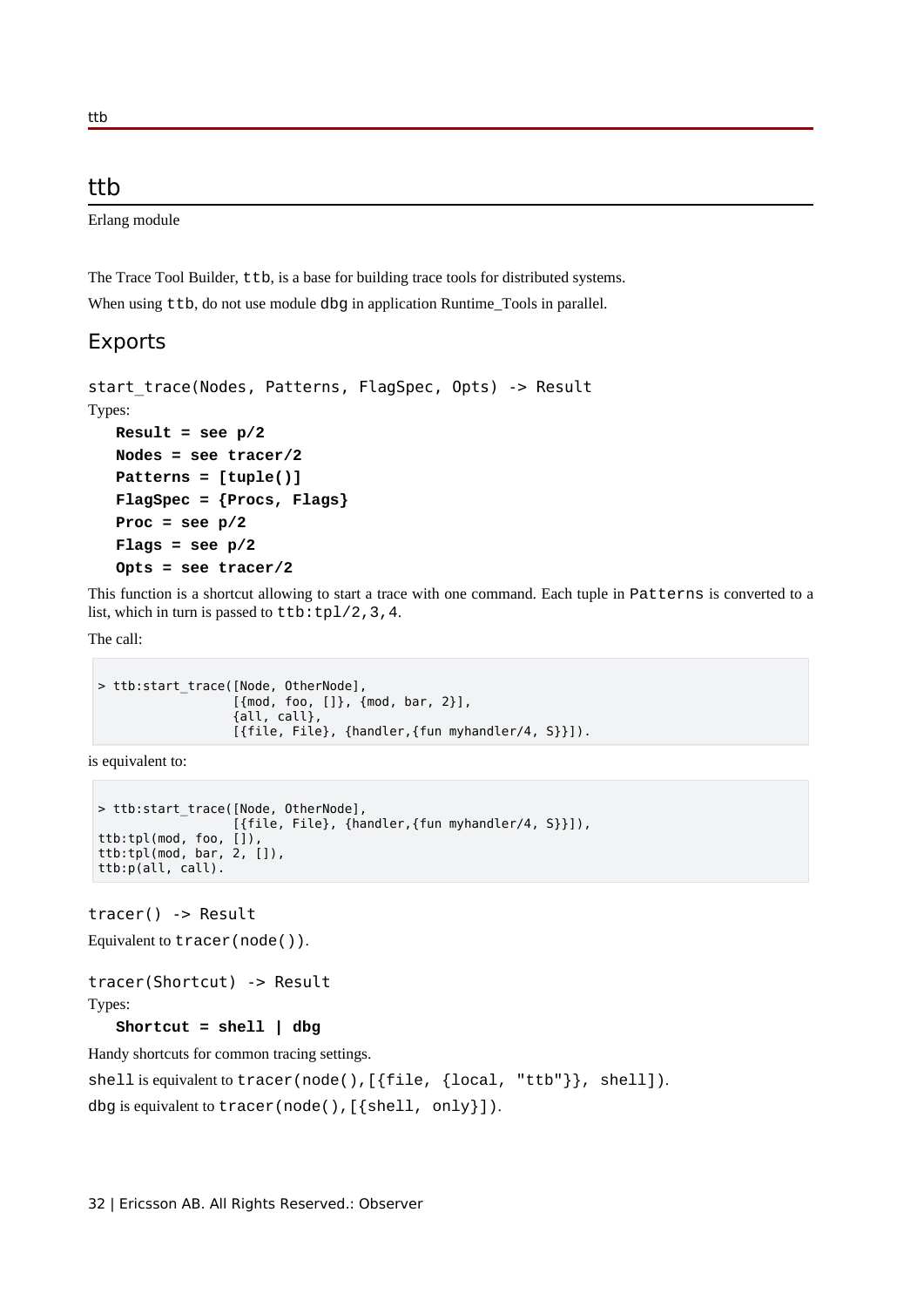```
tracer(Nodes) -> Result
Equivalent to tracer(Nodes,[]).
tracer(Nodes,Opts) -> Result
Types:
  Result = {ok, ActivatedNodes} | {error,Reason}
  Nodes = atom() | [atom()] | all | existing | new
   Opts = Opt | [Opt]
   Opt = {file,Client} | {handler, FormatHandler} | {process_info,PI} |
   shell | {shell, ShellSpec} | {timer, TimerSpec} | {overload_check, {MSec,
  Module, Function}} | {flush, MSec} | resume | {resume, FetchTimeout} |
   {queue_size, QueueSize}
   TimerSpec = MSec | {MSec, StopOpts}
  MSec = FetchTimeout = integer()
   Module = Function = atom()
   StopOpts = see stop/2
   Client = File | {local, File}
   File = Filename | Wrap
   Filename = string()
  Wrap = {wrap,Filename} | {wrap,Filename,Size,Count}
  FormatHandler = See format/2
   PI = true | false
   ShellSpec = true | false | only
   QueueSize = non_neg_integer()
```
Starts a file trace port on all specified nodes and points the system tracer for sequential tracing to the same port.

### **Options:**

Filename

The specified Filename is prefixed with the node name. Default Filename is ttb.

```
File={wrap,Filename,Size,Count}
```
Can be used if the size of the trace logs must be limited. Default values are  $Size=128*1024$  and Count=8.

#### Client

When tracing diskless nodes, ttb must be started from an external "trace control node" with disk access, and Client must be  $\{local, File\}$ . All trace information is then sent to the trace control node where it is written to file.

```
queue_size
```
When tracing to shell or  $\{local,File\}$ , an ip trace driver is used internally. The ip trace driver has a queue of maximum QueueSize messages waiting to be delivered. If the driver cannot deliver messages as fast as they are produced, the queue size might be exceeded and messages are dropped. This parameter is optional, and is only useful if many {drop,N} trace messages are received by the trace handler. It has no meaning if shell or {local,File} is not used. See dbg:trace\_port/2 for more information about the ip trace driver.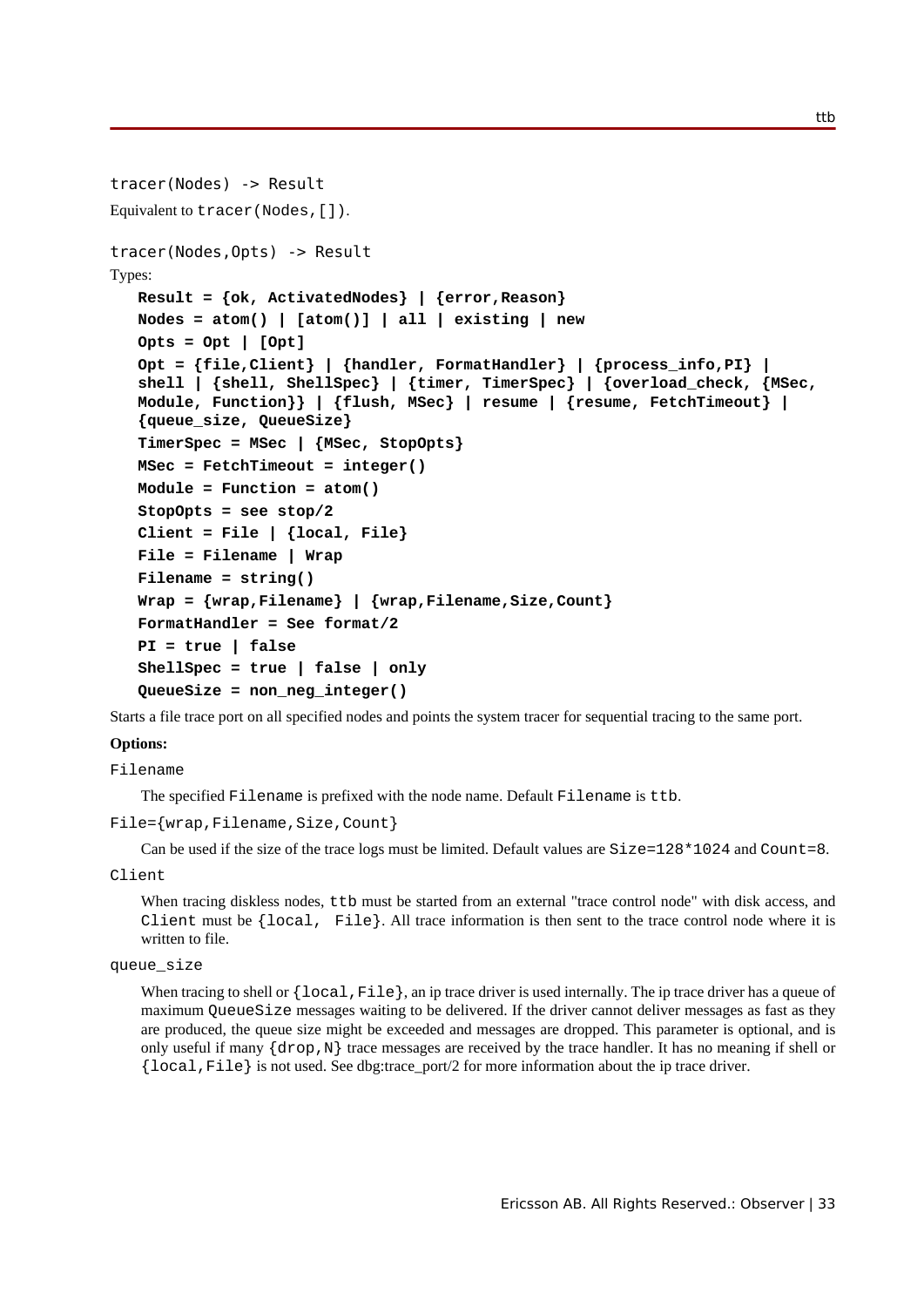#### process\_info

Indicates if process information is to be collected. If  $PI = true$  (which is default), each process identifier Pid is replaced by a tuple  $\{Pid, ProcessInfo, Node\}$ , where  $ProcessInfo$  is the registered process name, its globally registered name, or its initial function. To turn off this functionality, set  $PI = false$ .

#### {shell, ShellSpec}

Indicates that trace messages are to be printed on the console as they are received by the tracing process. This implies trace client {local, File}. If ShellSpec is only (instead of true), no trace logs are stored.

### shell

Shortcut for {shell, true}.

#### timer

Indicates that the trace is to be automatically stopped after MSec milliseconds. StopOpts are passed to command ttb:stop/2 if specified (default is []). Notice that the timing is approximate, as delays related to network communication are always present. The timer starts after  $ttb:p/2$  is issued, so you can set up your trace patterns before.

#### overload\_check

Allows to enable overload checking on the nodes under trace. Module:Function(check) is performed each MSec millisecond. If the check returns true, the tracing is disabled on a specified node.

Module:Function must be able to handle at least three atoms: init, check, and stop. init and stop allows you to initialize and clean up the check environment.

When a node gets overloaded, it is not possible to issue  $ttb:p/2$  or any command from the  $ttb:tp/2,3,4$ family, as it would lead to inconsistent tracing state (different trace specifications on different nodes).

#### flush

Periodically flushes all file trace port clients (see dbg:flush\_trace\_port/1). When enabled, the buffers are freed each MSec millisecond. This option is not allowed with  $\{\text{file}, \{\text{local}, \text{File}\}\}\$ 

#### {resume, FetchTimeout}

Enables the autoresume feature. When enabled, remote nodes try to reconnect to the controlling node if they are restarted. The feature requires application Runtime\_Tools to be started (so it has to be present in the .boot scripts if the traced nodes run with embedded Erlang). If this is not possible, resume can be performed manually by starting Runtime\_Tools remotely using rpc:call/4.

ttb tries to fetch all logs from a reconnecting node before reinitializing the trace. This must finish within FetchTimeout milliseconds or is aborted.

By default, autostart information is stored in a file named ttb autostart.bin on each node. If this is not desired (for example, on diskless nodes), a custom module handling autostart information storage and retrieval can be provided by specifying environment variable ttb\_autostart\_module for the application Runtime\_Tools. The module must respond to the following API:

write\_config(Data) -> ok

Stores the provided data for further retrieval. It is important to realize that the data storage used must not be affected by the node crash.

read\_config() -> {ok, Data} | {error, Error}

Retrieves configuration stored with write\_config(Data).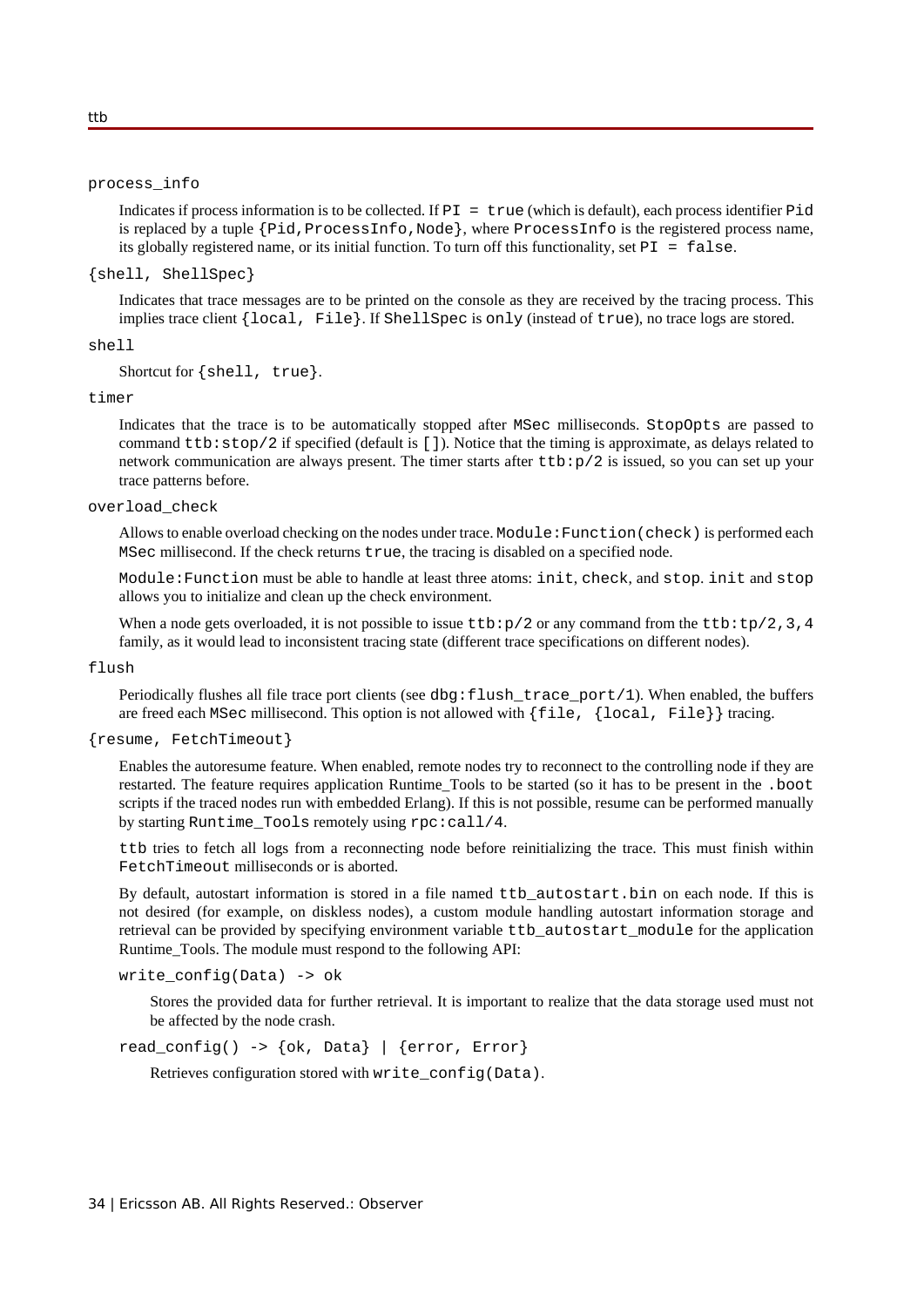```
delete confiq() \rightarrow ok
```
Deletes configuration stored with write\_config(Data). Notice that after this call any subsequent calls to read\_config must return {error, Error}.

resume implies the default FetchTimeout, which is 10 seconds

```
p(Item,Flags) -> Return
Types:
  Return = {ok,[{Item,MatchDesc}]}
   Items = Item | [Item]
   Item = pid() | port() | RegName | {global,GlobalRegName} | all | processes
   | ports | existing | existing_processes | existing_ports | new |
  new_processes | new_ports
   RegName = atom()
   GlobalRegName = term()
   Flags = Flag | [Flag]
```
Sets the specified trace flags on the specified processes or ports. Flag timestamp is always turned on.

See the Reference Manual for module dbg for the possible trace flags. Parameter MatchDesc is the same as returned from dbg: $p/2$ .

Processes can be specified as registered names, globally registered names, or process identifiers. Ports can be specified as registered names or port identifiers. If a registered name is specified, the flags are set on processes/ports with this name on all active nodes.

Issuing this command starts the timer for this trace if option timer is specified with tracer/2.

```
tp(Module [, Function [, Arity]], MatchSpec)
tp({Module, Function , Arity}, MatchSpec)
tpl(Module [, Function [, Arity]], MatchSpec)
tpl({Module, Function , Arity}, MatchSpec)
ctp()
ctp(Module [, Function [, Arity]])
ctp({Module, Function, Arity})
ctpl()
ctpl(Module [, Function [, Arity]])
ctpl({Module, Function, Arity})
ctpg()
ctpg(Module [, Function [, Arity]])
ctpg({Module, Function, Arity})
tpe(Event,MatchSpec)
ctpe(Event)
```
These functions are to be used with trace flag call, send, and 'receive' for setting and clearing trace patterns.

When trace flag call is set on a process, function calls are traced on that process if a trace pattern is set for the called function.

The send and 'receive' flags enable tracing of all messages sent and received by the process/port. Trace patterns set with tpe may limit traced messages based on the message content, the sender, and/or the receiver.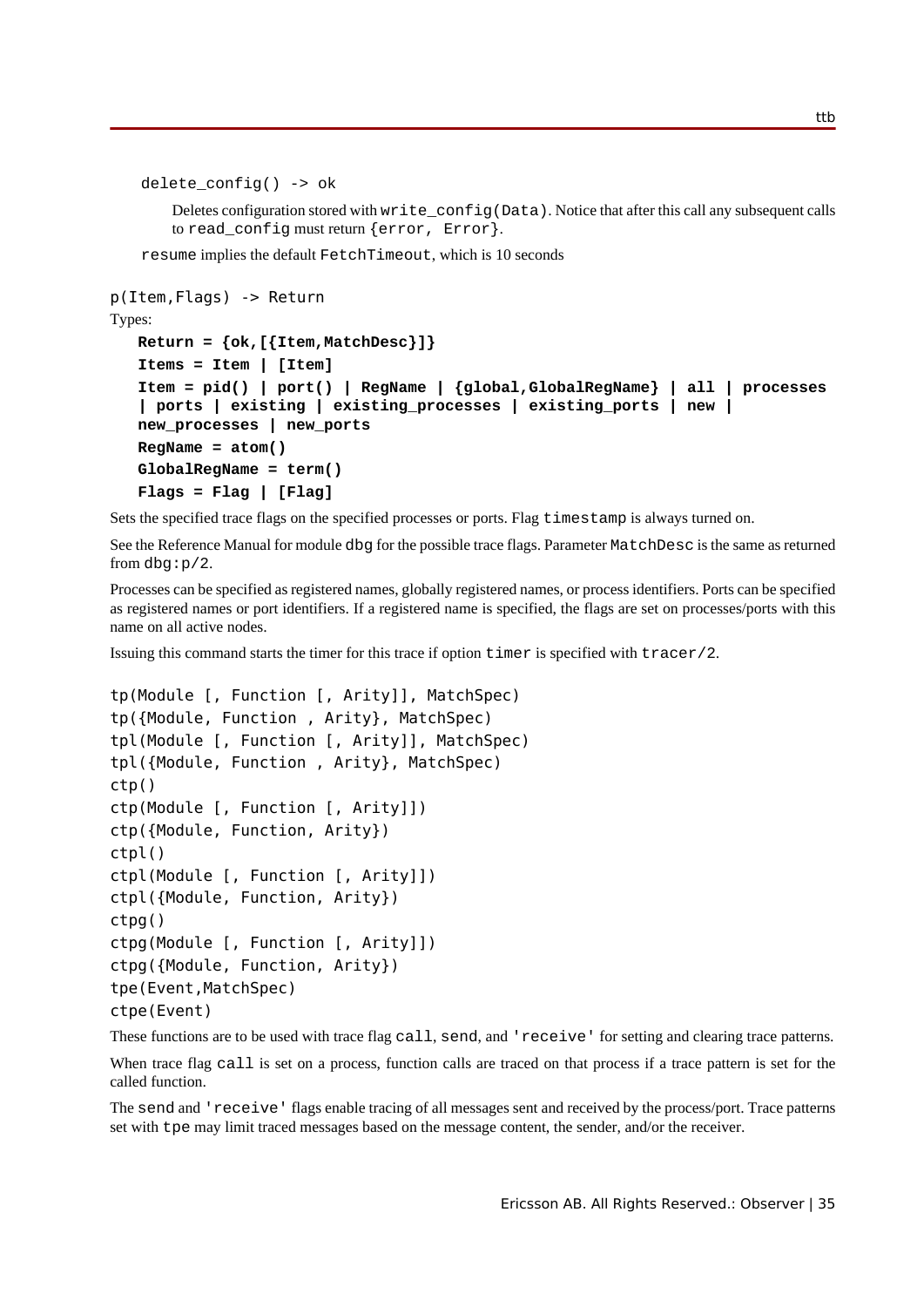Trace patterns specify how to trace a function or a message by using match specifications. Match specifications are described in the ERTS User's Guide.

These functions are equivalent to the corresponding functions in module dbg, but all calls are stored in the history. The history buffer makes it easy to create configuration files; the same trace environment can be set up many times, for example, to compare two test runs. It also reduces the amount of typing when using ttb from the Erlang shell.

tp

Sets trace patterns on global function calls.

tpl

Sets trace patterns on local and global function calls.

tpe

Sets trace patterns on messages.

### ctp

Clears trace patterns on local and global function calls.

ctpl

Clears trace patterns on local function calls.

ctpg

Clears trace patterns on global function calls.

ctpe

Clears trace patterns on messages.

With tp and tpl, one of the match specification shortcuts can be used (for example, ttb:tp(foo\_module, caller)).

The shortcuts are as follows:

- return for [{'\_',[],[{return\_trace}]}] (report the return value from a traced function)
- caller for  $[\{''_\cdot}, [ ]_$ ,  $[\{$  message,  $\{$  caller $\}]$ ] (report the calling function)
- $\{\text{codestr}, \text{Str}\}$  for dbg:  $\text{fun2ms}/1$  arguments passed as strings (example: " $\text{fun}(\_)$  -> return\_trace() end")

```
list history() -> History
```
Types:

```
History = [{N,Func,Args}]
```
All calls to ttb is stored in the history. This function returns the current content of the history. Any entry can be reexecuted with run\_history/1 or stored in a configuration file with write\_config/2,3.

## run\_history(N) -> ok | {error, Reason}

Types:

 $N =$  integer() | [integer()]

Executes the specified entry or entries from the history list. To list history, use list\_history/0.

### write\_config(ConfigFile,Config)

Equivalent to write\_config(ConfigFile,Config,[]).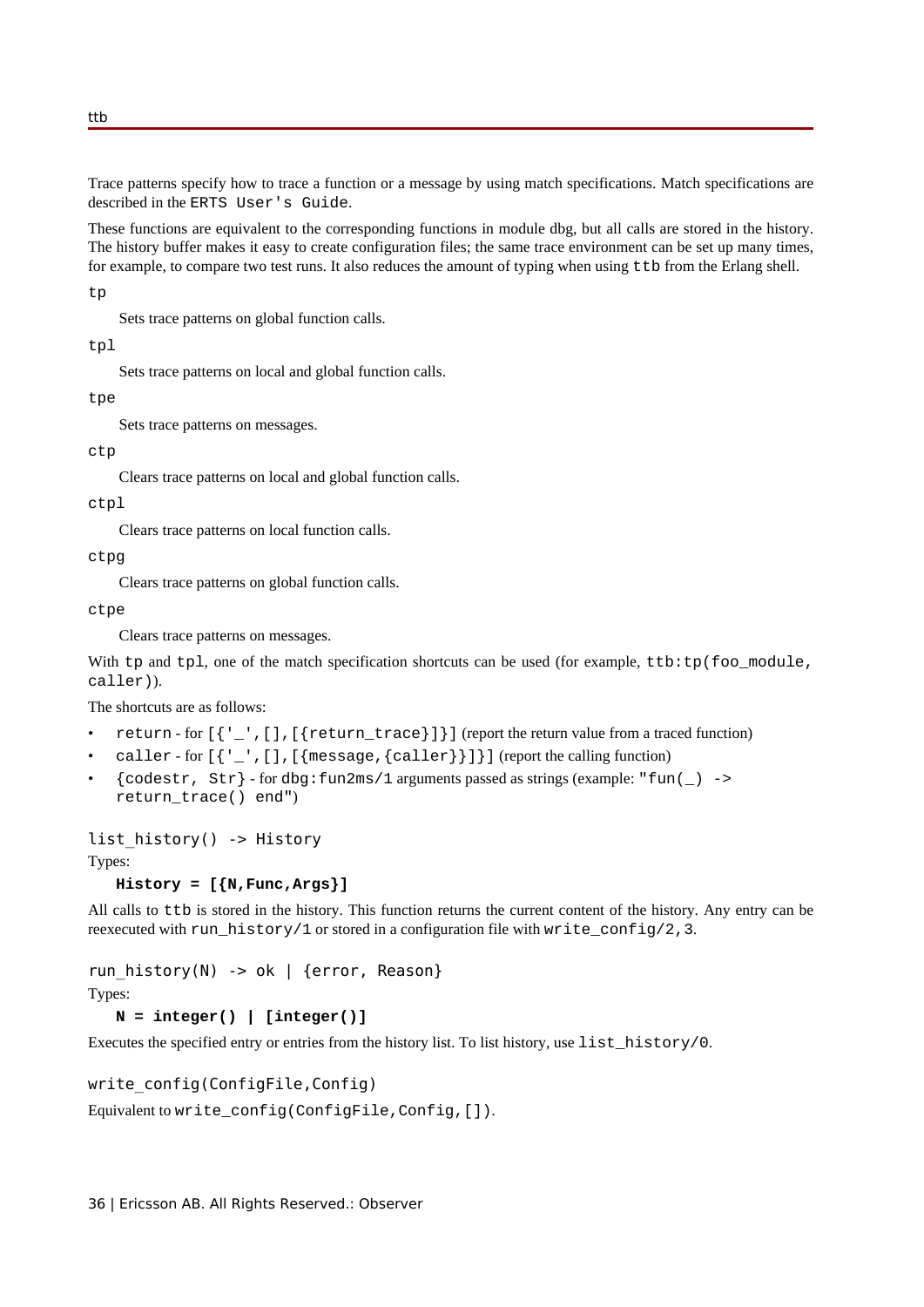```
write config(ConfigFile,Config,Opts) -> ok | {error,Reason}
Types:
   ConfigFile = string()
   Config = all | [integer()] | [{Mod,Func,Args}]
   Mod = atom()
   Func = atom()Args = [term()]
   Opts = Opt | [Opt]
   Opt = append
```
Creates or extends a configuration file, which can be used for restoring a specific configuration later.

The contents of the configuration file can either be fetched from the history or specified directly as a list of {Mod,Func,Args}.

If the complete history is to be stored in the configuration file, Config must be all. If only a selected number of entries from the history are to be stored, Config must be a list of integers pointing out the entries to be stored.

If Opts is not specified or if it is [], ConfigFile is deleted and a new file is created. If Opts = [append], ConfigFile is not deleted. The new information is appended at the end of the file.

```
run_config(ConfigFile) -> ok | {error,Reason}
Types:
```

```
ConfigFile = string()
```
Executes all entries in the specified configuration file. Notice that the history of the last trace is always available in file ttb\_last\_config.

```
run config(ConfigFile,NumList) -> ok | {error,Reason}
Types:
   ConfigFile = string()
```

```
NumList = [integer()]
```
Executes selected entries from the specified configuration file. NumList is a list of integers pointing out the entries to be executed.

To list the contents of a configuration file, use list\_config/1.

Notice that the history of the last trace is always available in file ttb last config.

list\_config(ConfigFile) -> Config | {error,Reason}

```
Types:
```

```
ConfigFile = string()
Config = [{N,Func,Args}]
```
Lists all entries in the specified configuration file.

```
write trace info(Key,Info) -> okTypes:
   Key = term()
   Info = Data | fun() -> Data
```
**Data = term()**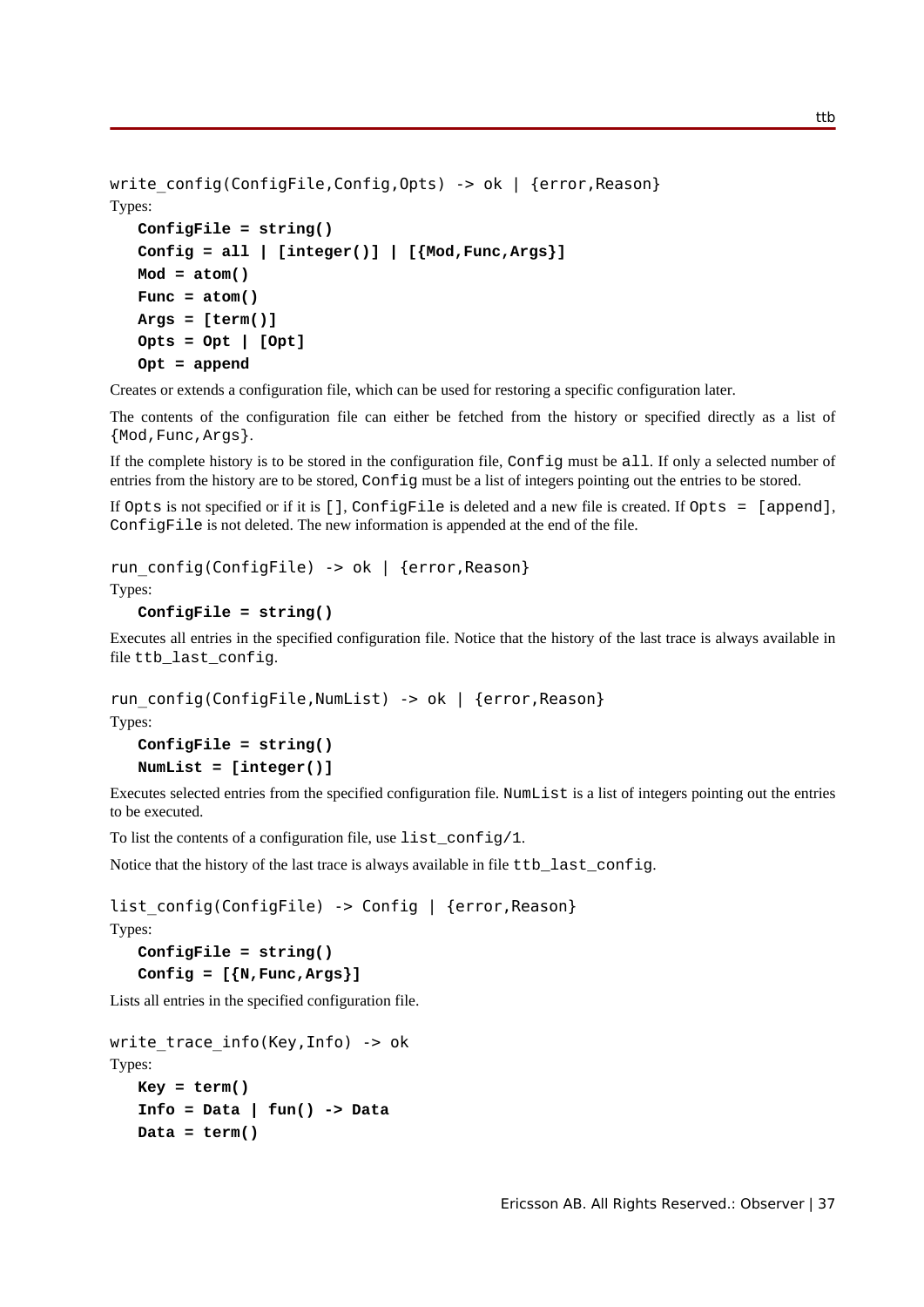File .ti contains {Key, ValueList} tuples. This function adds Data to the ValueList associated with Key. All information written with this function is included in the call to the format handler.

```
seq trigger ms() -> MatchSpec
Equivalent to seq_trigger_ms(all).
seq trigger ms(Flags) -> MatchSpec
Types:
   MatchSpec = match_spec()
   Flags = all | SeqTraceFlag | [SeqTraceFlag]
   SeqTraceFlag = atom()
```
A match specification can turn on or off sequential tracing. This function returns a match specification, which turns on sequential tracing with the specified Flags.

This match specification can be specified as the last argument to tp or tpl. The activated Item then becomes a **trigger** for sequential tracing. This means that if the item is called on a process with trace flag call set, the process is "contaminated" with token seq\_trace.

If Flags = all, all possible flags are set.

The possible values for SeqTraceFlag are available in seq\_trace.

For a description of the match\_spec() syntax, see section Match Specifications in Erlang in ERTS, which explains the general match specification "language".

### **Note:**

The **system tracer** for sequential tracing is automatically initiated by ttb when a trace port is started with ttb:tracer/0,1,2.

An example of how to use function seq trigger  $ms/0,1$  follows:

```
(tiger@durin)5> ttb:tracer().
{ok,[tiger@durin]}
(tiger@durin)6> ttb:p(all,call).
{ok,{[all],[call]}}
(tiger@durin)7> ttb:tp(mod,func,ttb:seq_trigger_ms()).
\{ok, [{\text{matched}, 1}, {\text{fsaved}, 1}] \}(tiger@durin)8>
```
Whenever mod: func(...) is called after this, token seq\_trace is set on the executing process.

```
stop()
```

```
Equivalent to stop([]).
```

```
stop(Opts) -> stopped | {stopped, Dir}
Types:
   Opts = Opt | [Opt]
   Opt = nofetch | {fetch_dir, Dir} | format | {format, FormatOpts} |
   return_fetch_dir
   Dir = string()
```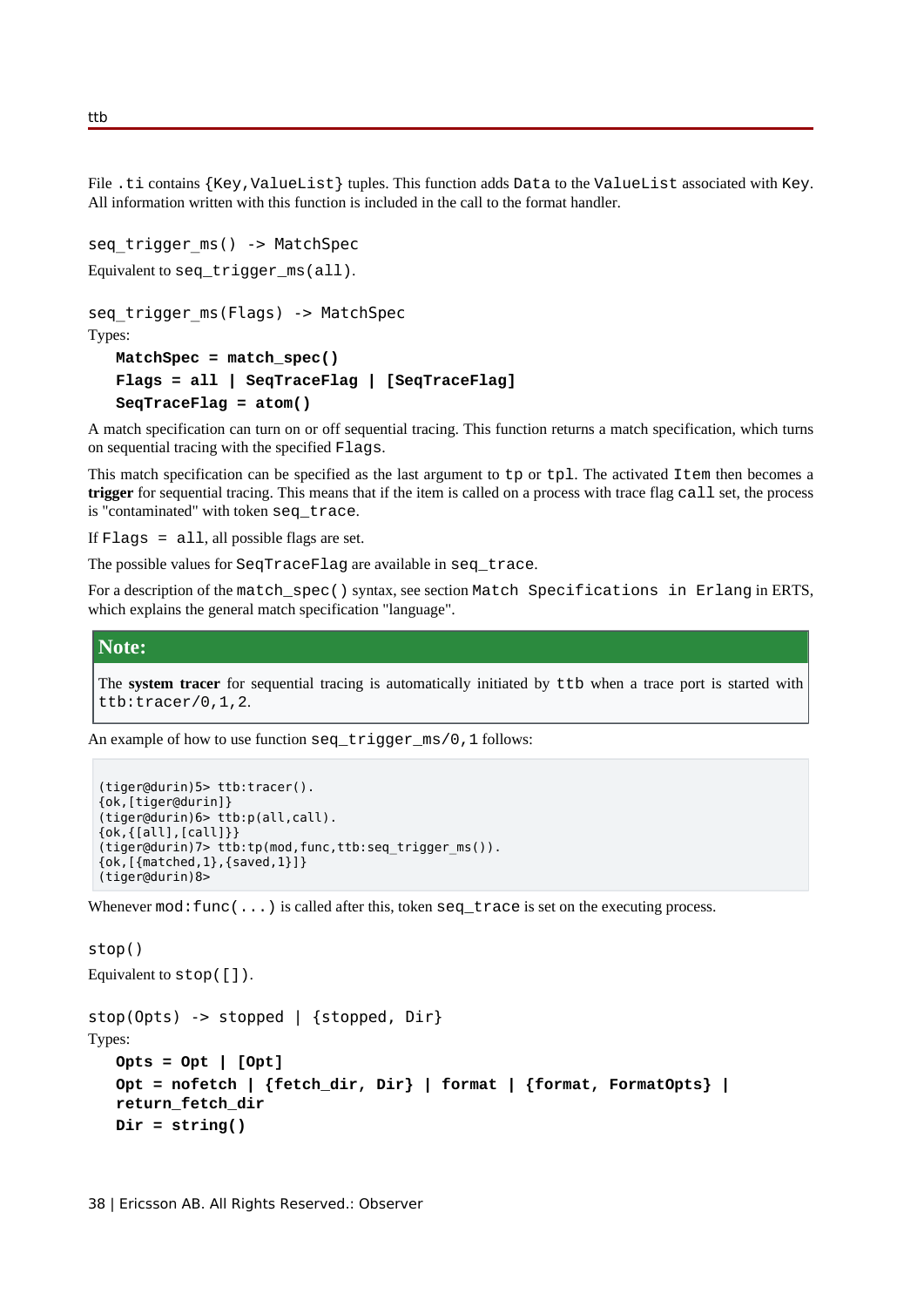#### **FormatOpts = see format/2**

Stops tracing on all nodes. Logs and trace information files are sent to the trace control node and stored in a directory named ttb\_upload\_FileName-Timestamp, where Filename is the one provided with {file, File} during trace setup and Timestamp is of the form yyyymmdd-hhmmss. Even logs from nodes on the same machine as the trace control node are moved to this directory. The history list is saved to a file named ttb\_last\_config for further reference (as it is no longer accessible through history and configuration management functions, like ttb:list\_history/0).

#### **Options:**

nofetch

Indicates that trace logs are not to be collected after tracing is stopped.

```
{fetch, Dir}
```
Allows specification of the directory to fetch the data to. If the directory already exists, an error is thrown.

format

Indicates the trace logs to be formatted after tracing is stopped. All logs in the fetch directory are merged.

return\_fetch\_dir

Indicates the return value to be  $\{stopped, Dir\}$  and not just stopped. This implies fetch.

### get et handler()

Returns the et handler, which can be used with format/2 or tracer/2.

Example: ttb:format(Dir, [{handler, ttb:get\_et\_handler()}]).

format(File)

Equivalent to format(File,[]).

### format(File,Options) -> ok | {error, Reason}

Types:

```
File = string() | [string()]
```
This can be the name of a binary log, a list of such logs, or the name of a directory containing one or more binary logs.

```
Options = Opt | [Opt]
Opt = {out,Out} | {handler,FormatHandler} | disable_sort
Out = standard_io | string()
FormatHandler = {Function, InitialState}
Function = fun(Fd,Trace,TraceInfo,State) -> State
Fd = standard_io | FileDescriptor
```
File descriptor of the destination file Out.

**Trace = tuple()**

The trace message. For details, see the Reference Manual for module erlang.

```
TraceInfo = [{Key,ValueList}]
```
Includes the keys flags, client, and node. If handler is specified as option to the tracer function, this is also included. Also, all information written with function write\_trace\_info/2 is included.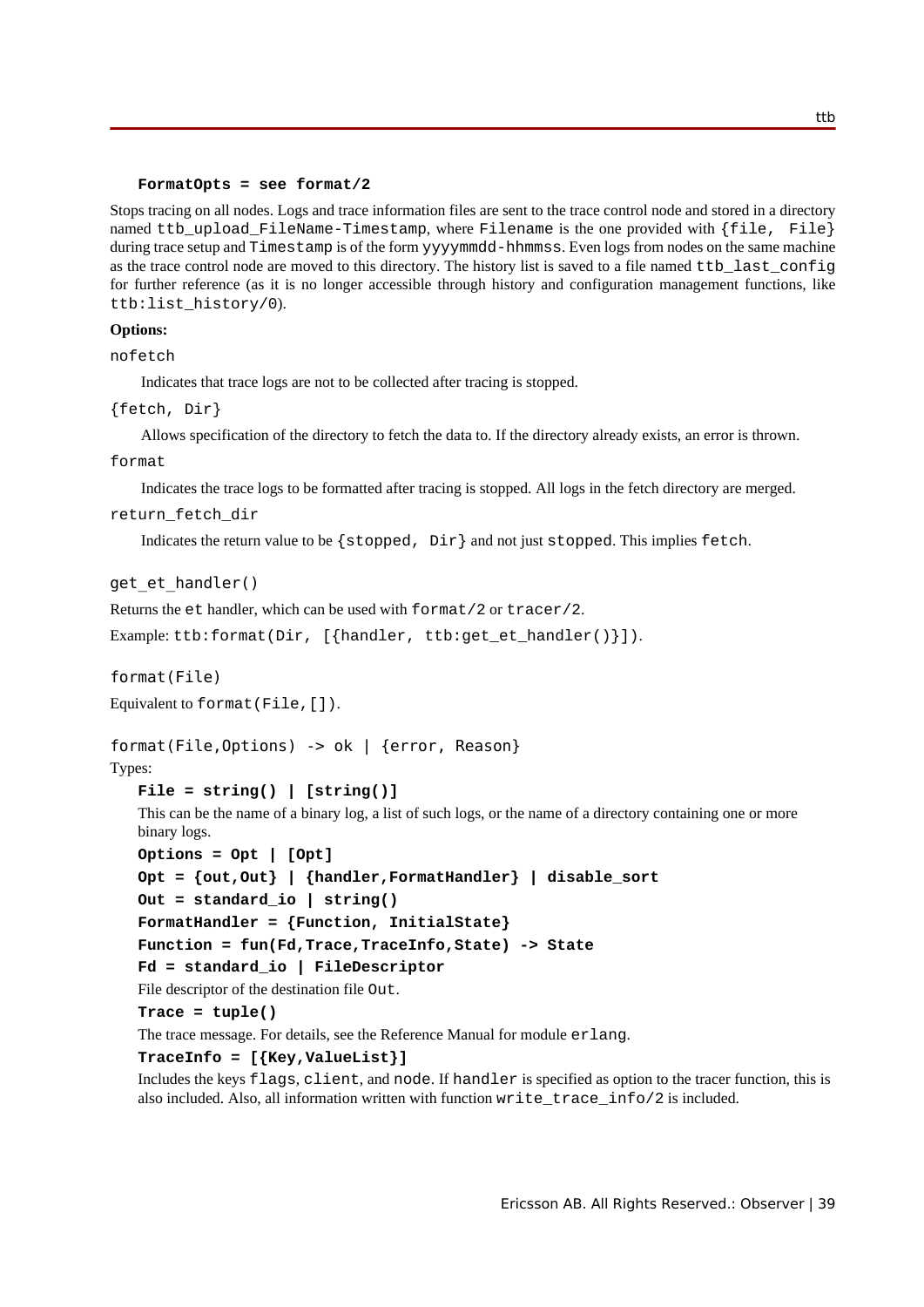Reads the specified binary trace  $log(s)$ . The logs are processed in the order of their time stamps as long as option disable\_sort is not specified.

If FormatHandler =  ${Function, InitialState}$ , Function is called for each trace message.

If FormatHandler = get\_et\_handler(), et\_viewer in application ET is used for presenting the trace log graphically. ttb provides a few different filters that can be selected from menu **Filters and scaling** in the et\_viewer.

If FormatHandler is not specified, a default handler is used presenting each trace message as a text line.

The state returned from each call of Function is passed to the next call, even if the next call is to format a message from another log file.

If Out is specified, FormatHandler gets the file descriptor to Out as the first parameter.

Out is ignored if the et format handler is used.

Wrap logs can be formatted one by one or all at once. To format one of the wrap logs in a set, specify the exact file name. To format the whole set of wrap logs, specify the name with \* instead of the wrap count. For examples, see the User's Guide.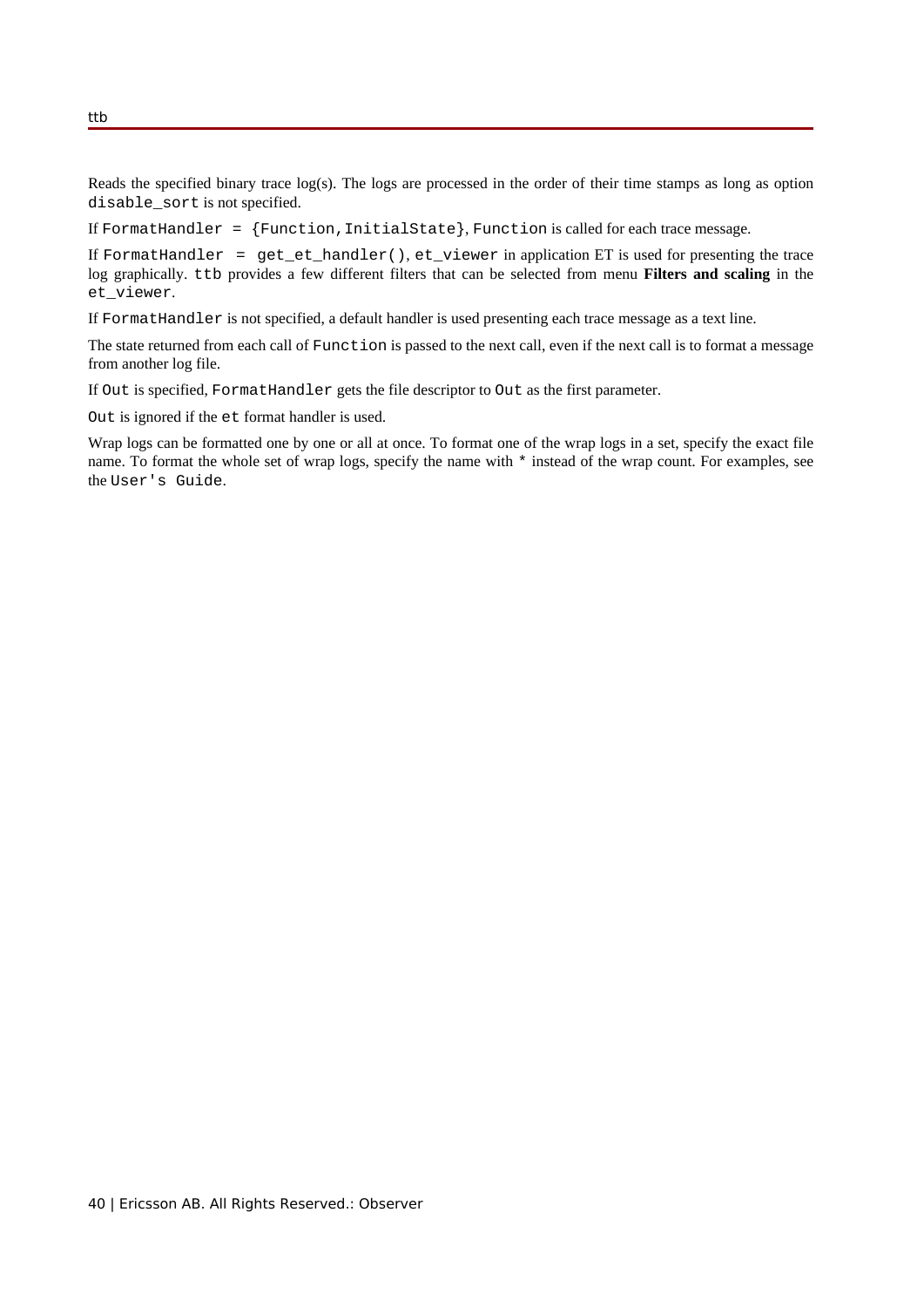### etop

Erlang module

Start Erlang Top with the provided scripts etop. This starts a hidden Erlang node that connects to the node to be measured. The measured node is specified with option -node. If the measured node has a different cookie than the default cookie for the user who invokes the script, the cookie must be explicitly specified with option -setcookie.

Under Windows, batch file etop.bat can be used.

When executing the etop script, configuration parameters can be specified as command-line options, for example, etop -node testnode@myhost -setcookie MyCookie. The following configuration parameters exist for the tool:

node

The measured node.

Value: atom()

Mandatory

setcookie

Cookie to use for the etop node. Must be same as the cookie on the measured node.

Value: atom()

#### lines

Number of lines (processes) to display.

Value: integer()

Default: 10

#### interval

Time interval (in seconds) between each update of the display.

Value: integer()

Default: 5

#### accumulate

If true, the execution time and reductions are accumulated.

Value: boolean()

Default: false

#### sort

Identifies what information to sort by.

Value: runtime | reductions | memory | msg\_q

Default: runtime (reductions if tracing=off)

#### tracing

etop uses the Erlang trace facility, and thus no other tracing is possible on the measured node while etop is running, unless this option is set to off. Also helpful if the etop tracing causes too high load on the measured node. With tracing off, runtime is not measured.

Value: on | off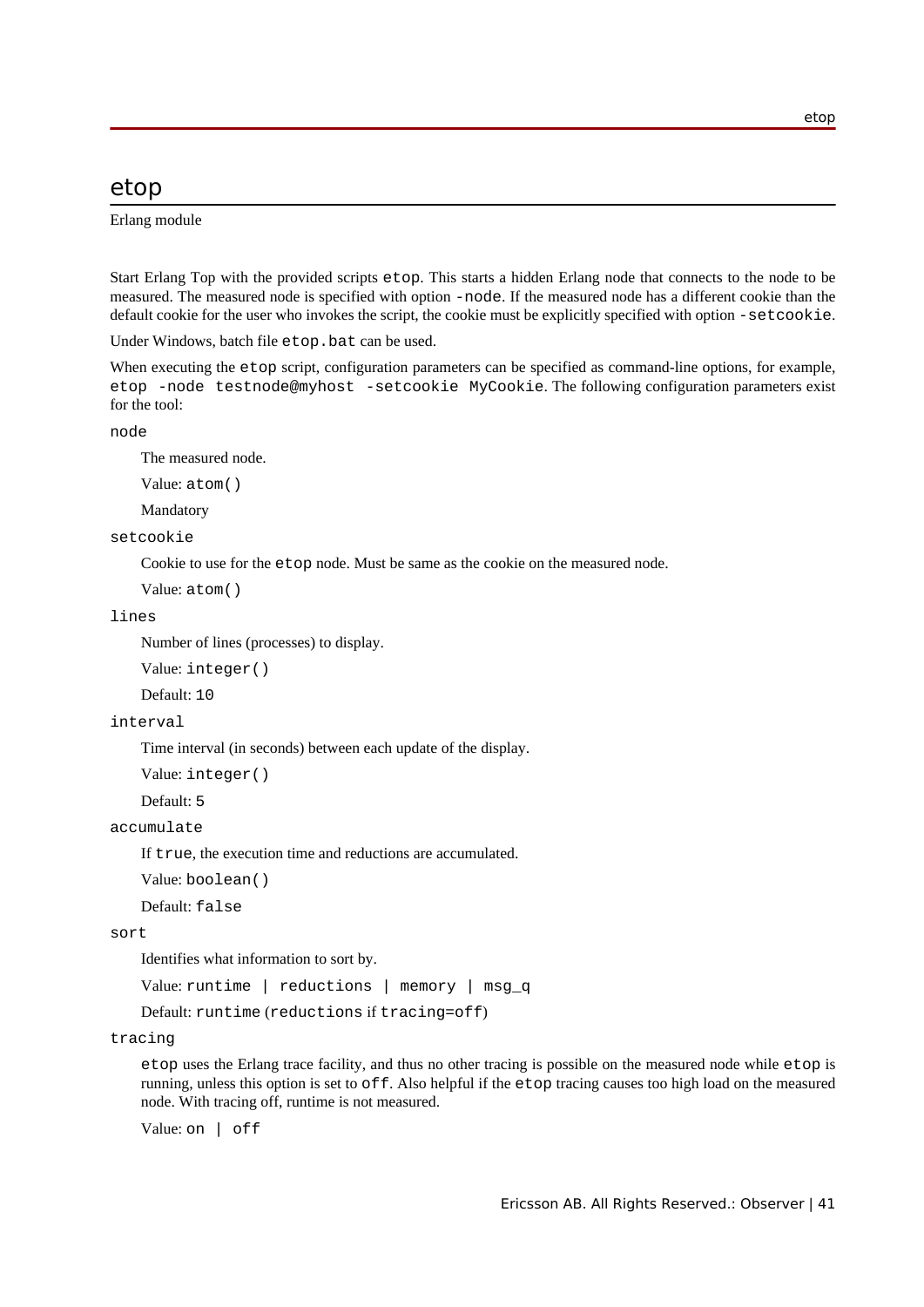etop

Default: on

For details about Erlang Top, see the User's Guide.

### Exports

 $start() \rightarrow ok$ 

Starts etop. Notice that etop is preferably started with the etop script.

```
start(Options) -> ok
Types:
   Options = [Option]
   Option = {Key, Value}
   Key = atom()
   Value = term()
```
Starts etop. To view the possible options, use help/0.

 $help()$  ->  $ok$ 

Displays the help of etop and its options.

```
config(Key,Value) -> Result
Types:
  Result = ok | {error,Reason}
   Key = lines | interval | accumulate | sort
   Value = term()
```
Changes the configuration parameters of the tool during runtime. Allowed parameters are lines, interval, accumulate, and sort.

```
dump(File) -> Result
Types:
   Result = ok | {error,Reason}
   File = string()
```
Dumps the current display to a text file.

stop() -> stop Terminates etop.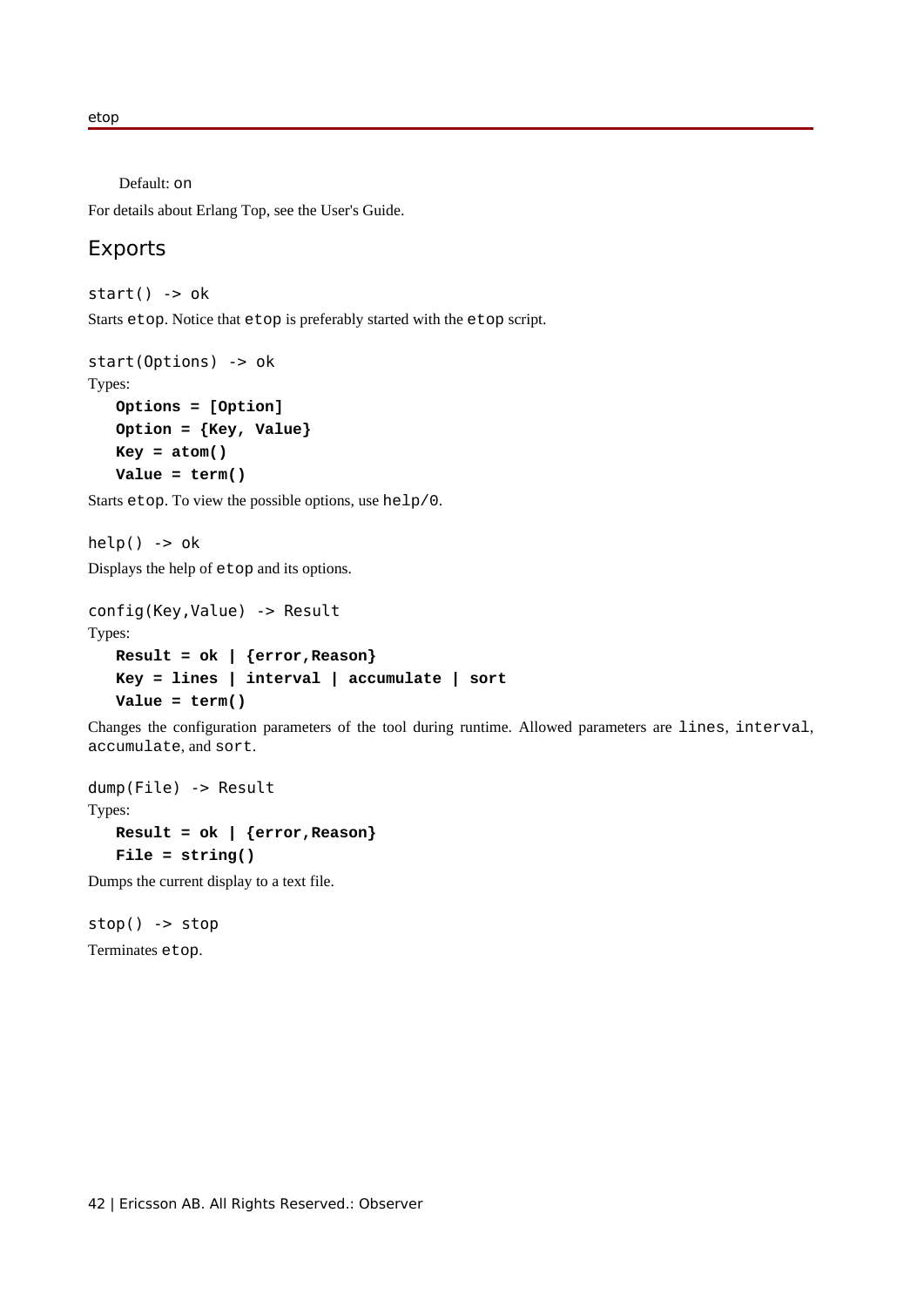## crashdump\_viewer

Erlang module

The Crashdump Viewer is a WxWidgets based tool for browsing Erlang crashdumps.

For details about how to get started with the Crashdump Viewer, see the User's Guide.

### Exports

 $start() \rightarrow ok$ start(File) -> ok Types: **File = string()**

The filename of the crashdump.

Starts the Crashdump Viewer GUI and loads the specified crashdump.

If File is not specified, a file dialog is opened where the crashdump can be selected.

 $stop()$  ->  $ok$ 

Terminates the Crashdump Viewer and closes all GUI windows.